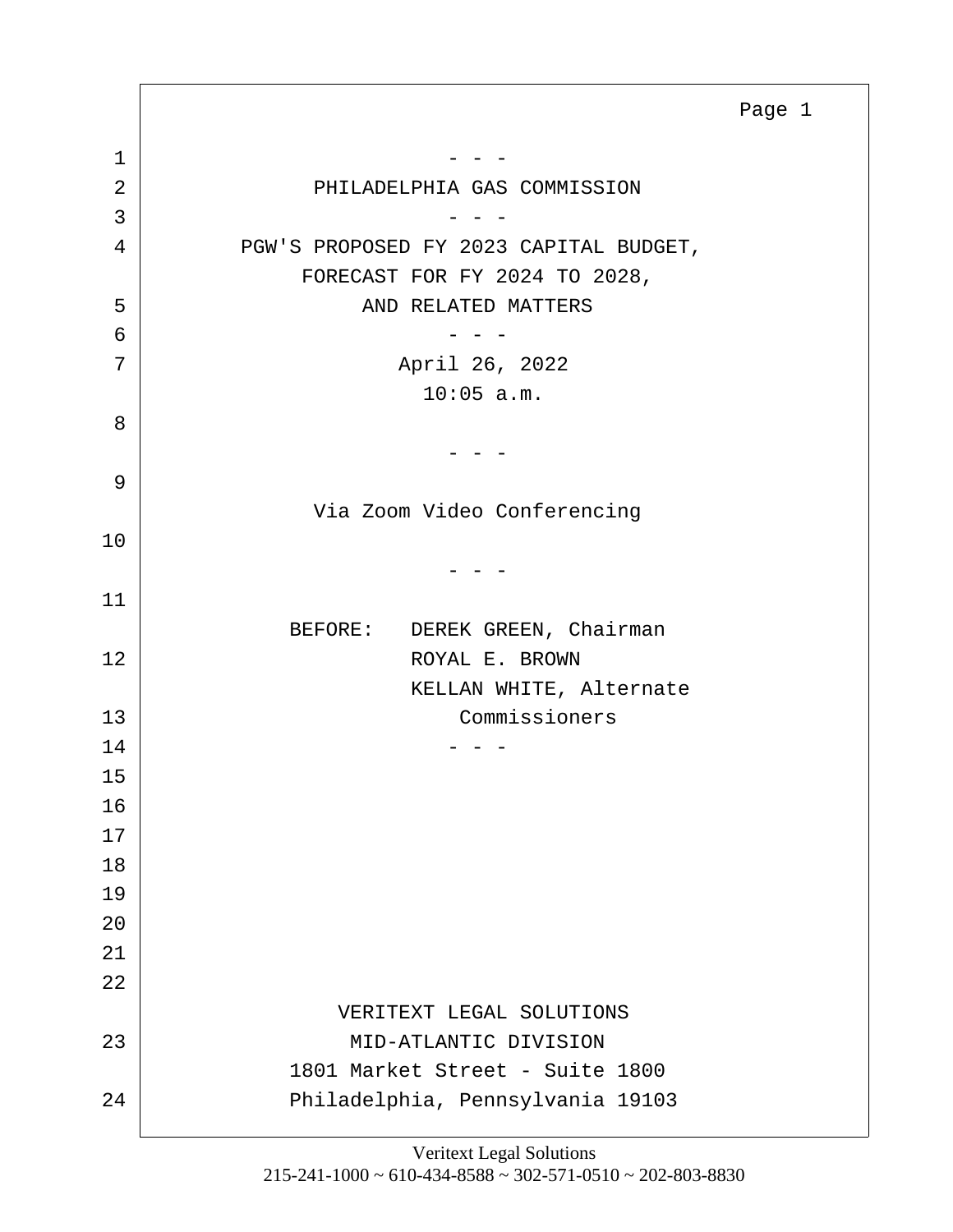<span id="page-1-0"></span>

|          | Page 2                                                              |                | Page 4                                               |
|----------|---------------------------------------------------------------------|----------------|------------------------------------------------------|
|          | 1 APPEARANCES:                                                      |                | 1 PRESENT ON BEHALF OF THE PUBLIC INTEREST: (Cont'd) |
| 2        |                                                                     | $\overline{2}$ |                                                      |
| 3        | ANDRE C. DASENT, ESQ.                                               |                | <b>SHAWMAR PITTS</b>                                 |
| 4        | Counsel to Philadelphia Gas Works<br>COMMUNITY LEGAL SERVICES, INC. | 3              |                                                      |
|          | BY: KINTÉSHIA SCOTT, ESQ.                                           |                | <b>SHAWN HOGAN</b>                                   |
| 5<br>6   | Counsel to Public Advocate<br><b>EARTHJUSTICE</b>                   | 4              |                                                      |
|          | BY: DEVIN McDOUGALL, ESQ.                                           |                | STEVE GREENSPAN                                      |
| 7        | <b>Counsel to POWER</b>                                             | 5              |                                                      |
| 8        |                                                                     |                | TAMMY MURPHY                                         |
| 9        | PRESENT ON BEHALF OF PGC:                                           | 6              |                                                      |
| 10       | GEMELA N. McCLENDON, ESQ.                                           |                | <b>WENDY GREENSPAN</b>                               |
|          | <b>Executive Director</b>                                           | 7              |                                                      |
| 11       | HEIDI L. WUSHINSKE, ESQ.                                            | 8              | WILLIAM COZZENS                                      |
| 12       | Hearing Examiner                                                    | 9              |                                                      |
| 13       | ANNA M. CORRADO ROWE                                                | 10             |                                                      |
| 14       | Senior Analyst                                                      | 11             |                                                      |
|          | <b>TIMOTHY MURTHA</b>                                               | 12             |                                                      |
| 15       | Financial Analyst/Internal Auditor                                  | 13             |                                                      |
| 16       | PRESENT ON BEHALF OF PGW:                                           | 14             |                                                      |
| 17       |                                                                     | 15             |                                                      |
| 18       | WILLIAM J. GALLAGHER                                                | 16             |                                                      |
| 19       | Vice President, Budget and Strategic<br>Development                 | 17             |                                                      |
| 20       | <b>MELANIE McCOTTRY</b>                                             | 18             |                                                      |
|          | Vice President, Corporate Communications and                        | 19             |                                                      |
| 21<br>22 | <b>External Affairs</b><br>CRAIG W. BERRY, ESQ.                     | 20<br>21       |                                                      |
|          | Senior Attorney                                                     | 22             |                                                      |
| 23       | <b>STEPHEN SCHUMMER</b>                                             | 23             |                                                      |
| 24       | Manager, Budget Reporting                                           | 24             |                                                      |
|          |                                                                     |                |                                                      |
|          |                                                                     |                |                                                      |
|          | Page 3                                                              |                | Page 5                                               |
|          | 1 PRESENT ON BEHALF OF PGW: (Continued)                             | 1              | CHAIRMAN GREEN: Good morning. This                   |
| 2        |                                                                     | 2              | is Tuesday, April 26th. I am Council Member          |
|          | <b>MARY LYNN O'BOYLE</b>                                            | 3              | Derek Green, Chair of the Gas Commission.            |
| 3        | <b>Administrative Assistant</b>                                     | 4              | We'll open up today's Gas Commission hearing.        |
| 4        |                                                                     | 5              | In addition, we know we have various                 |
|          | PRESENT ON BEHALF OF THE PUBLIC INTEREST:                           |                |                                                      |
| 5        |                                                                     | 6              | people who are attending from the public.            |
| 6        | <b>ALLEN DREW</b>                                                   | 7              | There has been a poll that has been set up           |
| 7        | <b>AMANI REID</b>                                                   | 8              | for those of you who are interested in               |
| 8        | <b>BRIAN BAUGHAN</b>                                                | 9              | making any type of statement publicly during         |
| 9        | <b>CAROLYN KLEPSER</b>                                              | 10             | the hearing. That way you can be                     |
|          |                                                                     | 11             | recognized.                                          |
| 10       | DAVID CLOWNEY                                                       |                |                                                      |
| 11       | <b>EMILY BERKOWITZ</b>                                              | 12             | Please submit information to the                     |
| 12       | EMILY-Fund geothermal (no last name provided)                       | 13             | poll. We are going to give an opportunity            |
| 13       | <b>GENEVA BUTZ</b>                                                  | 14             | for those who want to testify to provide two         |
| 14       | <b>JAMIR HUBBARD</b>                                                | 15             | minutes, after those parties who have                |
| 15       | <b>JULIE GREENBERG</b>                                              | 16             | already appeared before the Hearing                  |
| 16       | <b>JOHN MARSHALL</b>                                                | 17             | Examiners, to make a presentation.                   |
| 17       | <b>JORDAN TEICHER</b>                                               | 18             | Please complete that poll as well as                 |
| 18       | <b>KNAR GAVIN</b>                                                   |                |                                                      |
| 19       | MELISSA D (no last name provided)                                   | 19             | throw into the chat feature and send your            |
| 20       | MITCH CHANIN                                                        | 20             | name, first and last name, to Gemela                 |
| 21       | M. M. (no first/last name provided)                                 | 21             | McClendon, Esquire, who is the Executive             |
| 22       | PATRICIA LIBBEY                                                     | 22             | Director of the Gas Commission.                      |
| 23       | PETER FURCHT                                                        | 23             | So, once again, please complete the                  |

2 (Pages 2 - 5)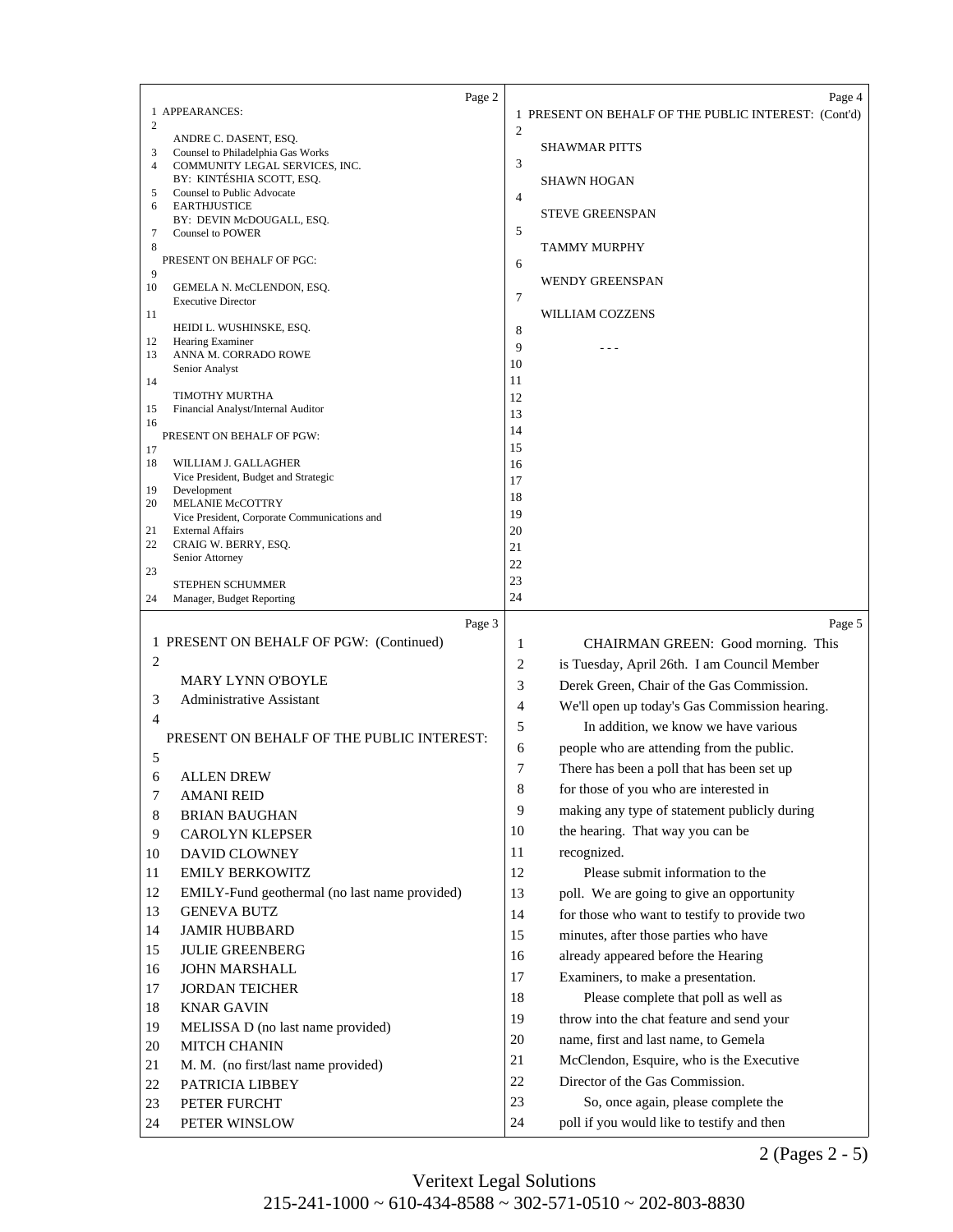<span id="page-2-0"></span>

|                | Page 6                                                                             |                | Page 8                                                                        |
|----------------|------------------------------------------------------------------------------------|----------------|-------------------------------------------------------------------------------|
| 1              | also in the chat feature provide your first                                        | $\mathbf{1}$   | our Executive Director, Gemela McClendon,                                     |
| $\overline{c}$ | and last name to Ms. McClendon so we can                                           | $\overline{2}$ | Esquire, read the agenda and have it marked                                   |
| 3              | have that information so that way we can                                           | 3              | and entered into the record as Gas                                            |
| 4              | make sure we acknowledge all those who would                                       | $\overline{4}$ | Commission Exhibit #1.                                                        |
| 5              | like to testify when it is the appropriate                                         | 5              | EXEC. DIR. McCLENDON: "The                                                    |
| 6              | time.                                                                              | 6              | Philadelphia Gas Commission will hold a                                       |
| 7              | Also, I am doing double duty. We are                                               | 7              | regular meeting on Tuesday, April 26, 2022,                                   |
| 8              | in City Council budget hearings. So I may                                          | 8              | at 10:00 a.m. via Zoom video conferencing due                                 |
| $\overline{9}$ | have to leave for a moment just to provide a                                       | $\overline{9}$ | to the COVID-19 pandemic for the purpose of                                   |
| 10             | quorum for the budget committee hearing,                                           | 10             | considering:                                                                  |
| 11             | which is also starting this morning at 10:00                                       | 11             | "The Philadelphia Gas Works' Proposed                                         |
| 12             | a.m.                                                                               | 12             | Fiscal Year 2023 Capital Budget, Forecast                                     |
| 13             | So let's begin. I understand that                                                  | 13             | for Fiscal Years 2024 to 2028, and Related                                    |
| 14             | current state law --                                                               | 14             | Matters; and                                                                  |
| 15             | EXEC. DIR. McCLENDON: I'm sorry, Mr. 15                                            |                | "Such other business as may properly                                          |
| 16             | Chairman. Before you get started, my                                               | 16             | be brought before this Commission.                                            |
| 17             | apologies, it looks like all 20 people                                             | 17             | "A link to the virtual meeting room                                           |
| 18             | individuals who are in the meeting have                                            | 18             | will be posted on the Commission's website                                    |
| 19             | responded. We have six people who wish to                                          | 19             | so as to allow members of the public to                                       |
| $20\,$         | speak according to the poll.                                                       | 20             | participate.                                                                  |
| 21             | So I am going to go ahead and end the                                              | 21             | "Derek S. Green, Chairman."                                                   |
| 22             | poll at this point since all participants in                                       | 22             |                                                                               |
| 23             | the meeting have responded at this point.                                          | 23             | (Whereupon Gas Commission Exhibit #1                                          |
| 24             | CHAIRMAN GREEN: Okay. Thank you.                                                   | 24             | was marked for identification purposes.)                                      |
|                | Page 7                                                                             |                | Page 9                                                                        |
| $\mathbf{1}$   | And, once again, if you would like to                                              | $\mathbf{1}$   |                                                                               |
| 2              | speak, make sure you send information in the                                       | $\overline{c}$ | CHAIRMAN GREEN: Thank you,                                                    |
| 3              | chat feature to Ms. McClendon.                                                     | 3              | Ms. McClendon. I will begin.                                                  |
| 4              | I understand that current state law                                                | 4              | The first item on the agenda is PGW's                                         |
| 5              | requires that the following announcement be                                        | 5              | Proposed FY 2023 Capital Budget and                                           |
| 6              | made at the beginning of every remote public                                       | 6              | Amendments Thereto, Forecast of Capital                                       |
| 7              | hearing as follows:                                                                | 7              | Budgets for Fiscal Years 2024 through 2028,                                   |
| $\,8\,$        | Due to the current public health                                                   | $\,8\,$        | and Related Matters.                                                          |
| 9              | emergency, Gas Commission meetings are                                             | 9              | Section IV.2.b. of the City-PFMC                                              |
| 10             | currently occurring remotely. We are using                                         | 10             | Management Agreement requires PFMC to                                         |
| 11             | Zoom to make these remote hearings possible.                                       | 11             | prepare an annual capital budget, which must                                  |
| 12             | Instructions for how the public may                                                | 12             | be satisfactory to the Gas Commission and                                     |
| 13             | participate in these meetings are included                                         | 13             | include a funding plan. Under that same                                       |
| 14             |                                                                                    | 14             | section, we must review PGW's capital budget                                  |
| 15             | in the public meeting notices and can be<br>found on the Gas Commission's website. | 15             |                                                                               |
|                |                                                                                    | 16             | proposals and submit our recommendations to                                   |
| 16             | I would like to acknowledge that we                                                |                | City Council.                                                                 |
| 17<br>18       | do have a quorum with the presence of                                              | 17             | Section IV.2.c. provides that PGW                                             |
|                |                                                                                    |                |                                                                               |
|                | myself, Derek Green, Chair of the Gas                                              | 18             | must spend in accordance with approved                                        |
| 19             | Commission; as well as -- let me make                                              | 19             | budgets.                                                                      |
| $20\,$         | sure -- Gene Brown, Vice Chair of the Gas                                          | $20\,$         | These and other applicable legal and                                          |
| 21             | Commission; and also Kellan White serving as                                       | 21             | governance standards are detailed in the                                      |
| 22             | a representative of City Controller Rebecca                                        | $22\,$         | Recommended Decision.                                                         |
| 23<br>24       | Rhynhart.<br>At this point I would like to have                                    | 23<br>24       | The procedural history of this matter<br>prior to issuance of the Recommended |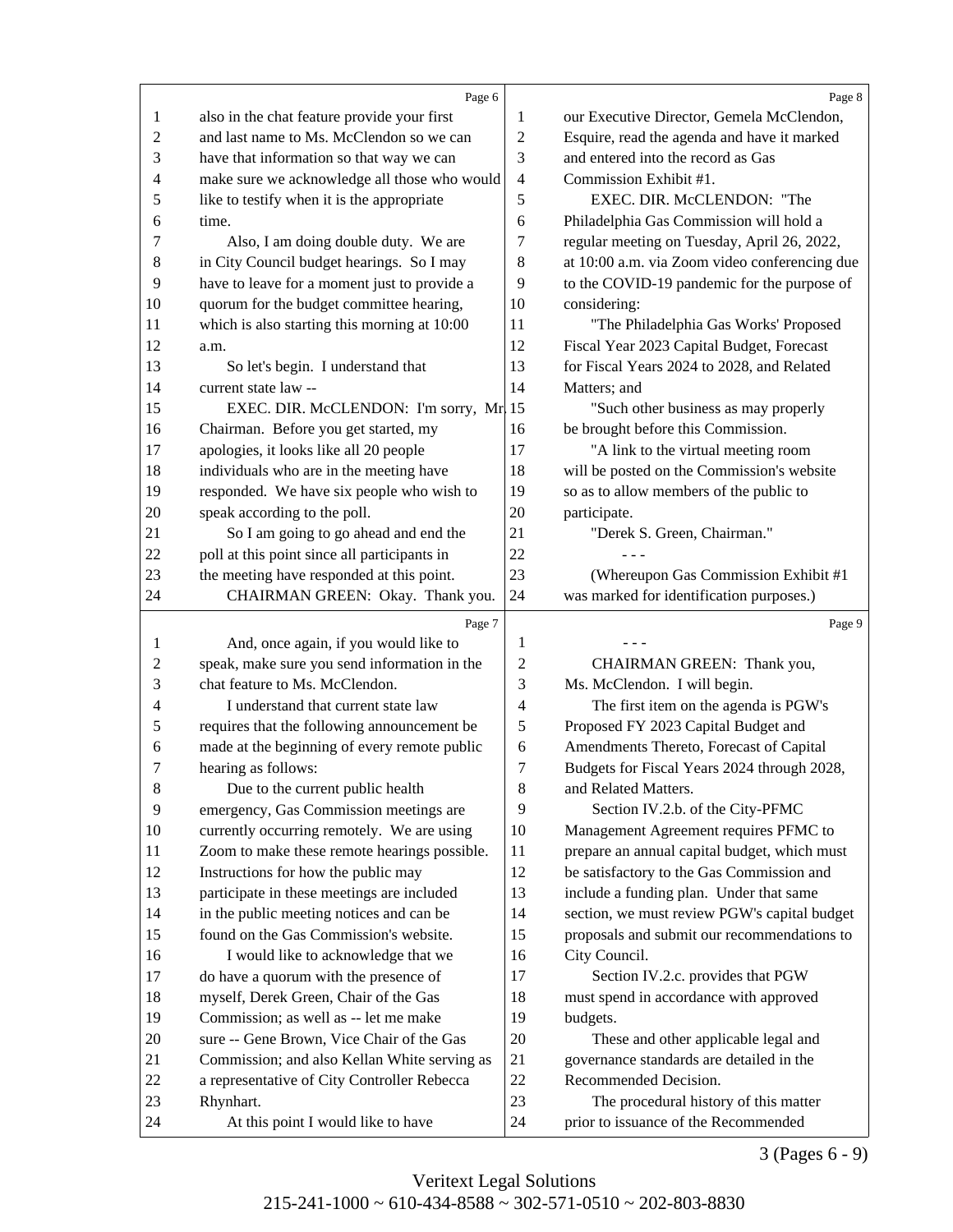<span id="page-3-0"></span>

|              | Page 10                                       |                | Page 12                                          |
|--------------|-----------------------------------------------|----------------|--------------------------------------------------|
| $\mathbf{1}$ | Decision is detailed in that document, but I  | 1              | CHAIRMAN GREEN: Neither PGW nor the              |
| 2            | will briefly summarize the highlights.        | 2              | Advocate filed exceptions or reply               |
| 3            | On January 3rd, 2022, PGW filed a             | 3              | exceptions.                                      |
| 4            | proposed FY 2023 Capital Budget and related   | $\overline{4}$ | To facilitate our preparation for                |
| 5            | forecast together with testimony and a        | 5              | today's meeting Commission Staff developed a     |
| 6            | supporting PFMC Board resolution and various  | 6              | Briefing Guide. This document outlines the       |
| 7            | supporting schedules and departmental         | 7              | Hearing Examiners' recommended budget            |
| 8            | budgets.                                      | 8              | adjustments and other recommendations.           |
| 9            | Formal discovery and informal                 | 9              | A draft of this document was shared              |
| 10           | discovery took place.                         | 10             | with the participants on April 22nd. The         |
| 11           | Witnesses for POWER and the Public            | 11             | final version of the Briefing Guide will be      |
| 12           | Advocate filed testimony on March 3rd and     | 12             | marked as Gas Commission Exhibit #3.             |
| 13           | March 4th respectively.                       | 13             |                                                  |
| 14           | A public hearing was held on                  | 14             | (Whereupon Gas Commission Exhibit #3             |
| 15           | March 8th.                                    | 15             | was marked for identification purposes.)         |
| 16           | PGW, the Advocate, and POWER filed            | 16             |                                                  |
| 17           | briefs on March 18th, which will be marked    | 17             | CHAIRMAN GREEN: I would like to ask              |
| 18           | respectively as Gas Works Exhibit #1, Public  | 18             | Ms. McClendon to provide an overview of the      |
| 19           | Advocate Exhibit #1, and POWER Exhibit #1.    | 19             | recommended budget and the issue area still      |
| 20           |                                               | 20             | in dispute.                                      |
| 21           | (Whereupon Gas Works Exhibit #1,              | 21             | EXEC. DIR. McCLENDON: (Inaudible.)               |
| 22           | Public Advocate Exhibit #1, and POWER Exhibit | 22             | THE COURT REPORTER: Gemela, you are              |
| 23           | #1 were marked for identification purposes.)  | 23             | on mute.                                         |
| 24           |                                               | 24             | EXEC. DIR. McCLENDON: You would think            |
|              |                                               |                |                                                  |
| $\mathbf{1}$ | Page 11<br>CHAIRMAN GREEN: On April 1st       | 1              | Page 13<br>after almost two years                |
| 2            | Executive Director Gemela McClendon and       | 2              | Thank you, Chairman Green, for the               |
| 3            | Hearing Examiner Heidi Wushinske issued a     | 3              | opportunity to speak.                            |
| 4            | Recommended Decision.                         | 4              | First and foremost, I would like to              |
| 5            | They recommended various line item            | 5              | thank the participants and Gas Commission        |
| 6            | adjustments and reporting and filing          |                |                                                  |
|              |                                               |                |                                                  |
|              |                                               | 6              | Staff for their hard work in positioning         |
| 7            | requirements, as well as rejection of         | 7              | this matter for the Commission's                 |
| 8            | POWER's proposal to add up to \$500,000 to    | 8              | consideration today.                             |
| 9            | PGW's capital budget for a potential thermal  | 9              | All of the recommendations made by               |
| 10           | network project.                              | 10             | the Hearing Examiners related to the budget      |
| 11           | The Recommended Decision will be              | 11             | proposals made by PGW itself were                |
| 12           | marked as Gas Commission Exhibit #2.          | 12             | uncontested. There were some                     |
| 13           |                                               | 13             | recommendations made regarding how to            |
| 14           | (Whereupon Gas Commission Exhibit #2          | 14             | implement them, but they were uncontested.       |
| 15           | was marked for identification purposes.)      | 15             | The only outstanding issue for the               |
| 16           |                                               | 16             | Commission's consideration today is POWER        |
| 17           | CHAIRMAN GREEN: On April 8, 2022,             | 17             | Interfaith's recommendation to add a             |
| 18           | POWER filed exceptions to the Recommended     | 18             | \$500,000 line item to PGW's FY 2023 Capital     |
| 19           | Decision. POWER's exceptions will be marked   | 19             | Budget for advanced engineering related to       |
| 20           | as POWER Exhibit #2.                          | 20             | geothermal networking.                           |
| 21           |                                               | 21             | That is all that I have at this time.            |
| 22           | (Whereupon POWER Exhibit #2 was marked        | 22             | CHAIRMAN GREEN: Thank you,                       |
| 23<br>24     | for identification purposes.)                 | 23<br>24       | Ms. McClendon.<br>Although the participants have |

4 (Pages 10 - 13)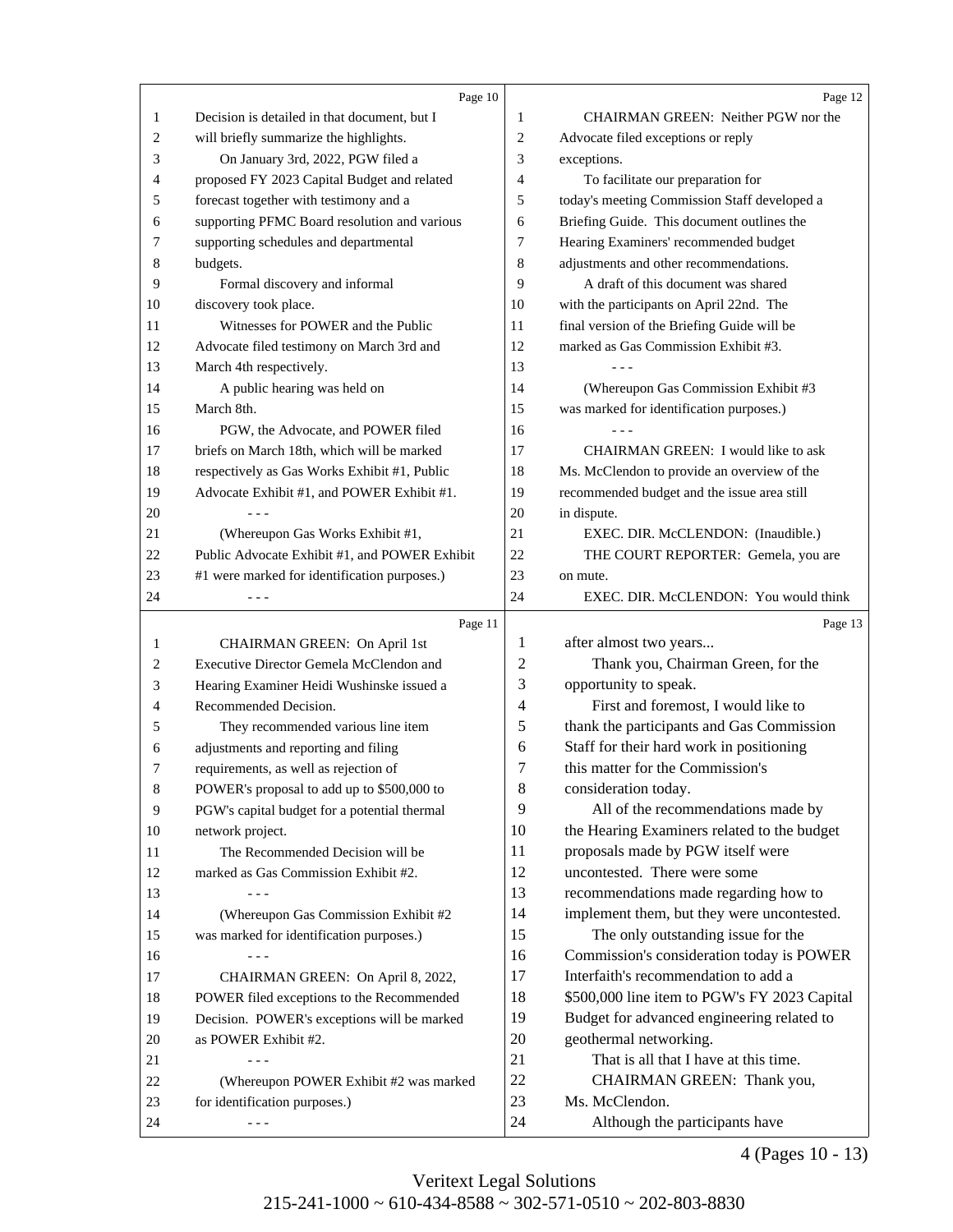<span id="page-4-0"></span>

|              | Page 14                                                                                     |                | Page 16                                                                       |
|--------------|---------------------------------------------------------------------------------------------|----------------|-------------------------------------------------------------------------------|
| 1            | clearly set forth their positions in their                                                  | 1              | serves.                                                                       |
| $\mathbf{2}$ | written submissions, we would like to                                                       | $\overline{c}$ | Thank you.                                                                    |
| 3            | provide them with the opportunity to make                                                   | 3              | CHAIRMAN GREEN: Thank you, Ms. Scott.                                         |
| 4            | brief comments regarding any additional                                                     | $\overline{4}$ | Is there anyone here from Local 686                                           |
| 5            | comments they would like to make subsequent                                                 | 5              | who would like to present any comments at                                     |
| 6            | to the submissions that have been provided.                                                 | 6              | this time?                                                                    |
| 7            | We first would like to hear from PGW,                                                       | 7              | EXEC, DIR. McCLENDON: I don't believe                                         |
| 8            | Mr. Berry.                                                                                  | 8              | that representation from 686 is on today's                                    |
| 9            | MR. BERRY: Good morning,                                                                    | 9              | meeting.                                                                      |
| 10           | Commissioners. My name is Craig Berry. I am                                                 | 10             | CHAIRMAN GREEN: Okay. Thank you,                                              |
| 11           | representing PGW.                                                                           | 11             | Ms. McClendon.                                                                |
| 12           | PGW supports the Recommended Decision                                                       | 12             | Mr. McDougall, do you have a                                                  |
| 13           | filed by the Gas Commission Staff. We do                                                    | 13             | statement you would like to make?                                             |
| 14           | not have anything further.                                                                  | 14             | MR. McDOUGALL: Yes. Thank you.                                                |
| 15           | CHAIRMAN GREEN: Okay.                                                                       | 15             | I also appreciate all the work done                                           |
| 16           | At this point I would like to                                                               | 16             | by the Commission and the parties to dig                                      |
| 17           | acknowledge the Public Advocate, Ms. Scott.                                                 | 17             | into the issues in this case.                                                 |
| 18           | MS. SCOTT: Good morning, everyone.                                                          | 18             | For the reasons that we've set forth                                          |
| 19           | My name is Kintéshia Scott and I'm appearing                                                | 19             | in our testimony and briefs and exceptions,                                   |
| 20           | today on behalf of the Public Advocate.                                                     | 20             | we would urge the Commission to resolve the                                   |
| 21           | The Advocate is appreciative of the                                                         | 21             | question of investment in advanced                                            |
| 22           | efforts of the Gas Commission Staff, the                                                    | 22             | engineering for thermal networks favorably,                                   |
| 23           | Company, and Intervenor POWER thus far over                                                 | 23             | as recommended by our expert. We believe                                      |
| 24           | the course of this proceeding.                                                              | 24             | this issue can and should be resolved in                                      |
|              |                                                                                             |                |                                                                               |
|              |                                                                                             |                |                                                                               |
| 1            | Page 15                                                                                     | 1              | Page 17                                                                       |
| 2            | We are also appreciative of the                                                             | 2              | this proceeding for the reasons set forth in                                  |
|              | recommendations of the Hearing Examiners,                                                   | 3              | our filings.                                                                  |
| 3<br>4       | which allows for further exploration of the<br>diversification of PGW.                      | $\overline{4}$ | CHAIRMAN GREEN: Okay. Thank you,                                              |
| 5            |                                                                                             | 5              | Mr. McDougall.                                                                |
| 6            | In light of the Hearing Examiners'                                                          | 6              | Ms. McClendon, do you have the names<br>of those who would like to offer some |
| 7            | recommendations for PGW to include the pilot                                                | 7              |                                                                               |
|              | programs recommended in the Diversification                                                 | 8              | testimony?<br>EXEC. DIR. McCLENDON: First we have                             |
| 8<br>9       | Study in the upcoming operating budget, the<br>Advocate notes that low-income advocates and | 9              | Steve Greenspan.                                                              |
| 10           | consumer advocates alike are not in favor of                                                | 10             | And just as a reminder, there is a                                            |
| 11           | on-bill financing, tariff on-bill financing,                                                | 11             | two-minute time limit. We will give you a                                     |
| 12           |                                                                                             | 12             | notification when there is 30 seconds left.                                   |
| 13           | or any novel financing opportunities                                                        | 13             |                                                                               |
| 14           | associated with weatherization programs.<br>We believe that these mechanisms will           | 14             | After two minutes we will have to mute you.                                   |
| 15           |                                                                                             | 15             | As Chairman Green mentioned, he is in City                                    |
| 16           | not diversify PGW but aim to further tie<br>customers financially to the Company. Low-      | 16             | Council budget hearings at the same time so<br>we want to try to be mindful.  |
| 17           | and moderate-income ratepayers cannot afford                                                | 17             | Mr. Greenspan, are you ready?                                                 |
| 18           | additional fixed costs to be added to their                                                 | 18             | MR. GREENSPAN: I am.                                                          |
| 19           | PGW bills.                                                                                  | 19             | EXEC. DIR. McCLENDON: Okay. You can                                           |
| 20           | As such, we ask the Commission to                                                           | 20             | begin now.                                                                    |
| 21           | implore PGW to continue to explore                                                          | 21             | CHAIRMAN GREEN: And hold on, before                                           |
| 22           | diversification options while taking into                                                   | $22\,$         | you start, Ms. McClendon.                                                     |
| 23           | consideration options that not only serve                                                   | 23             | Everyone, before you start your                                               |

5 (Pages 14 - 17)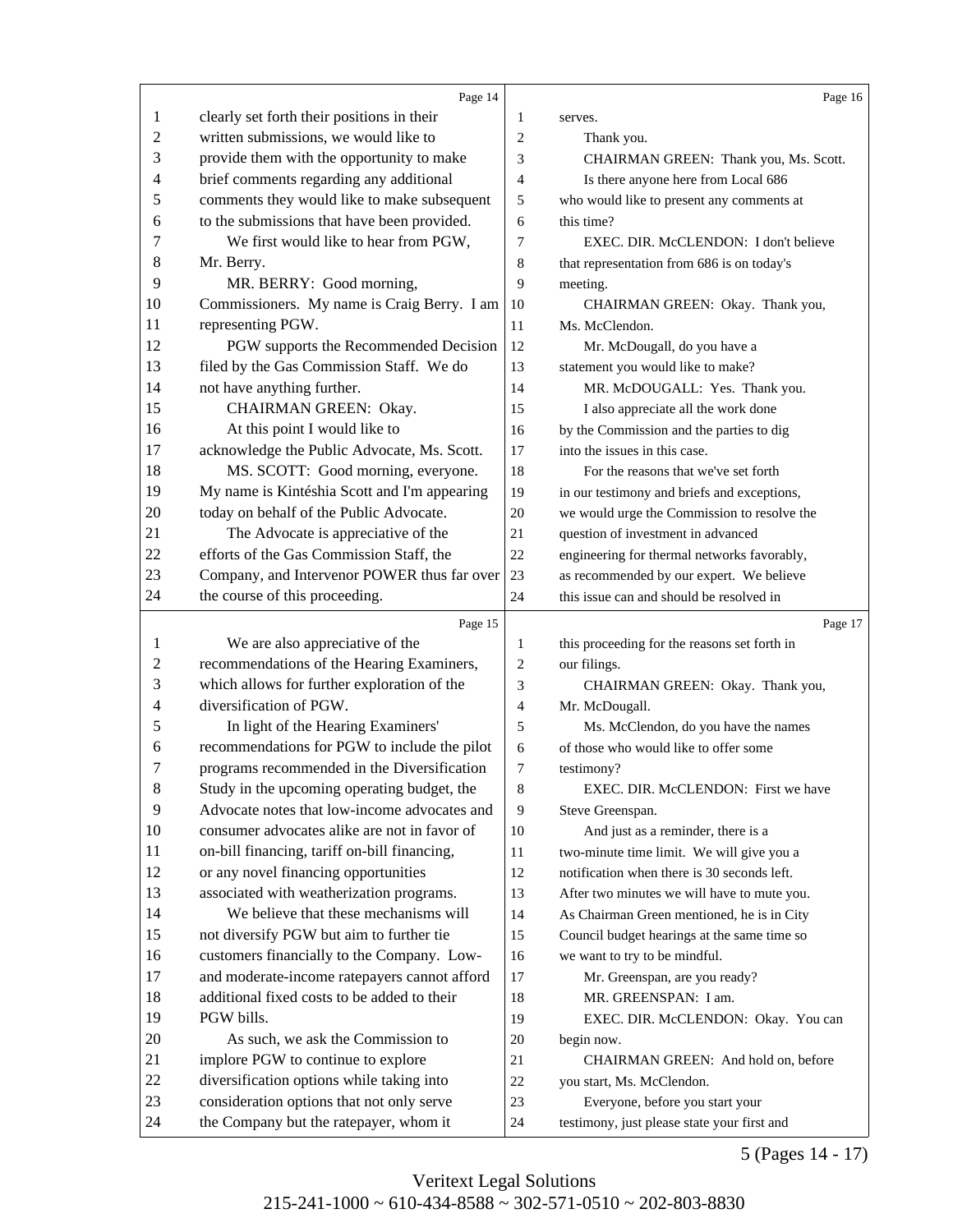<span id="page-5-0"></span>

|                | Page 18                                                                               |                | Page 20                                                                                    |
|----------------|---------------------------------------------------------------------------------------|----------------|--------------------------------------------------------------------------------------------|
| 1              | last name for the record for our court                                                | $\mathbf{1}$   | We urge you to instruct PGW to revise                                                      |
| $\overline{c}$ | reporter.                                                                             | $\sqrt{2}$     | its capital budget and include \$500,000 for                                               |
| 3              | THE COURT REPORTER: Thank you.                                                        | 3              | thermal network advanced engineering work in                                               |
| 4              | EXEC. DIR. McCLENDON: Okay.                                                           | 4              | FY '23.                                                                                    |
| 5              | Mr. Greenspan, you can begin now.                                                     | 5              | Thank you.                                                                                 |
| 6              | MR. GREENSPAN: Thank you.                                                             | 6              | CHAIRMAN GREEN: Thank you.                                                                 |
| 7              | My name is Steven Greenspan. I am a                                                   | 7              | EXEC. DIR. McCLENDON: Next we have                                                         |
| 8              | ratepayer and resident of Philadelphia.                                               | 8              | Jordan -- and pardon me if I mispronounce                                                  |
| 9              | Thank you for this opportunity to speak to                                            | 9              | your name -- Teicher.                                                                      |
| 10             | the Gas Commissioners on behalf of POWER                                              | 10             | MR. TEICHER: Thank you. Can I start?                                                       |
| 11             | Interfaith.                                                                           | 11             | EXEC. DIR. McCLENDON: If you're                                                            |
| 12             | On April 20 POWER and 33 other                                                        | 12             | ready, yes.                                                                                |
| 13             | community organizations sent a letter to the                                          | 13             | MR. TEICHER: Yes. Thank you.                                                               |
| 14             | City Council members who are not part of the                                          | 14             | My name is Jordan Teicher. I'm a                                                           |
| 15             | Gas Commission. The letter asked the City                                             | 15             | ratepayer, resident of West Philadelphia,                                                  |
| 16             | Council to instruct PGW to include \$500,000                                          | 16             | and a member of Philly DSA.                                                                |
| 17             | for thermal network advanced engineering                                              | 17             | In April the world's leading                                                               |
| 18             | work in the FY '23 Capital Budget as                                                  | 18             | scientific authority on climate change, the                                                |
| 19             | proposed by POWER in its expert witness                                               | 19             | IPCC, issued its latest report and its                                                     |
| 20             | testimony to the Gas Commission.                                                      | 20             | conclusions were clear: To prevent a                                                       |
| 21             | In addition to POWER, this letter was                                                 | 21             | humanitarian catastrophe the world needs to                                                |
| 22             | cosigned by By Grace Alone Christian                                                  | 22             | reduce greenhouse gas emissions 43% by 2030                                                |
| 23             | Reformed Church; Centennial Parkside CDC;                                             | 23             | and stop adding greenhouse gas into the                                                    |
| 24             | Chestnut Hill United Church; Church of                                                | 24             | atmosphere entirely by 2050. And as a                                                      |
|                |                                                                                       |                |                                                                                            |
|                |                                                                                       |                |                                                                                            |
| 1              | Page 19                                                                               | $\mathbf{1}$   | Page 21<br>country that has historically emitted more                                      |
| 2              | St. Martin in the Fields Episcopal; Clean<br>Air Council; Clean Water Action; Climate | $\overline{c}$ |                                                                                            |
| 3              | Witness Project; Delaware Riverkeeper                                                 | 3              | greenhouse gases than any other, the United<br>States need to decarbonize even faster than |
| 4              | Network; Drexel Dayenu Circle; Faculty and                                            | 4              | that.                                                                                      |
| 5              | Staff Federation of Community College of                                              | 5              | Members of this Commission, leaders                                                        |
| 6              | Philadelphia; Friends, Peace, and Sanctuary                                           | 6              | at PGW, and our representatives in City                                                    |
| 7              | Journal; Geodelphia; Hunting Park Community                                           | 7              | Council claim to care about the people of                                                  |
| $8\,$          | Revitalization Corporation; Hunting Park                                              | 8              | this City. So I ask you: Where in PGW's                                                    |
| 9              | Community Solar Initiative; Hunting Park                                              | 9              | capital budget can one find the plan to                                                    |
| 10             | Christian Academy; Make the Road PA;                                                  | 10             | prevent a humanitarian catastrophe? Where                                                  |
| 11             | Neighbors Against the Gas Plants;                                                     | 11             | is the road map for PGW to scale down and                                                  |
| 12             | PennEnvironment; PennFuture; Pennsylvania                                             | 12             | ultimately cease its gas service? Where is                                                 |
| 13             | Interfaith Power & Light; Philadelphia                                                | 13             | the plan to prepare our union workforce for                                                |
| 14             | Neighborhood Networks; Philly DSA; Philly                                             | 14             | the energy jobs of tomorrow?                                                               |
| 15             | Thrive; Physicians for Social Responsibility                                          | 15             | We have all seen this budget and we                                                        |
| 16             | PA; Reclaim Philadelphia; Sierra Club -                                               | 16             | know that there is no such plan. The only                                                  |
| 17             | Southeastern PA Group; Spirit and Truth                                               | 17             | plan in this capital budget is a plan for                                                  |
| 18             | Fellowship; Summit Presbyterian Church --                                             | 18             | disaster.                                                                                  |
| 19             | EXEC. DIR. McCLENDON: 30 seconds.                                                     | 19             | Despite years of repeated calls from                                                       |
| 20             | MR. GREENSPAN: -- Sunrise Philly;                                                     | 20             | individuals and organizations for PGW to                                                   |
| 21             | Tabernacle United Church; Unitarian                                                   | 21             | take the climate crisis seriously, this                                                    |
| 22             | Universalists of Mt. Airy Congregation;                                               | $22\,$         | budget fails to include any funds for                                                      |
| 23             | Vocatio Career Prep High School; and 8th                                              | 23             | technologies like network geothermal that                                                  |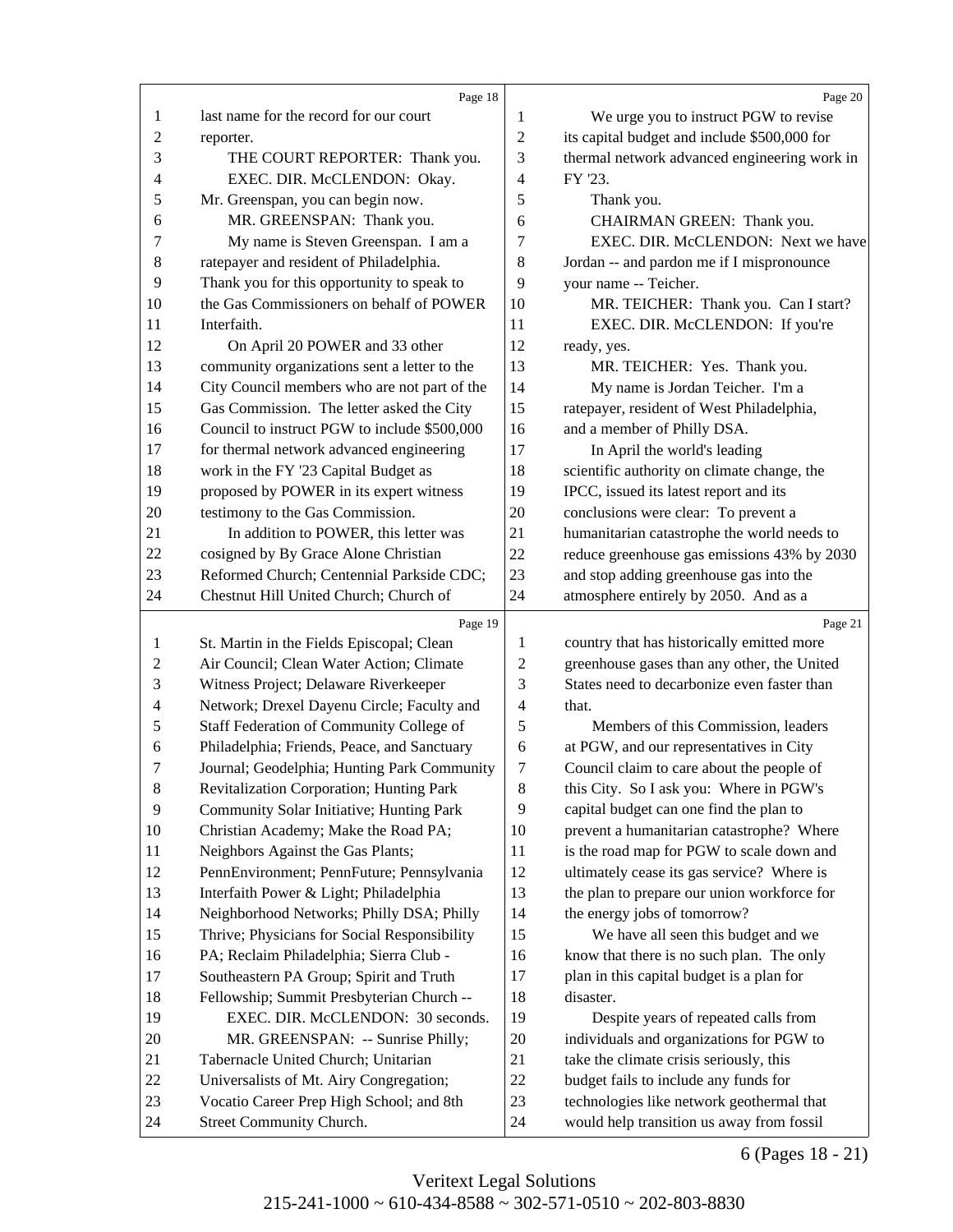<span id="page-6-0"></span>

|                | Page 22                                      |                | Page 24                                                                       |
|----------------|----------------------------------------------|----------------|-------------------------------------------------------------------------------|
| 1              | fuels. On the contrary, this budget is set   | 1              | green gas, which PGW is neither willing nor                                   |
| $\overline{2}$ | to deepen our commitment to fossil fuels.    | $\overline{2}$ | able to do.                                                                   |
| 3              | Reading this budget is like reading a        | 3              | And while PGW makes no progress                                               |
| 4              | work of fantasy from a world where climate   | $\overline{4}$ | towards providing green alternatives and                                      |
| 5              | change simply isn't happening and we simply  | 5              | uses the excuse and the scare tactic that                                     |
| 6              | don't have time for fantasies anymore.       | 6              | green gas prices and the alternative energy                                   |
| 7              | This year we need to start building          | 7              | is too expensive, the largest portion of my                                   |
| 8              | Philadelphia's new energy system. We know    | 8              | monthly gas bill is always, always the PGW                                    |
| 9              | what those renewable alternatives are.       | 9              | distribution charges, not the actual gas                                      |
| 10             | EXEC. DIR. McCLENDON: 30 seconds.            | 10             | charge, even though I buy green gas.                                          |
| 11             | MR. TEICHER: We just need help in            | 11             | What do I see in the PGW budget?                                              |
| 12             | this meeting to have the courage to stand up | 12             | Missed opportunities.                                                         |
| 13             | for them.                                    | 13             | Missed opportunities to investigate                                           |
| 14             | There is a saying that a budget is a         | 14             | and experiment with new methods of providing                                  |
| 15             | moral document, a reflection of our values   | 15             | energy to Philadelphians.                                                     |
| 16             | and priorities, of who and what we value.    | 16             | Missed opportunities to begin the                                             |
| 17             | Well, if that is the case, then this         | 17             | process of adjusting to a new business                                        |
| 18             | budget is an immoral document. This          | 18             | paradigm where natural gas is not the energy                                  |
| 19             | document values business as usual over the   | 19             | source of choice.                                                             |
| 20             | health and safety of Philadelphians.         | 20             | Missed opportunities to begin                                                 |
| 21             | And we're paying attention to what's         | 21             | building PGW's inhouse green -- excuse me --                                  |
| 22             | happening here. We see that leaders at PGW   | 22             | expertise and to be a participant at the                                      |
| 23             | and City Hall are staring down the barrel of | 23             | start of the green industries, technologies,                                  |
| 24             | the humanitarian catastrophe and are         | 24             | and processes revolution.                                                     |
|                |                                              |                |                                                                               |
|                |                                              |                |                                                                               |
|                | Page 23                                      |                | Page 25                                                                       |
| $\mathbf{1}$   | deciding once again to step on the gas. We   | 1              | Missed opportunities in creating new                                          |
| $\overline{c}$ | expect better and we deserve better.         | $\overline{c}$ | jobs and training employees to work in green                                  |
| 3              | Thank you.                                   | 3              | jobs related to green industries and                                          |
| 4              | CHAIRMAN GREEN: Thank you.                   | 4              | technologies.                                                                 |
| 5              | EXEC. DIR. McCLENDON: Next we have           | 5              | Missed opportunities to begin                                                 |
| 6              | Peter Furcht.                                | 6              | expanding energy offerings to                                                 |
| 7              | MR. FURCHT: Good morning. I am Peter         | 7              | Philadelphians.                                                               |
| $\,8\,$        | Furcht, a homeowner and resident of the West | 8              | Missed opportunities to begin                                                 |
| $\overline{9}$ | Washington Square area.                      | 9              | building new revenue --                                                       |
| 10             | EXEC. DIR. McCLENDON: Mr. Furcht?            | 10             | EXEC. DIR. McCLENDON: 30 seconds.                                             |
| 11             | MR. FURCHT: Yes.                             | 11             | MR. FURCHT: -- new revenue streams                                            |
| 12             | EXEC. DIR. McCLENDON: One second. I          | 12             | for alternative energy sources as the cost of                                 |
| 13             | have to start the timer for you.             | 13             | fossil-based natural gas inevitably rises,                                    |
| 14             | MR. FURCHT: Okay.                            | 14             | and the true cost of natural gas is borne by                                  |
| 15             | EXEC. DIR. McCLENDON: You may begin.         | 15             | PGW customers.                                                                |
| 16             | MR. FURCHT: Good morning. I am Peter         | 16             | And missed opportunities for PGW and                                          |
| 17             | Furcht, a resident of the Washington Square  | 17             | Philadelphia to be a leader in energy                                         |
| 18             | West area here in Philadelphia, and I        | 18             | transformation rather than a company with                                     |
| 19             | represent myself, a concerned citizen.       | 19             | its head buried in the sand hoping that                                       |
| 20             | And for full disclosure, I am a              | 20             | nothing will change.                                                          |
| 21             | customer of the PGW gas distribution system, | 21             | We are talking about an energy                                                |
| $22\,$         | but I do not purchase gas from PGW. I        | $22\,$         | transition, not an overnight energy switch,                                   |
| 23             | source my gas from a PGW competitor who is   | 23<br>24       | so why doesn't PGW have any significant<br>budget item related to this energy |

7 (Pages 22 - 25)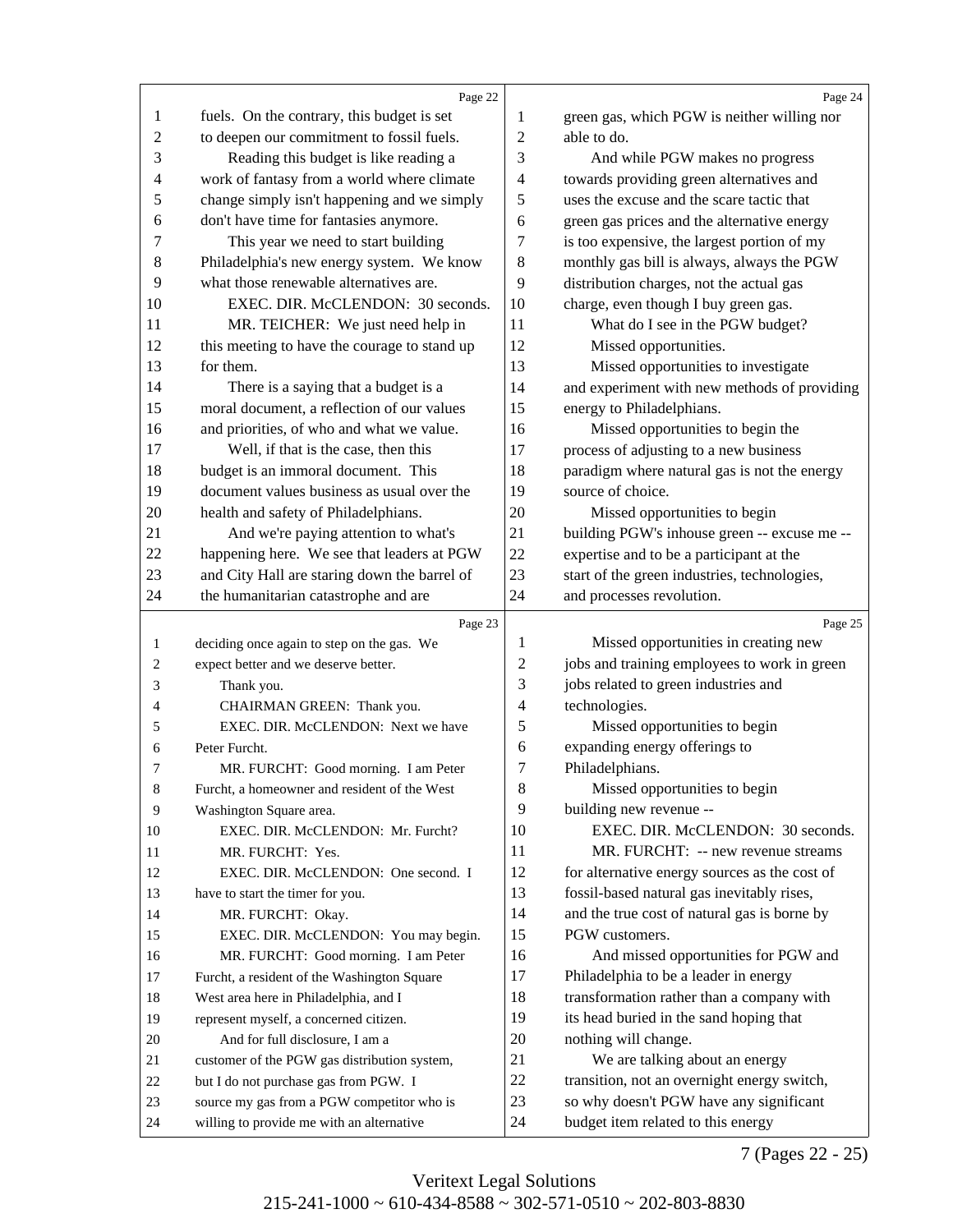<span id="page-7-0"></span>

|                | Page 26                                            |                | Page 28                                       |
|----------------|----------------------------------------------------|----------------|-----------------------------------------------|
| 1              | transition?                                        | 1              | promotion of clean renewable energy.          |
| 2              | PGC, please do not approve --                      | $\overline{c}$ | Pennsylvania Interfaith Power & Light         |
| 3              | EXEC. DIR. McCLENDON: Mr. Furcht --                | 3              | is dedicated to advocating for renewable      |
| 4              | MR. FURCHT: -- PGW's budget as it                  | 4              | energy. This includes transforming PGW into   |
| 5              | $is -$                                             | 5              | a fossil-free utility.                        |
| 6              | EXEC. DIR. McCLENDON: -- that is your              | 6              | We need PGW to allocate \$500,000 for         |
| 7              | time.                                              | 7              | planning network geothermal pilot projects    |
| 8              | MR. FURCHT: -- currently presented.                | 8              | in the next fiscal year and we cannot wait    |
| 9              | Thank you.                                         | 9              | any longer. That's why we've partnered with   |
| 10             | CHAIRMAN GREEN: Ms. McClendon, I just              | 10             | POWER and 32 other groups on this specific    |
| 11             | have a quick question for Mr. Furcht.              | 11             | need.                                         |
| 12             | You are currently receiving, you                   | 12             | We come to this work and I come to            |
| 13             | said, green gas as a renewable natural gas?        | 13             | this work from my faith background and come   |
| 14             |                                                    | 14             | from different spiritualities and faith       |
| 15             | (No response.)                                     | 15             | traditions, learning from one another,        |
| 16             |                                                    | 16             | supportive of one another, making a better    |
| 17             | CHAIRMAN GREEN: Mr. Furcht, are you                | 17             | future for generations to come.               |
| 18             | still with us?                                     | 18             | As members of a common humanity, we           |
| 19             | MR. FURCHT: Sorry; somebody muted me.              | 19             | recognize that the impacts of climate change  |
| 20             | It is landfill gas.                                | 20             | are now touching the lives of those least     |
| 21             | CHAIRMAN GREEN: Okay. And who is                   | 21             | able to adapt. Being part of this effort      |
| 22             |                                                    | 22             | offers us the opportunity to care for         |
| 23             | your provider? I'm just curious.                   | 23             | creation and put our different faiths into    |
| 24             | MR. FURCHT: Energy Co-op.<br>CHAIRMAN GREEN: Okay. | 24             | action in a meaningful way.                   |
|                |                                                    |                |                                               |
|                |                                                    |                |                                               |
|                | Page 27                                            |                | Page 29                                       |
| $\mathbf{1}$   | Okay. Thank you.                                   | 1              | Climate cannot wait. As a recent              |
| 2              | MR. FURCHT: You're welcome.                        | 2              | college graduate I care about the             |
| 3              | EXEC. DIR. McCLENDON: Next we have                 | 3              | sustainability of our planet for future       |
| 4              | Amani Reid.                                        | 4              | generations. I am from the Shore, Atlantic    |
| 5              | MS. REID: Thank you.                               | 5              | City specifically, and I was --               |
| 6              | EXEC. DIR. McCLENDON: Mr. Reid, are                | 6              | EXEC. DIR. McCLENDON: 30 seconds.             |
| 7              | you ready?                                         | 7              | MS. REID: -- I was living there               |
| 8              | Ms. Reid; my apologies. Are you                    | $\,8\,$        | during very difficult times and have had many |
| $\overline{9}$ | ready?                                             | $\overline{9}$ | issues within utilities in the past with my   |
| 10             | MS. REID: Yes, I am. Thank you.                    | 10             | family and those that I love.                 |
| 11             | EXEC. DIR. McCLENDON: Okay. You may                | 11             | As a Baptist and child of God, I              |
| 12             | begin.                                             | 12             | believe that it is our duty as human beings   |
| 13             | MS. REID: Thank you.                               | 13             | to protect and care for all human beings;     |
| 14             | Good morning, everyone. My name is                 | 14             | and that is why we joined with POWER, once    |
| 15             | Amani Reid. I live in North Philadelphia.          | 15             | again, to call for PGW to allocate \$500,000  |
| 16             | I'm part of Pennsylvania Interfaith Power &        | 16             | to planning network geothermal pilot          |
| 17             | Light.                                             | 17             | projects. We need you to allocate this in     |
| 18             | Pennsylvania Interfaith Power & Light              | 18             | the next fiscal year. We cannot wait.         |
| 19             | is a community of congregations, faith-based       | 19             | Thank you.                                    |
| 20             | organizations, and individuals of faith            | 20             | CHAIRMAN GREEN: Thank you.                    |
| 21             | responding to climate change as an ethical         | 21             | EXEC. DIR. McCLENDON: Next we have            |
| $22\,$         | and moral issue through advocacy, education,       | 22             | Tammy Murphy.                                 |
| 23             | energy conservation, energy efficiency,            | 23<br>24       | Ms. Murphy?                                   |

8 (Pages 26 - 29)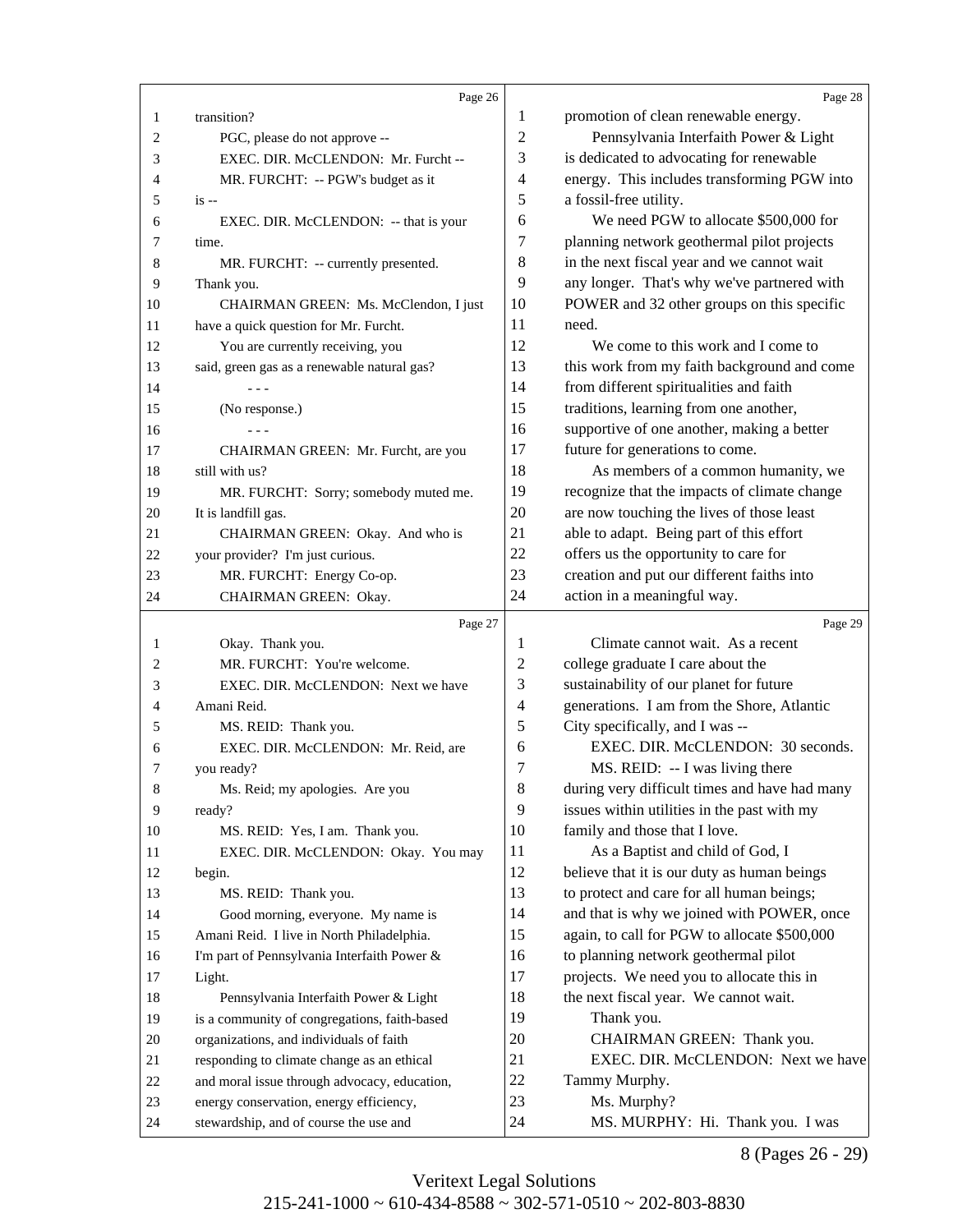<span id="page-8-0"></span>

|                  | Page 30                                            |                | Page 32                                      |
|------------------|----------------------------------------------------|----------------|----------------------------------------------|
| 1                | trying to unmute. My name is --                    | 1              | We've been using fossil fuels forever and    |
| 2                | EXEC. DIR. McCLENDON: Ms. Murphy, one              | $\overline{2}$ | all of a sudden out of nowhere we find out   |
| 3                | second. Let me start you, please. Thank            | 3              | we can't use them no more; right? And now    |
| 4                | you.                                               | $\overline{4}$ | it's not a secret. It's a consensus.         |
| 5                | You can begin now.                                 | 5              | Everybody knows it.                          |
| 6                | MS. MURPHY: Okay. Thank you.                       | 6              | So let's take this opportunity and           |
| 7                | My name is Tammy Murphy and I'm a                  | 7              | don't miss it. We could be the trailblazers  |
| 8                | resident of Philadelphia and a ratepayer and       | 8              | in changing things. Why can't we be the      |
| 9                | I wanted to (inaudible)                            | 9              | ones that stand up and change?               |
| 10               | THE COURT REPORTER: I'm sorry,                     | 10             | PGW has the capacity to do it. We            |
| 11               | Ms. Murphy; we're not hearing you. Your            | 11             | just have to seize this opportunity and      |
| 12               | content is not coming through clearly.             | 12             | don't let it pass by and don't get caught in |
| 13               | EXEC. DIR. McCLENDON: If you want to               | 13             | your comfort zone and don't want to leave    |
| 14               | check your connection, you can. I have             | 14             | it.                                          |
| 15               | paused your time. I don't want, you know,          | 15             | And don't try to turn everybody as           |
| 16               | you to lose time saying what you want to say       | 16             | enemies to one another, saying we don't like |
| 17               | while you're having tech issues.                   | 17             | the union, we try to take people's jobs.     |
| 18               | Can you make sure that everything is               | 18             | There's plenty of jobs waiting to happen     |
| 19               | okay before you resume so that you don't           | 19             | once we transition. We just have to          |
| 20               | lose any of your two minutes?                      | 20             | transition justly. And to say that           |
| 21               | THE COURT REPORTER: If you are                     | 21             | everybody's an enemy to the union who wants  |
| 22               | speaking, we're not hearing you.                   | 22             | to transition is false. So don't bring that  |
| 23               | EXEC. DIR. McCLENDON: Ms. Murphy,                  | 23             | false narrative.                             |
| 24               | we'll come back to you at the end. We'll           | 24             | Let's change this now. We have the           |
|                  |                                                    |                |                                              |
|                  |                                                    |                |                                              |
|                  | Page 31                                            |                | Page 33                                      |
| 1                | come back to you at the end so you can try to      | $\mathbf{1}$   | capacity to do it. We know we got the        |
| $\boldsymbol{2}$ | fix your connection. Okay? You'll get your         | $\overline{c}$ | know-how.                                    |
| 3                | full two minutes when we come back to you.         | 3              | EXEC. DIR. McCLENDON: 15 seconds.            |
| 4                | Next we have Shawmar Pitts.                        | $\overline{4}$ | MR. PITTS: We know we got the                |
| 5                | Mr. Pitts, are you ready?                          | 5              | resolve. So let's do it. Let's stop playing  |
| 6                | MR. PITTS: Yes, ma'am. Can you hear                | 6              | games. We should have more than \$500,000 in |
| 7                | me?                                                | 7              | there for future aspirations of transition.  |
| 8                | EXEC. DIR. McCLENDON: Yes. You can 8               |                | Let's stop playing games. City Council has   |
| $\overline{9}$   | begin now.                                         | 9              | to make them stop playing games.             |
| 10               | MR. PITTS: Thank you.                              | 10             | EXEC. DIR. McCLENDON: Mr. Pitts,             |
| 11               | Hi. My name is Shawmar Pitts. I'm                  | 11             | that's your time.                            |
| 12               | from South Philadelphia, a member of Philly        | 12             | MR. PITTS: Thank you so much. Thank          |
| 13               | Thrive, and I'm glad a few good people went        | 13             | you.                                         |
| 14               | before me because I don't have to reiterate        | 14             | CHAIRMAN GREEN: Thank you.                   |
| 15               | what they said because it's no secret, we          | 15             | EXEC. DIR. McCLENDON: Next we have           |
| 16               | know we have to transition away from fossil        | 16             | Mitch Chanin.                                |
| 17               | fuel use.                                          | 17             | MR. CHANIN: Great. Can you hear me?          |
| 18               | So basically I just want to give                   | 18             | EXEC. DIR. McCLENDON: Yes.                   |
| 19               | everybody a glimpse, let's just say you were       | 19             | MR. CHANIN: Great. My name is --             |
| 20               | a diabetic, and all of a sudden out of             | 20             | EXEC. DIR. McCLENDON: Mr. Chanin, let        |
| 21               | nowhere, you loved sweets your whole life          | 21             | me start you. I have to --                   |
| 22               | and now you're a diabetic and you can't eat        | $22\,$         | MR. CHANIN: Okay.                            |
| 23<br>24         | sweets no more.<br>So this is the situation we in. | 23<br>24       | EXEC. DIR. McCLENDON: -- start the           |

9 (Pages 30 - 33)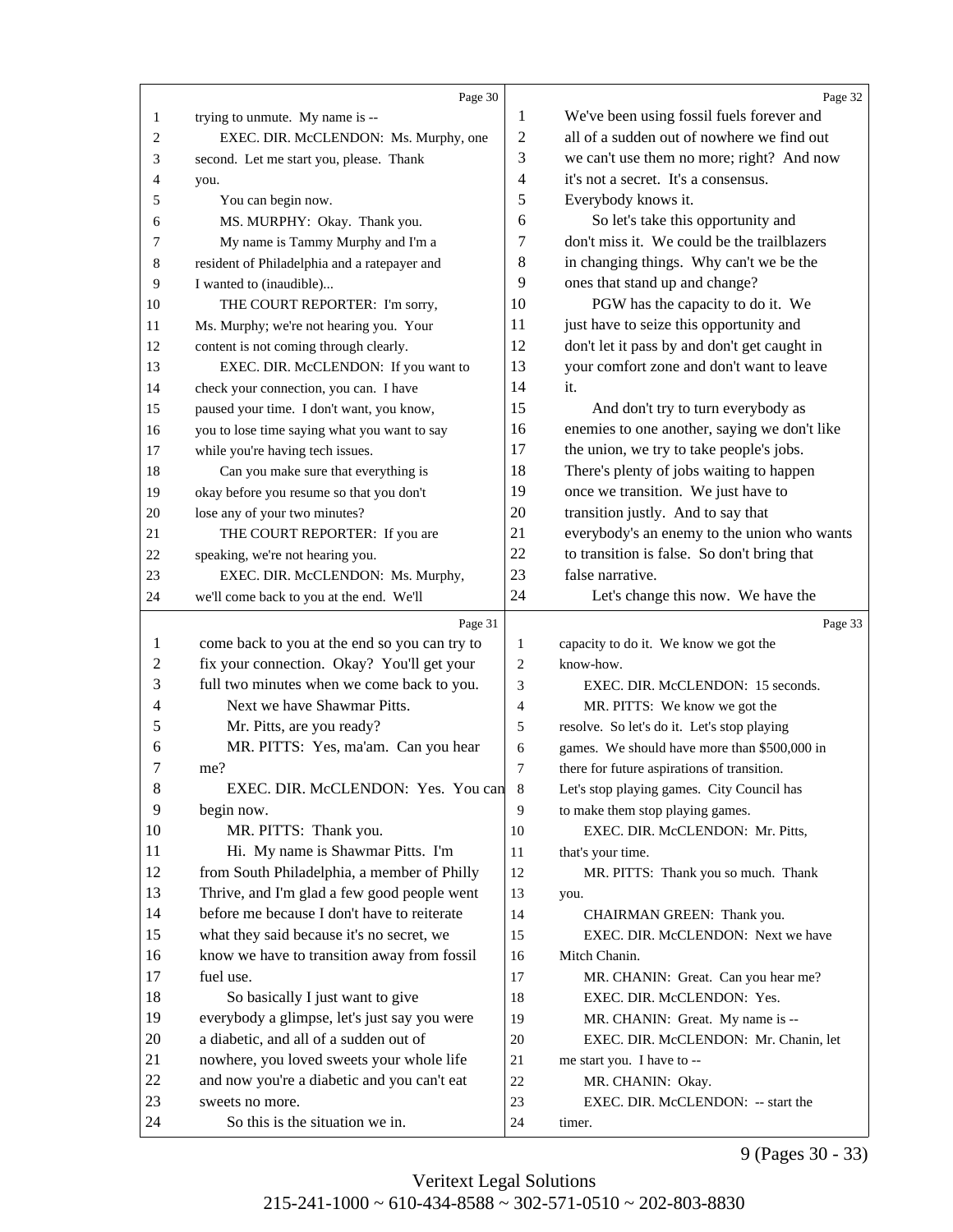<span id="page-9-0"></span>

|          | Page 34                                                                                 |                | Page 36                                                                          |
|----------|-----------------------------------------------------------------------------------------|----------------|----------------------------------------------------------------------------------|
| 1        | Okay, you may begin now.                                                                | 1              | alternative.                                                                     |
| 2        | MR. CHANIN: Thanks.                                                                     | $\overline{c}$ | Thank you very much.                                                             |
| 3        | My name is Mitch Chanin. I've spoken                                                    | 3              | EXEC. DIR. McCLENDON: And -- oh, hold                                            |
| 4        | before the Commission a number of times in                                              | $\overline{4}$ | on -- last we have Reverend Allen Drew. You                                      |
| 5        | the past and thanks for the opportunity to                                              | 5              | did not participate in the poll but just in a                                    |
| 6        | speak today. I'm a resident of Northeast                                                | 6              | message.                                                                         |
| 7        | Philadelphia.                                                                           | 7              | REVEREND DREW: Great. Thank you very                                             |
| 8        | I wanted to go in a slightly                                                            | 8              | much.                                                                            |
| 9        | different direction and just say why I think                                            | 9              | EXEC. DIR. McCLENDON: Reverend Drew,                                             |
| 10       | that POWER's request needs to be honored                                                | 10             | one second. Let me start the timer for you.                                      |
| 11       | today and why I think that the alternative                                              | 11             | REVEREND DREW: Okay.                                                             |
| 12       | that has been proposed by the Hearing                                                   | 12             | EXEC. DIR. McCLENDON: You can begin                                              |
| 13       | Examiners really isn't acceptable.                                                      | 13             | now.                                                                             |
| 14       | We really need to move forward as                                                       | 14             | REVEREND DREW: Great. Thank you.                                                 |
| 15       | soon as possible to begin actual pilot                                                  | 15             | My name is Allen Drew. I live in                                                 |
| 16       | projects that replace fossil fuels with                                                 | 16             | Mt. Airy. I'm an ordained pastor in the                                          |
| 17       | renewable energy. That is the only viable                                               | 17             | Christian Reformed Church, I work for the                                        |
| 18       | path, the network geothermal is the only, of                                            | 18             | Climate Witness Project, and I'm the                                             |
| 19       | the three pilots that were named in the                                                 | 19             | organizer for the Hunting Park Community                                         |
| 20       | diversification report, that would actually                                             | 20             | Solar Initiative.                                                                |
| 21       | accomplish that goal in a meaningful way.                                               | 21             | I'm joining the call from 34 other                                               |
| 22       | And we believe that the amount of                                                       | 22             | organizations for the City to require PGW to                                     |
| 23       | money that has been requested is what is                                                | 23             | allocate \$500,000 for planning thermal                                          |
| 24       | needed in order to conduct advanced                                                     | 24             | network pilot projects.                                                          |
|          |                                                                                         |                |                                                                                  |
| 1        | Page 35<br>engineering to plan actual pilot projects to                                 | 1              | Page 37<br>We need to transform PGW as quickly                                   |
| 2        | put infrastructure in the ground.                                                       | $\sqrt{2}$     | as possible into a utility that provides                                         |
| 3        | The alternative that's been proposed,                                                   | $\mathfrak{Z}$ | heating and cooling to Philadelphians                                            |
| 4        |                                                                                         | $\overline{4}$ | without the fossil fuels that are destroying                                     |
|          | which is up to $$500,000$ , may be in the<br>operating budget to explore in a vague and |                | a livable climate and we need to ensure                                          |
| 5        |                                                                                         | 5<br>6         |                                                                                  |
| 6        | undefined way three different pilot project                                             |                | affordable rates while protecting and                                            |
| 7        | proposals, two of which don't appear to be                                              | 7              | creating union jobs as part of that process.                                     |
| 8        | useful.                                                                                 | 8              | Committing the funds that have been                                              |
| 9        | So I am very concerned it will not be                                                   | 9              | requested would be a good, though small,                                         |
| 10       | enough to actually complete the planning for                                            | 10             | step in the right direction.                                                     |
| 11       | network geothermal pilot projects in the                                                | 11             | Climate change is an emergency and                                               |
| 12       | following fiscal year.                                                                  | 12             | people who have the least amount of wealth                                       |
| 13       | And so from my perspective it's                                                         | 13             | and power, especially communities of color,                                      |
| 14       | important to actually allocate the amount of                                            | 14             | are harmed the most.                                                             |
| 15       | money that our expert has identified as                                                 | 15             | The speed at which we replace fossil                                             |
| 16       | what's needed for this particular project,                                              | 16             | fuels with renewable energy will determine                                       |
| 17       | which we believe to be the most promising                                               | 17             | how much harm takes place in the coming                                          |
|          | direction for PGW.                                                                      | 18             | years.                                                                           |
| 18       | A vaguely defined feasibility                                                           | 19             | We have less than 20 years to                                                    |
| 19       | exploration --                                                                          | 20             | transition here in Philly if we want to meet                                     |
| 20       | EXEC. DIR. McCLENDON: You have 12                                                       | 21             |                                                                                  |
| 21       |                                                                                         |                | the climate goals of the U.S. and other                                          |
| 22       | seconds, Mr. Chanin.                                                                    | 22             | countries that have been established.                                            |
| 23<br>24 | MR. CHANIN: -- of multiple options in<br>an operating budget is not an acceptable       | 23<br>24       | So budgets are moral documents. A<br>PGW capital budget that expands fossil fuel |

10 (Pages 34 - 37)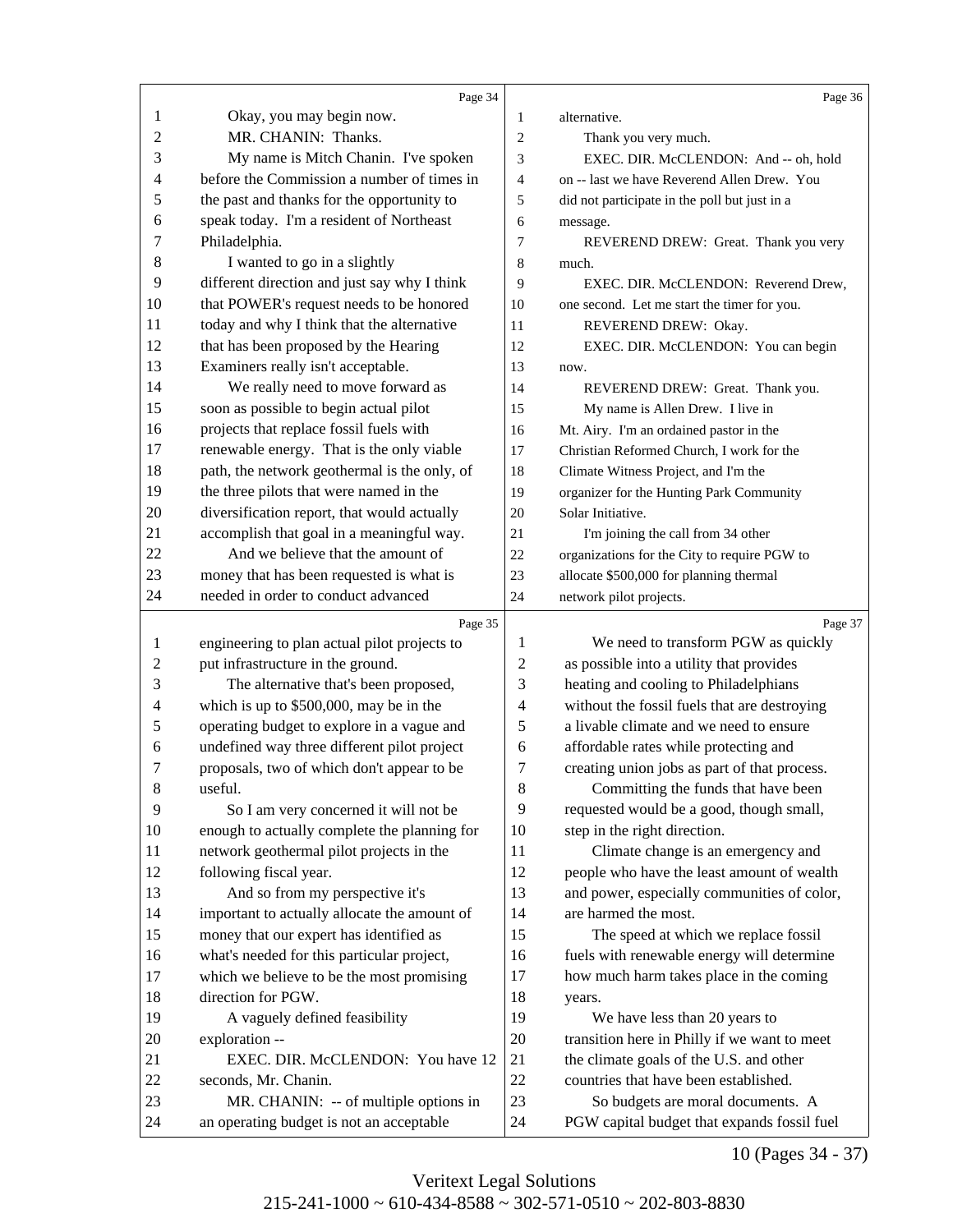<span id="page-10-0"></span>

|                | Page 38                                                               |                  | Page 40                                                              |
|----------------|-----------------------------------------------------------------------|------------------|----------------------------------------------------------------------|
| 1              | infrastructure and does not include funds to                          | 1                | start your time now. I'm restarting your                             |
| $\overline{c}$ | begin to shift away from fossil fuels is an                           | $\sqrt{2}$       | two minutes in light of the difficulties --                          |
| 3              | immoral document and it's a bad budget from                           | 3                | MS. MURPHY: Okay. Can everyone hear                                  |
| 4              | a business perspective.                                               | $\overline{4}$   | me?                                                                  |
| 5              | PGW cannot survive over the coming                                    | 5                | EXEC. DIR. McCLENDON: -- you were                                    |
| 6              | decade if it doesn't transform itself.                                | 6                | having earlier.                                                      |
| 7              | PGW's failure would leave behind low-income                           | 7                | You can begin.                                                       |
| 8              | residents and workers, like my neighbors in                           | 8                | MS. MURPHY: Okay. Thank you.                                         |
| 9              | Hunting Park. We must transition away from                            | 9                | My name is Tammy Murphy. I am the                                    |
| 10             | fossil fuels now --                                                   | 10               | medical advocacy director with Physicians                            |
| 11             | EXEC. DIR. McCLENDON: 30 seconds.                                     | 11               | for Social Responsibility and I signed onto                          |
| 12             | REVEREND DREW: -- period. Yeah.                                       | 12               | the letter and support the request that                              |
| 13             | There is no future for PGW as a natural gas                           | 13               | POWER has asked of the Commission.                                   |
| 14             | heating and cooling company. It just can't                            | 14               | I wanted to talk about this from the                                 |
| 15             | happen. We need you to stop pretending that                           | 15               | basis of the fact that I grew up in a union                          |
| 16             | it can.                                                               | 16               | family and when I began my career, I was a                           |
| 17             | A need to stop and a way forward is                                   | 17               | teacher in public school and I was a union                           |
| 18             | network geothermal. It will provide a                                 | 18               | member, and I think that the request that                            |
| 19             | practical, doable way forward for union jobs                          | 19               | POWER is making is the best way to protect                           |
| $20\,$         | and will help PGW transition into a clean                             | 20               | the union jobs.                                                      |
| 21             | energy future for our City.                                           | 21               | What we have now, hanging onto that,                                 |
| 22             | Thank you.                                                            | 22               | hanging onto this industry, this fossil fuel                         |
| 23             | EXEC. DIR. McCLENDON: Okay. That is 23                                |                  | industry, is a way to hang onto the status                           |
| 24             | everyone who indicated that they wanted to                            | 24               | quo; but it puts in danger the youth that's                          |
|                |                                                                       |                  |                                                                      |
|                |                                                                       |                  |                                                                      |
|                | Page 39                                                               |                  | Page 41                                                              |
| $\mathbf{1}$   | speak.                                                                | 1                | coming up in the union and the young people                          |
| 2              | CHAIRMAN GREEN: Ms. McClendon, are we                                 | $\boldsymbol{2}$ | that we have in our schools who need the                             |
| 3              | able to bring in Ms. Murphy?                                          | 3                | kind of new energy transition in order to                            |
| 4              | EXEC. DIR. McCLENDON: Oh, my                                          | $\overline{4}$   | make it in the future.                                               |
| 5              | apologies. I sincerely apologize for that.                            | 5                | They're not going to have fossil                                     |
| 6              | Ms. Murphy, were you able to resolve                                  | 6                | fuels. It's a nonrenewable resource.                                 |
| 7              | your issues and can you offer your comments                           | 7                | Climate change is threatening us. We need                            |
| $8\phantom{1}$ | at this point?                                                        | 8                | this transition. Children need it and the                            |
| 9              | MS. MURPHY: I'll do my best. I'm on                                   | 9                | young men and women that are part of our                             |
| 10             | the road so I hope you can hear me.                                   | 10               | union need this transition. And this is the                          |
| 11             | MR. COZZENS: Also, excuse me.                                         | 11               | way forward.                                                         |
| 12             | Ms. McClendon, this is William Cozzens. I                             | 12               | The request, although small, the                                     |
| 13             | had responded yes on the poll and I do have                           | 13               | request that POWER made and others in the                            |
| 14             | prepared remarks and would like to deliver                            | 14               | letter is the way to go forward.                                     |
| 15             | them if possible. Thank you.                                          | 15               | So thank you.                                                        |
| 16             | EXEC. DIR. McCLENDON: Okay. Yes.                                      | 16               | EXEC. DIR. McCLENDON: Thank you,                                     |
| 17             | You didn't send your name via the chat.                               | 17               | Ms. Murphy.                                                          |
| 18             | MR. COZZENS: (Inaudible.)                                             | 18               | Okay. And then, finally, William                                     |
| 19             | THE COURT REPORTER: You're on mute,                                   | 19               | Cozzens.                                                             |
| 20             | Mr. Cozzens.                                                          | 20               | MR. CLOWNEY: May I briefly interrupt?                                |
| 21             | CHAIRMAN GREEN: Ms. McClendon, if we                                  | 21               | I'm David Clowney. I did send a message in                           |
| 22             | can go with Ms. Murphy and then Mr. Cozzens.                          | 22               | the chat. If you can add me, I'd appreciate                          |
| 23<br>24       | EXEC. DIR. McCLENDON: Right.<br>Ms. Murphy, I'm going to go ahead and | 23<br>24         | it. I'll understand if you can't, but I do<br>have prepared remarks. |

11 (Pages 38 - 41)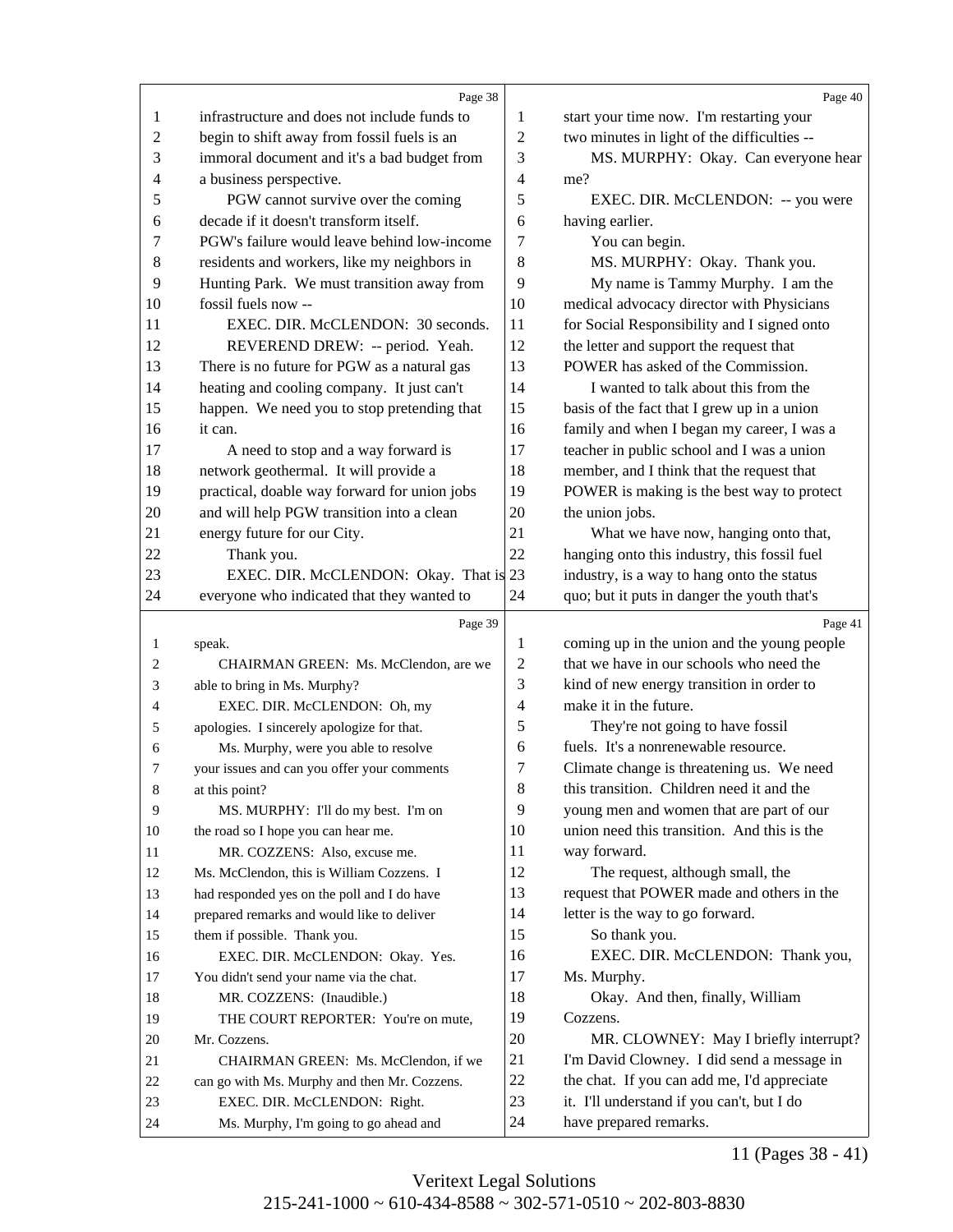<span id="page-11-0"></span>

|                | Page 42                                                                             |                | Page 44                                                                           |
|----------------|-------------------------------------------------------------------------------------|----------------|-----------------------------------------------------------------------------------|
| $\mathbf{1}$   | EXEC. DIR. McCLENDON: Okay, we can                                                  | 1              | enable the transition and this will avoid                                         |
| $\overline{c}$ | add you.                                                                            | $\overline{2}$ | saddling our low-income households with                                           |
| 3              | MR. CLOWNEY: Thank you.                                                             | 3              | higher and higher gas rate for heating and                                        |
| 4              | EXEC. DIR. McCLENDON: Mr. Cozzens --                                                | 4              | other uses.                                                                       |
| 5              | MR. COZZENS: Yes.                                                                   | 5              | EXEC. DIR. McCLENDON: Mr. Cozzens,                                                |
| 6              | EXEC. DIR. McCLENDON: -- you can                                                    | 6              | that's your time.                                                                 |
| 7              | begin now.                                                                          | 7              | MR. COZZENS: Thank you.                                                           |
| 8              | MR. COZZENS: Thank you very much.                                                   | 8              | EXEC. DIR. McCLENDON: And, last,                                                  |
| 9              | Good morning. I'm Bill Cozzens. I'm                                                 | 9              | because we are getting close to an hour,                                          |
| 10             | a resident of the Mt. Airy section of                                               | 10             | Mr. David Clowney.                                                                |
| 11             | Philadelphia and today I'm speaking on                                              | 11             | MR. CLOWNEY: Thank you. Can you see                                               |
| 12             | behalf of Pennsylvania Interfaith Power &                                           | 12             | me? Can you hear me?                                                              |
| 13             | Light. And Amani Reid has already                                                   | 13             | EXEC. DIR. McCLENDON: Yes, we can                                                 |
| 14             | introduced our organization, so I won't                                             | 14             | hear you. You can begin now.                                                      |
| 15             | repeat that.                                                                        | 15             | MR. CLOWNEY: Okay. Thank you.                                                     |
| 16             | I would like to focus on one aspect                                                 | 16             | I'm David Clowney. I'm a member of                                                |
| 17             | of the energy transition that has not been                                          | 17             | St. Gabriel's Episcopal Church in the                                             |
| 18             | addressed this morning. That is the social                                          | 18             | Northeast, a Mt. Airy resident, and a PGW                                         |
|                | and racial justice impact of not                                                    | 19             | ratepayer, and I urge you to shape PGW's                                          |
| 19             | transitioning off of fossil gas.                                                    | 20             | budget to meet community and planetary needs                                      |
| 20<br>21       | In the near future the Federal                                                      | 21             | by requiring the commitment of this \$500,000                                     |
| 22             | Government is likely to offer tax credits to                                        | 22             | for planning geothermal pilot projects.                                           |
| 23             | households that reduce their fossil fuel use                                        | 23             | We live in an environmental crisis in                                             |
| 24             |                                                                                     | 24             | which business as usual is already producing                                      |
|                | through electrification, heat pumps for                                             |                |                                                                                   |
|                |                                                                                     |                |                                                                                   |
|                | Page 43                                                                             |                | Page 45                                                                           |
| 1              | heating and cooling, induction cooktops,                                            | 1              | shocking disasters. Who would have thought                                        |
| $\overline{2}$ | heat pump water heaters, and other such                                             | $\overline{c}$ | you could paddle a canoe up Main Street in                                        |
| 3              | devices.                                                                            | 3              | Manayunk last year, but it happened.                                              |
| 4              | Middle- and higher-income households                                                | 4              | And I know floods have happened                                                   |
| 5              | will be the ones who can afford to take                                             | 5              | before, but they happen way more often, and                                       |
| 6              | advantage of such tax credits.                                                      | 6              | fires and other disasters with more lives                                         |
| 7              | Gas consumption will drop. PGW's                                                    | 7              | lost because of climate change. And we know                                       |
| $\,8\,$        | fixed costs will be spread over a shrinking                                         | 8              | that from the U.N. reports and I don't need                                       |
| 9              | volume of gas, meaning gas sales. To cover                                          | 9              | to repeat what others have said.                                                  |
| 10             | these fixed costs PGW will have to increase                                         | 10             | But we citizens can't do it by                                                    |
| 11             | its delivery rates.                                                                 | 11             | ourselves. Our elected representatives can                                        |
| 12             | With higher-income households using                                                 | 12             | pass laws to make it happen, and you are                                          |
| 13             | less gas or no gas at all, the poor people                                          | 13             | some of our elected representatives and I                                         |
| 14             | of Philadelphia will be left holding the                                            | 14             | hope that you will.                                                               |
| 15             | bag, households and landlords -- excuse                                             | 15             | But utilities like PGW also have to                                               |
| 16             | me --                                                                               | 16             | change. It takes courage to walk away from                                        |
| 17             | EXEC. DIR. McCLENDON: 30 seconds.                                                   | 17             | conservative business as usual, which in the                                      |
| 18             | MR. COZZENS: Thank you -- that cannot                                               | 18             | past might have been what was called for.                                         |
| 19             | afford to electrify. These higher rates will                                        | 19             | But right now crises demand something                                             |
| 20             | reinforce the energy burden and poverty in                                          | 20             | different and the first step is the hardest,                                      |
| 21             | Philadelphia. You'll see rising inability to                                        | 21             | but you can do it.                                                                |
| 22             | pay and higher bill delinquency.                                                    | 22             | Network geothermal will provide a way                                             |
| 23<br>24       | Providing funding now to plan one or<br>more network geothermal pilot projects will | 23<br>$24\,$   | for residents, especially low-income<br>residents, as has just been mentioned, to |

12 (Pages 42 - 45)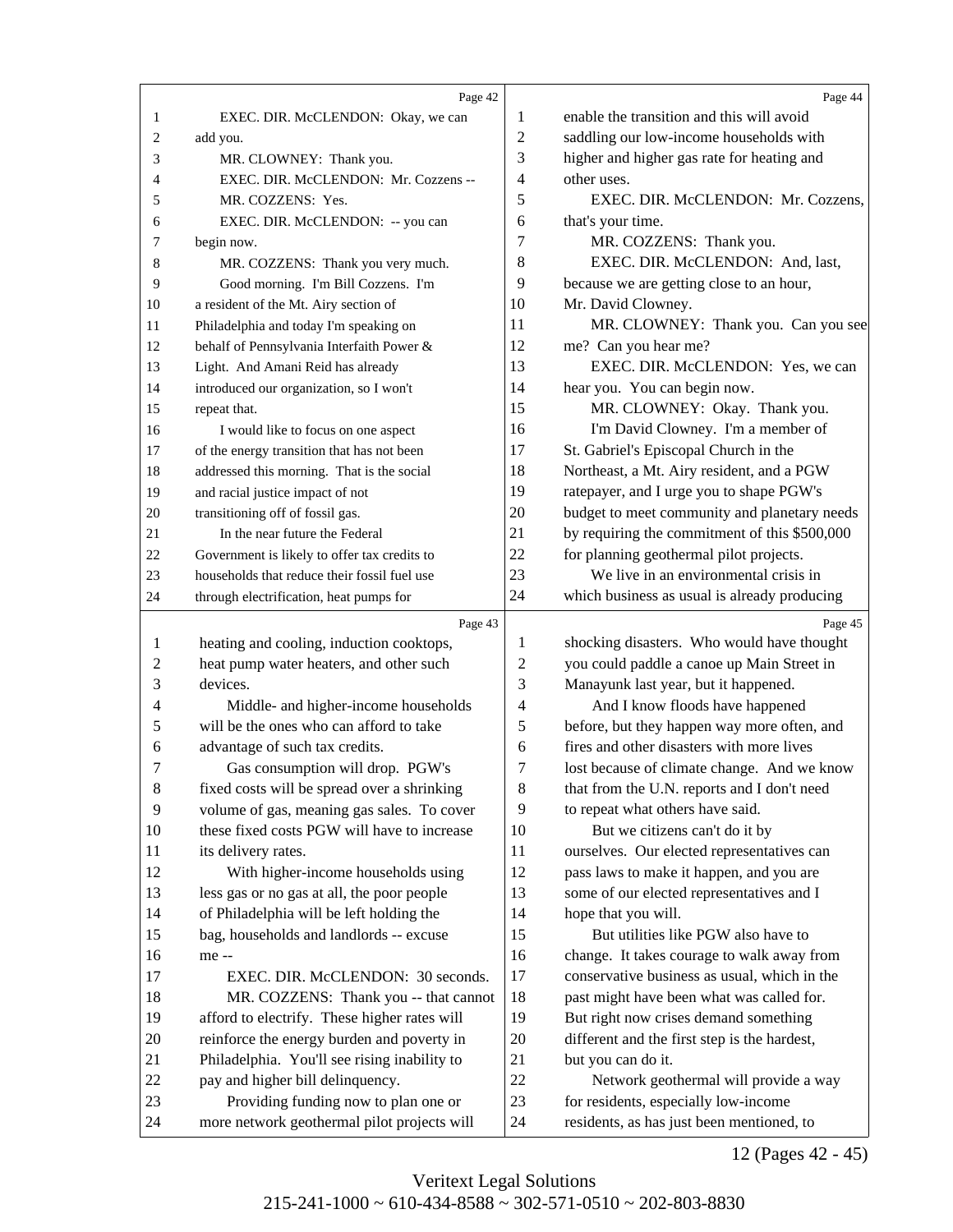<span id="page-12-0"></span>

|                  | Page 46                                      |                | Page 48                                                                       |
|------------------|----------------------------------------------|----------------|-------------------------------------------------------------------------------|
| 1                | heat and cool their homes without emitting   | $\mathbf{1}$   | We've heard nothing to the contrary.                                          |
| $\boldsymbol{2}$ | any greenhouse gas. And it will be a way     | $\overline{c}$ | So so that it's not a monologue of                                            |
| 3                | for PGW to begin transitioning itself --     | 3              | the people to you, I would request that                                       |
| 4                | EXEC. DIR. McCLENDON: 30 seconds.            | $\overline{4}$ | there be a response from PGW or from the Gas                                  |
| 5                | MR. COZZENS: Thank you -- into a part        | 5              | Commission.                                                                   |
| 6                | of the new green economy, new green energy   | 6              | Thank you.                                                                    |
| 7                | economy, that Philadelphians need, want, and | 7              | CHAIRMAN GREEN: Thank you.                                                    |
| 8                | deserve.                                     | 8              | Ms. McClendon, are you ready for                                              |
| 9                | Thank you.                                   | 9              | Ms. Libbey?                                                                   |
| 10               | EXEC. DIR. McCLENDON: Thank you.             | 10             | EXEC. DIR. McCLENDON: Yes.                                                    |
| 11               | That is everyone, Chairman.                  | 11             | Ms. Libbey?                                                                   |
| 12               | MR. WINSLOW: Excuse me. Chairman             | 12             | MS. LIBBEY: I just wanted to put in                                           |
| 13               | Green?                                       | 13             | a personal --                                                                 |
| 14               | <b>CHAIRMAN GREEN: Yes.</b>                  | 14             | EXEC. DIR. McCLENDON: Ms. Libbey, one                                         |
| 15               | MR. WINSLOW: Chairman Green, this is         | 15             | second. Let me start your time.                                               |
| 16               | Peter Winslow. If I may speak for just a     | 16             | You can begin now.                                                            |
| 17               | moment, you've heard --                      | 17             | MS. LIBBEY: I just wanted to add a                                            |
| 18               | CHAIRMAN GREEN: Wait. Hold on.               | 18             | personal comment as someone who makes --                                      |
| 19               | Mr. Winslow, hold on, hold on.               | 19             | EXEC. DIR. McCLENDON: Please                                                  |
| 20               | Earlier, you know, we did put in the         | 20             | introduce yourself.                                                           |
| 21               | guidance in reference to asking people to    | 21             |                                                                               |
| 22               | speak. I do see that Ms. Libbey and you,     | 22             | MS. LIBBEY: Patricia Libbey. I live<br>in Roxborough.                         |
| 23               | Mr. Winslow, have put information requesting | 23             |                                                                               |
| 24               | to speak.                                    |                | As someone who makes very little                                              |
|                  |                                              | 24             | income and who used to be paying last summer                                  |
|                  | Page 47                                      |                | Page 49                                                                       |
| 1                | We have made multiple last calls.            | 1              | \$92 a month and it shot up to \$124 now, and                                 |
| 2                | This is the last call for people to speak.   | $\overline{c}$ | I go with Energy Co-op and complained to                                      |
| 3                | If you have not put it into the chat         | 3              | them and they said, oh, they couldn't do                                      |
| 4                | feature, as we instructed earlier, we are    | $\overline{4}$ | anything about it, it's State and City                                        |
| 5                | going to move forward.                       | 5              | limits, blah, blah, blah, I would definitely                                  |
| 6                | So now, Ms. McClendon, if you can set        | 6              | request that you do everything possible to                                    |
| 7                | a timer up, we're going to have Mr. Winslow  | $\overline{7}$ | reduce our gas prices. We do not deserve                                      |
| 8                | and then Ms. Libbey, and then we will        | $8\,$          | this. So many of us cannot afford this.                                       |
| 9                | proceed with the hearing.                    | 9              | Thank you.                                                                    |
| 10               | EXEC. DIR. McCLENDON: Okay.                  | 10             | CHAIRMAN GREEN: Thank you,                                                    |
| 11               | Mr. Winslow, you can begin.                  | 11             | Ms. Libbey.                                                                   |
| 12               | MR. WINSLOW: Thank you.                      | 12             | EXEC. DIR. McCLENDON: Thank you.                                              |
| 13               | Peter Winslow, resident of Northwest         | 13             | CHAIRMAN GREEN: Earlier Mr. Berry                                             |
| 14               | Philadelphia. Just one observation and a     | 14             | from the Philadelphia Gas Works wanted to                                     |
| 15               |                                              |                |                                                                               |
| 16               | question: Everybody who has spoken so far    | 15             | make a statement.                                                             |
|                  | has spoken essentially about the same issue, | 16             | Mr. Berry, are you ready to proceed                                           |
| 17               | requesting that there be an addition to or   | 17             | with your statement?                                                          |
| 18               | an adjustment to the budget to allow for     | 18             |                                                                               |
| 19               | network geothermal to go forward.            | 19             | MR. BERRY: Yes. Thank you, Chairman.<br>I want to thank all of the members of |
| 20               | I would request that you,                    | 20             | the public who came out today to                                              |
| 21               | Mr. Chairman, or PGW respond to this so that | 21             | participate. I know it's difficult                                            |
| 22               | we don't have just a one-way conversation.   | 22             | sometimes to take time out of our lives to                                    |
| 23               | We could get hundreds of people to come to   | 23             | participate in important civic functions                                      |

13 (Pages 46 - 49)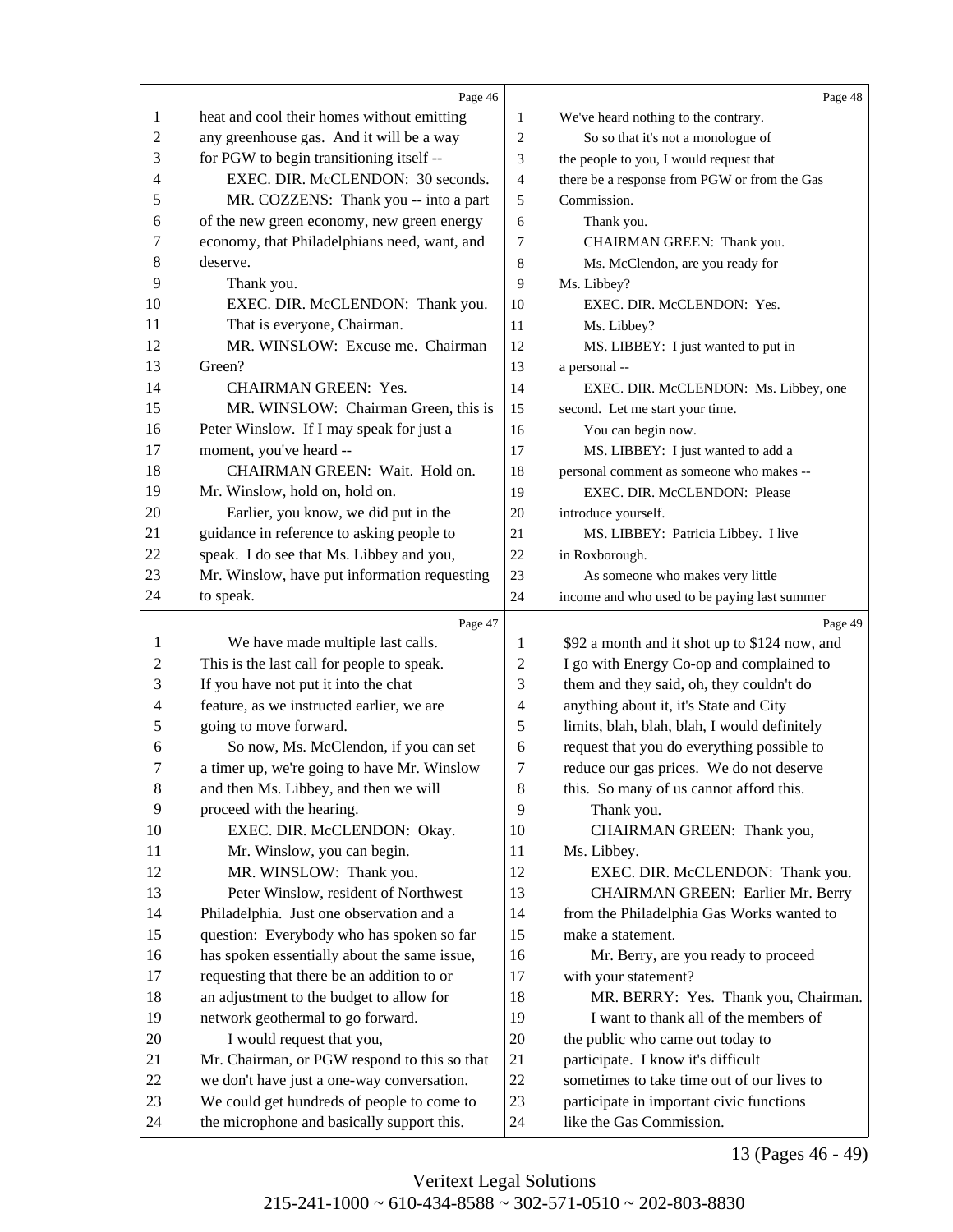<span id="page-13-0"></span>

|                  | Page 50                                                                        |                | Page 52                                                                    |
|------------------|--------------------------------------------------------------------------------|----------------|----------------------------------------------------------------------------|
| 1                | I just want to explain that PGW fully                                          | 1              | forward with specific infrastructure in the                                |
| $\overline{c}$   | supports the \$500,000 recommendation for                                      | $\overline{2}$ | ground, the cost of the studies are more                                   |
| 3                | geothermal and will be addressing it in our                                    | 3              | appropriately addressed in the operating                                   |
| 4                | upcoming operating budget.                                                     | 4              | budget, and they can become capital assets as                              |
| 5                | The operating budget is generally                                              | 5              | part of subsequent infrastructure projects or                              |
| 6                | filed at the beginning of May and it has the                                   | 6              | pilot projects that would actually be                                      |
| 7                | same effective date for the funds, fiscal                                      | 7              | implemented in a geothermal system, if that                                |
| 8                | year 2023, as the capital budget that's                                        | 8              | were the result of the study.                                              |
| 9                | before the Commission today.                                                   | 9              | But that's all speculative at this                                         |
| 10               | Again, I want to thank you all for                                             | 10             | point. It's just a budgeting issue that                                    |
| 11               | your time and enthusiasm in getting involved                                   | 11             | they can transition from one budget to the                                 |
| 12               | in these important energy issues.                                              | 12             | next depending on the outcomes of the study.                               |
| 13               | Thank you.                                                                     | 13             | CHAIRMAN GREEN: Okay.                                                      |
| 14               | CHAIRMAN GREEN: And, Mr. Berry, just                                           | 14             | MS. GREENBERG: Is it possible --                                           |
| 15               | to clarify, so the capital budget and also                                     | 15             | CHAIRMAN GREEN: Thank you,                                                 |
| 16               | the operating budget both start September 1                                    | 16             | Mr. Berry.                                                                 |
| 17               | of 2022?                                                                       | 17             | MS. GREENBERG: -- to ask a question?                                       |
| 18               | MR. BERRY: That's correct,                                                     | 18             | CHAIRMAN GREEN: Ms. Greenberg, this                                        |
| 19               | Mr. Chairman.                                                                  | 19             | is a Commission hearing. The way the process                               |
| 20               | CHAIRMAN GREEN: Okay. And you have                                             | 20             | works, it's not a back-and-forth engagement                                |
| 21               | provided as information to the Gas Commission                                  | 21             | in a hearing.                                                              |
| 22               | as part of your operating budget for FY '23                                    | 22             | We had an opportunity for those who                                        |
| 23               | an inclusion of \$500,000 to address these                                     | 23             | wanted to provide testimony to provide                                     |
| 24               | issues.                                                                        | 24             | testimony earlier, which I did provide that                                |
|                  |                                                                                |                |                                                                            |
|                  | Page 51                                                                        |                | Page 53                                                                    |
| 1                | MR. BERRY: Yes. We will address the                                            | $\mathbf{1}$   | opportunity for everyone that wanted to make                               |
| $\overline{c}$   | recommendation in the Recommended Decision                                     | $\overline{c}$ | a statement, and that's why I asked one last                               |
| 3                | for \$500,000 as part of our operating budget.                                 | 3              | time is there an opportunity for anyone else                               |
| 4                | CHAIRMAN GREEN: And I know part of                                             | $\overline{4}$ | who would like to make a statement and at                                  |
| 5                | the Diversification Study comes up and we                                      | 5              | that point there was not additional requests                               |
| 6                | will have additional conversation regarding                                    | 6              | from you or others to make additional                                      |
| 7                | the Diversification Study. What if the cost                                    | 7              | statements.                                                                |
| $\boldsymbol{8}$ | for the investigation of the various pilots                                    | 8              | As Chair, as a member of the                                               |
| 9                | is more than \$500,000? What steps can PGW                                     | 9              | Commission, I'm asking questions to the                                    |
| 10               | take to address that issue?                                                    | 10             | witness, which is the process for these                                    |
| 11               | MR. BERRY: Mr. Chairman, as you know,                                          | 11             | types of hearings.                                                         |
| 12               | through the budget process PGW and the Gas                                     | 12             | So at this point we're now going to                                        |
| 13               | Commission will work together based on any                                     | 13             | move forward into the rest of the hearing.                                 |
| 14               | RFPs that we receive and we can always seek                                    | 14             | I would like, Commissioner Brown, if                                       |
| 15               | modification if a cost issue comes up.                                         | 15             | you have any additional comments, or if                                    |
| 16               | But based on information at this                                               | 16             | Mr. White has any additional comments on                                   |
| 17               | point, I don't believe that will be an                                         | 17             | behalf of the City Controller.                                             |
| 18               |                                                                                |                |                                                                            |
| 19               | issue. But it's hard to predict the future.                                    | 18             | COMMISSIONER BROWN: (Inaudible.)                                           |
|                  | CHAIRMAN GREEN: And then one last                                              | 19             | THE COURT REPORTER: Mr. Brown, you're                                      |
| 20               | question: Why is the perspective to include                                    | 20             | muted.                                                                     |
| 21               | this funding as part of an operations budget                                   | 21             | COMMISSIONER BROWN: None from me.                                          |
| 22               | as opposed to a capital budget?                                                | 22             | CHAIRMAN GREEN: And Mr. White on                                           |
| 23<br>24         | MR. BERRY: Just because it is PGW's<br>position that until we commit to moving | 23             | behalf of City Controller Rhynhart?<br>ALTERNATE COMMISSIONER WHITE: No, I |

14 (Pages 50 - 53)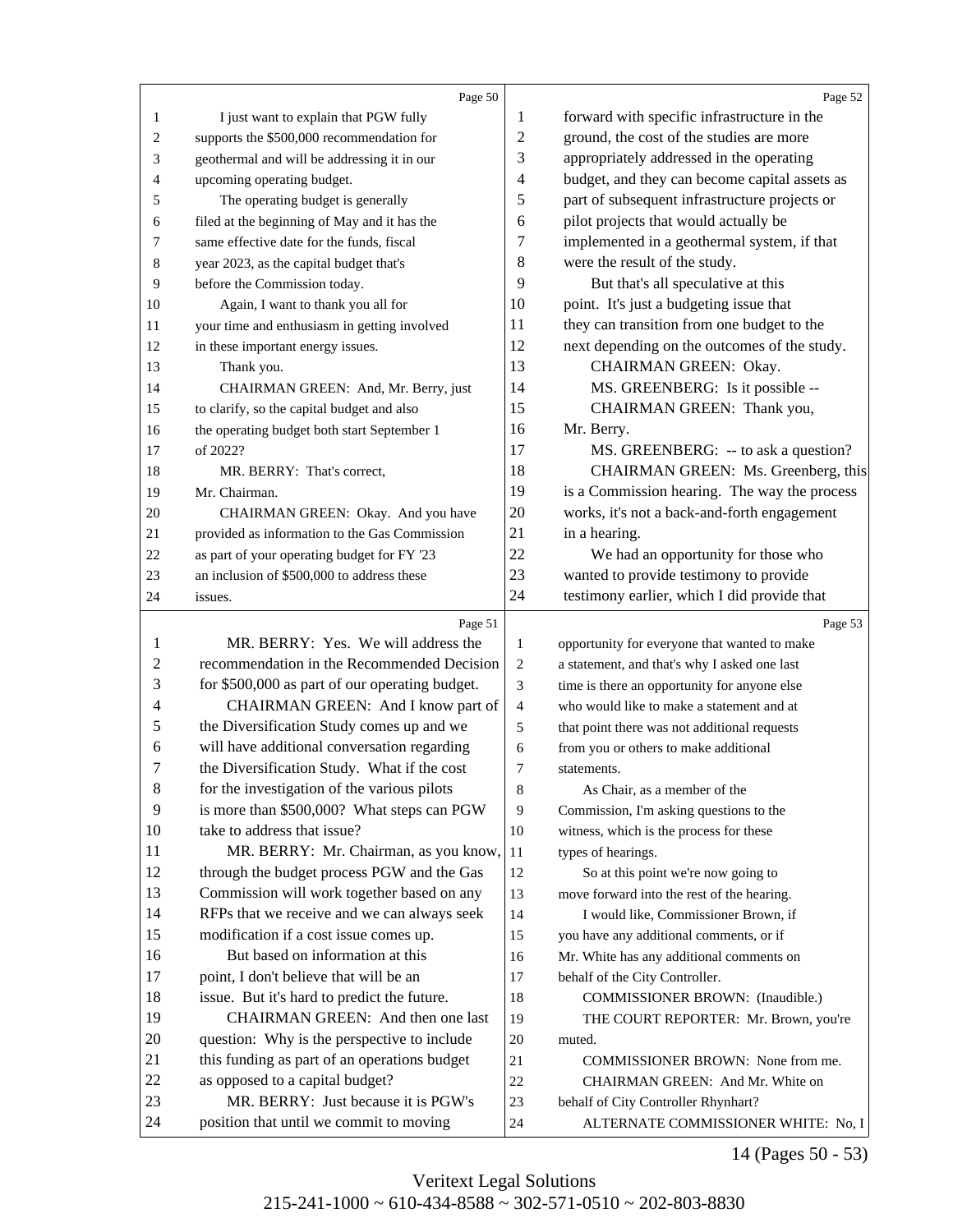<span id="page-14-0"></span>

|                  | Page 54                                                                                |                | Page 56                                                                         |
|------------------|----------------------------------------------------------------------------------------|----------------|---------------------------------------------------------------------------------|
| 1                | have no comment.                                                                       | 1              | Neither PGW nor the Public Advocate                                             |
| $\mathbf{2}$     | CHAIRMAN GREEN: Okay.                                                                  | $\sqrt{2}$     | filed comments or exceptions to the                                             |
| 3                | All right. Thank you, both, if you                                                     | 3              | Recommended Decision.                                                           |
| 4                | have no other comments.                                                                | 4              | After reviewing the Recommended                                                 |
| 5                | At this point I would like to thank                                                    | 5              | Decision along with POWER's exception, I am                                     |
| 6                | the Commissioners and the public for their                                             | 6              | persuaded that POWER's exception should be                                      |
| 7                | testimony and their presentations. We                                                  | 7              | rejected.                                                                       |
| 8                | appreciate your participation as we                                                    | $8\,$          | I would like to highlight that the                                              |
| 9                | deliberate on PGW's budget.                                                            | 9              | Hearing Examiners recommended that this                                         |
| 10               | All of the identified exhibits will                                                    | 10             | Commission strongly urge PGW to include in                                      |
| 11               | be entered into the record of this meeting.                                            | 11             | its Fiscal Year 2023 Operating Budget up to                                     |
| 12               | This matter is now before us for action. I                                             | 12             | \$500,000 funding for consulting expenses to                                    |
| 13               | call on Commissioner Gene Brown for a                                                  | 13             | explore three pilot programs consistent with                                    |
| 14               | recommendation and motion.                                                             | 14             | the Diversification Study, one of which is a                                    |
| 15               | COMMISSIONER BROWN: Thank you.                                                         | 15             | thermal network.                                                                |
| 16               | My Motion is set out in a written                                                      | 16             | I would also like to highlight that                                             |
| 17               | document with two appendices and I ask that                                            | 17             | PGW's operating budget and capital budget                                       |
| 18               | it be marked and entered into the record as                                            | 18             | both begin September 1, so including the                                        |
| 19               | Gas Commission Exhibit #4.)                                                            | 19             | funds in the operating budget would not                                         |
| 20               |                                                                                        | 20             | delay investigation of the feasibility of                                       |
| 21               | (Whereupon Gas Commission Exhibit #4                                                   | 21             | these proposed pilot projects. Again, this                                      |
| 22               | was marked for identification purposes.)                                               | 22             | is thoroughly detailed in my written Motion.                                    |
| 23               |                                                                                        | 23             | Accordingly, I move that we adopt the                                           |
| 24               | <b>COMMISSIONER BROWN: A draft was</b>                                                 | 24             | Recommended Decision in full and:                                               |
|                  |                                                                                        |                |                                                                                 |
|                  |                                                                                        |                |                                                                                 |
|                  | Page 55                                                                                |                | Page 57                                                                         |
| 1                | circulated to Commissioners in advance of                                              | 1              | 1. Reject PGW's Fiscal Year2023                                                 |
| 2                | this meeting. This Motion was distributed to                                           | 2              | Capital Budget proposal of \$190,228,000 as                                     |
| 3                | the participants electronically prior to the                                           | 3              | filed on January 3, 2022.                                                       |
| 4                | start of this meeting.                                                                 | $\overline{4}$ | 2. Accept the line item adjustments                                             |
| 5                | The Recommended Decision suggested                                                     | 5              | to PGW's filed Fiscal Year 2023 Capital                                         |
| 6                | line item adjustments, reporting                                                       | 6              | Budget proposal set forth and explained in                                      |
| 7                | requirements, and several other actions. I                                             | 7              | Appendix #1 of my Motion and endorse a                                          |
| $\boldsymbol{8}$ | would like to thank Commission Staff and the                                           | $\,8\,$        | Fiscal Year 2023 Capital Budget in the                                          |
| $\overline{9}$   | participants for their work to narrow the                                              | 9              | not-to-exceed amount of \$187,353,000.                                          |
| 10               | areas of disagreement in this budget                                                   | 10             | 3. Recommend that City Council                                                  |
| 11               | proceeding.                                                                            | 11             | approve a Fiscal Year 2023 Capital Budget in                                    |
| 12               | To summarize, PGW's initial budget                                                     | 12             | the not-to-exceed amount of \$187,353,000                                       |
| 13               | request was for \$190.228 million.                                                     | 13             | incorporating the line item adjustments to                                      |
| 14               | In the April 1st Recommended Decision                                                  | 14             | the filed budget proposal set out in my                                         |
| 15               | the Hearing Examiners recommended                                                      | 15             | Appendix #1.                                                                    |
| 16               | \$2.875 million in downward adjustments to                                             | 16             | This budget would be comprised of                                               |
| 17               | PGW's proposed budget.                                                                 | 17             | \$174,938,000 in spending authority available                                   |
| 18               | The Hearing Examiners also                                                             | 18             | to PGW for purposes of expenditure and/or                                       |
| 19               | recommended rejection of POWER's proposal to                                           | 19             | commitment at the start of the fiscal year                                      |
| $20\,$           | add up to \$500,000 to PGW's capital budget                                            | 20             | on September 1, 2023, subject to the                                            |
| 21               | for a potential thermal network project.                                               | 21             | limitations stated in the budget ordinance;                                     |
| 22               | POWER took exception to Staff's                                                        | $22\,$         | and \$12,415,000 in conditional spending                                        |
| 23<br>24         | rejection of its request. This is discussed<br>in greater detail in my written Motion. | 23<br>24       | authority which would require the Gas<br>Commission's release approval prior to |

15 (Pages 54 - 57)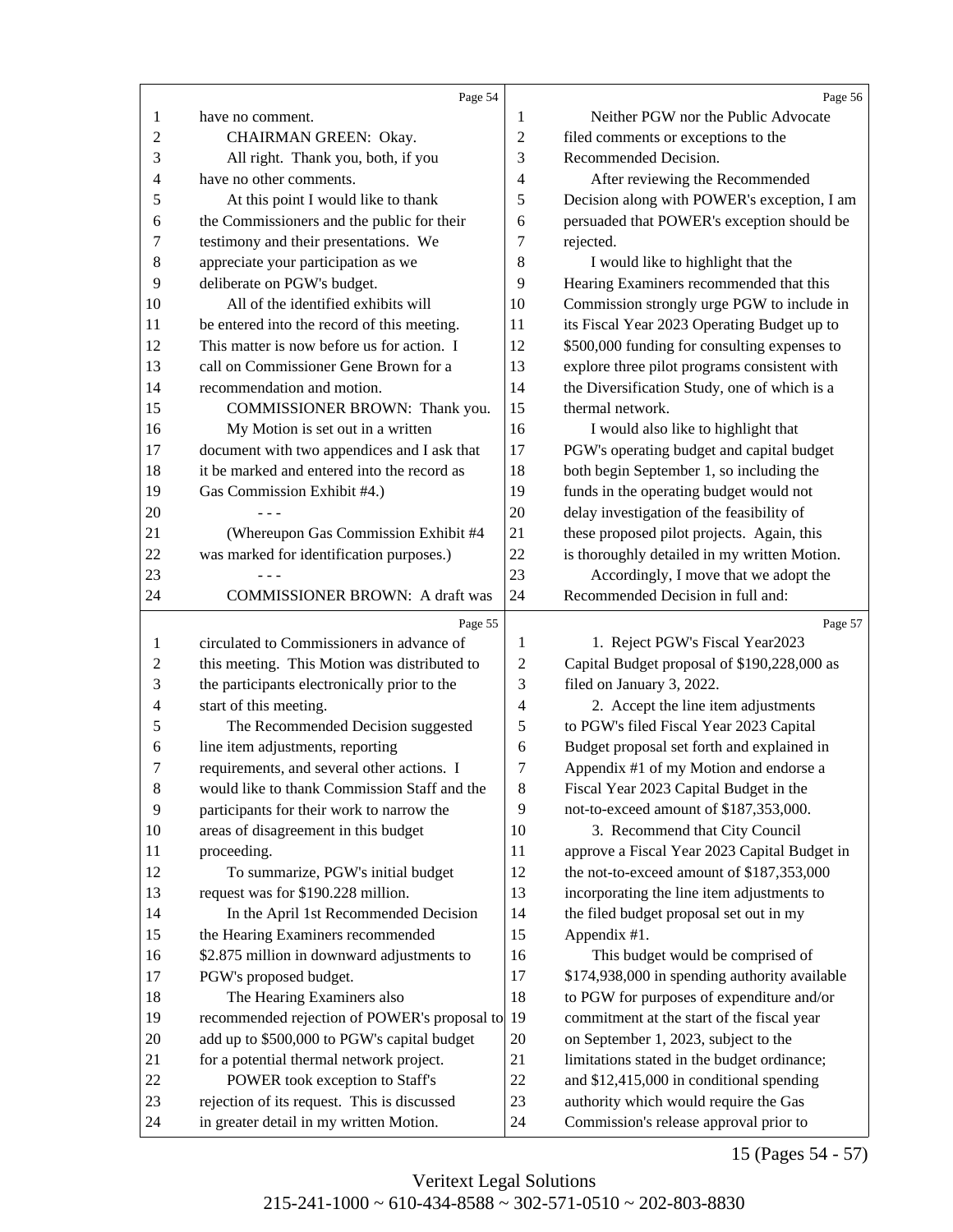<span id="page-15-0"></span>

|                | Page 58                                      |                | Page 60                                    |
|----------------|----------------------------------------------|----------------|--------------------------------------------|
| $\mathbf{1}$   | commitment and/or expenditure.               | $\mathbf{1}$   | 3. Isolate Piping in #77 Building          |
| $\mathfrak{2}$ | 4. Adopt the Capital Program                 | $\sqrt{2}$     | Basement.                                  |
| 3              | Protocols as set forth in Appendix #2.       | 3              | 13. Take such other actions as are         |
| 4              | 5. Recommend that Council's approval         | $\overline{4}$ | detailed in the written Motion.            |
| 5              | of the Fiscal Year 2023 Capital Budget be    | 5              | That concludes my Motion.                  |
| 6              | conditioned on PGW's adherence to these      | 6              | CHAIRMAN GREEN: Thank you, Vice            |
| 7              | Protocols, set forth in Appendix #2, and     | 7              | Chairman Brown.                            |
| 8              | that Council's budget approval be subject to | 8              | Is there a second to the motion?           |
| 9              | the constraints and conditions detailed      | 9              | ALTERNATE COMMISSIONER WHITE: Second.      |
| 10             | therein, incorporating the line item         | 10             | CHAIRMAN GREEN: It has been moved and      |
| 11             | transfer authority described in the          | 11             | properly seconded. I will now call for the |
| 12             | Protocols.                                   | 12             | question.                                  |
| 13             | 6. Recommend that City Council               | 13             | All those in favor of the motion           |
| 14             | acknowledge receipt of PGW's Revised         | 14             | please signify by saying aye?              |
| 15             | Forecast of Capital Budgets for Fiscal Year  | 15             | Aye.                                       |
| 16             | 2024 through Fiscal Year 2028 as an          | 16             | COMMISSIONER BROWN: Aye.                   |
| 17             | informational filing.                        | 17             | ALTERNATE COMMISSIONER WHITE: Aye.         |
| 18             | 7. Direct PGW to submit a compliance 18      |                | CHAIRMAN GREEN: Those opposed?             |
| 19             | capital budget proposal by no later than     | 19             |                                            |
| 20             | seven calendar days of the Commission        | 20             | (No response.)                             |
| 21             | meeting at which final action is taken on    | 21             |                                            |
| 22             | the proposed budget, reflecting the line     | 22             | (Whereupon the motion was unanimously      |
| 23             | item adjustments and spending authority      | 23             | carried.)                                  |
| 24             | referenced in Appendix #1 to the Motion,     | 24             |                                            |
|                |                                              |                |                                            |
|                |                                              |                |                                            |
|                | Page 59                                      |                | Page 61                                    |
| 1              | including an appropriately revised financing | 1              | Reported By: Susan Marie Migatz, RMR, CRR  |
| $\overline{c}$ | plan and a revised forecast of capital       | 2              |                                            |
| 3              | budgets.                                     | 3              |                                            |
| 4              | 8. Direct PGW to submit a revised            | 4              |                                            |
| 5              | DBE participation forecast reflecting the    | 5              |                                            |
| 6              | compliance budget by no later than seven     | 6              |                                            |
| 7              | calendar days after the Commission meeting   | 7              |                                            |
| $8\,$          | at which final action is taken on the        | 8              |                                            |
| 9              | proposed budget.                             | 9              |                                            |
| 10             | 9. Order PGW to submit its fiscal            | 10             |                                            |
| 11             | year 2024 DBE forecast concurrent with the   | 11             |                                            |
| 12             | Fiscal Year 2024 Capital Budget filing.      | 12             |                                            |
| 13             | 10. Direct PGW to notify the                 | 13             |                                            |
| 14             | Commission immediately if it learns of       | 14             |                                            |
| 15             | delays to the implementation of CIS          | 15             |                                            |
| 16             | requiring additional funding.                | 16             |                                            |
| 17             | 11. Approve a 36-month lifespan for          | 17             |                                            |
| 18             | PGW's LNG cold box line item.                | 18             |                                            |
| 19             | 12. Approve PGW's reauthorization            | 19             |                                            |
| 20             | requests for the following three FY 2021     | 20             |                                            |
| 21             | line items:                                  | 21             |                                            |
| 22             | 1. Mobile Equipment Replacement;             | 22             |                                            |
| 23<br>24       | 2. 800 Building Restroom<br>Renovations; and | 23<br>24       |                                            |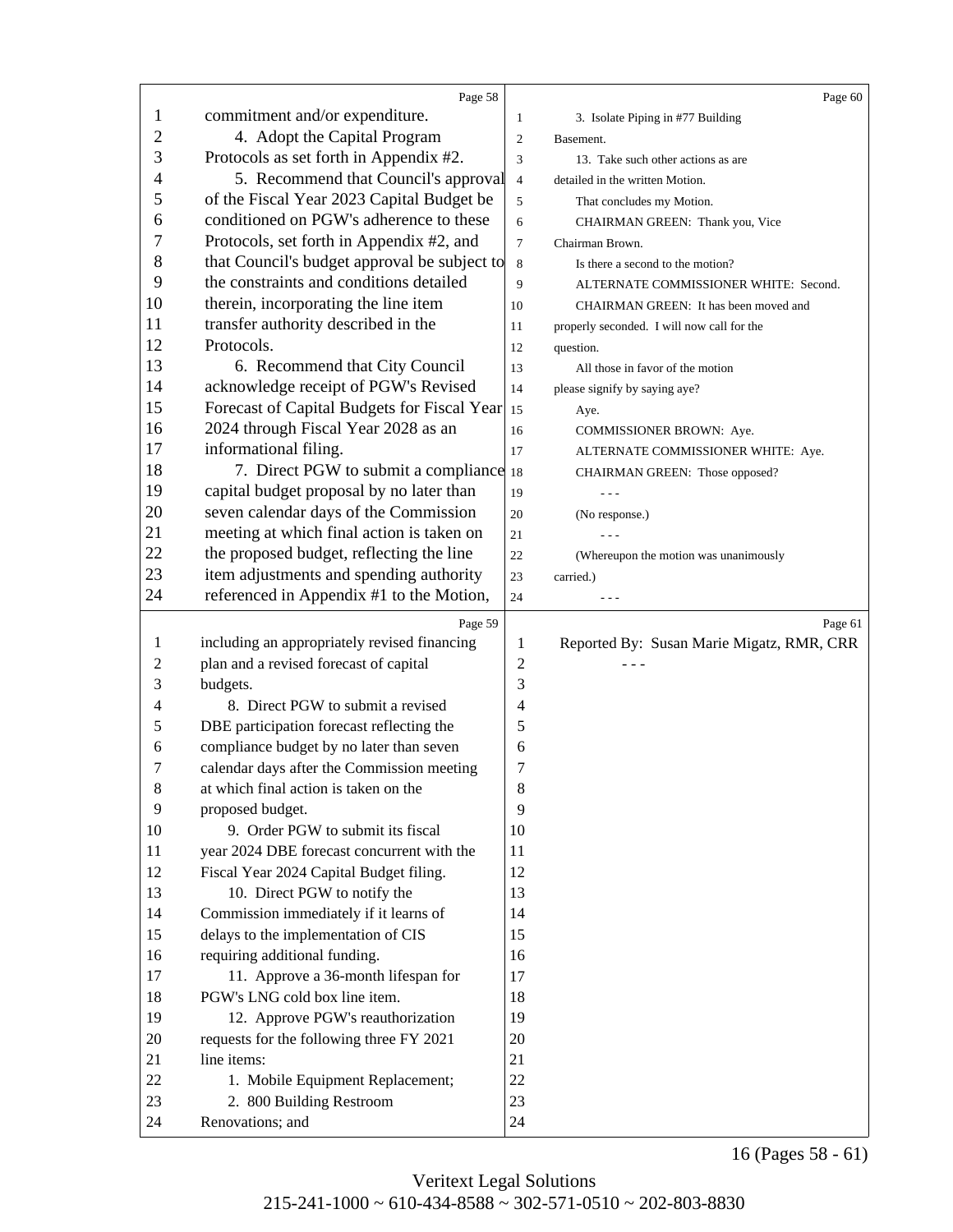<span id="page-16-0"></span>Page 62  $1 -$ 2 INDEX  $3 \qquad \qquad \cdots$ 4 PHILADELPHIA GAS COMMISSION EXHIBITS 5 NUMBER DESCRIPTION PAGE 6 Exhibit #1 Agenda 8 7 Exhibit #2 Recommended Decision 11 8 Exhibit #3 Briefing Guide 12 9 Exhibit #4 Motion 54  $10$  ---11 PHILADELPHIA GAS WORKS EXHIBITS 12 NUMBER DESCRIPTION PAGE 13 Exhibit #1 Brief, 3/18/22 10  $14$  ---15 PUBLIC ADVOCATE EXHIBITS 16 NUMBER DESCRIPTION PAGE 17 Exhibit #1 Brief, 3/18/22 10  $18$  ---19 POWER EXHIBITS 20 NUMBER DESCRIPTION PAGE 21 Exhibit #1 Brief, 3/18/22 10 22 Exhibit #2 Exceptions to Recommended Decision,  $4/8/22$  11 23  $- - -$ 24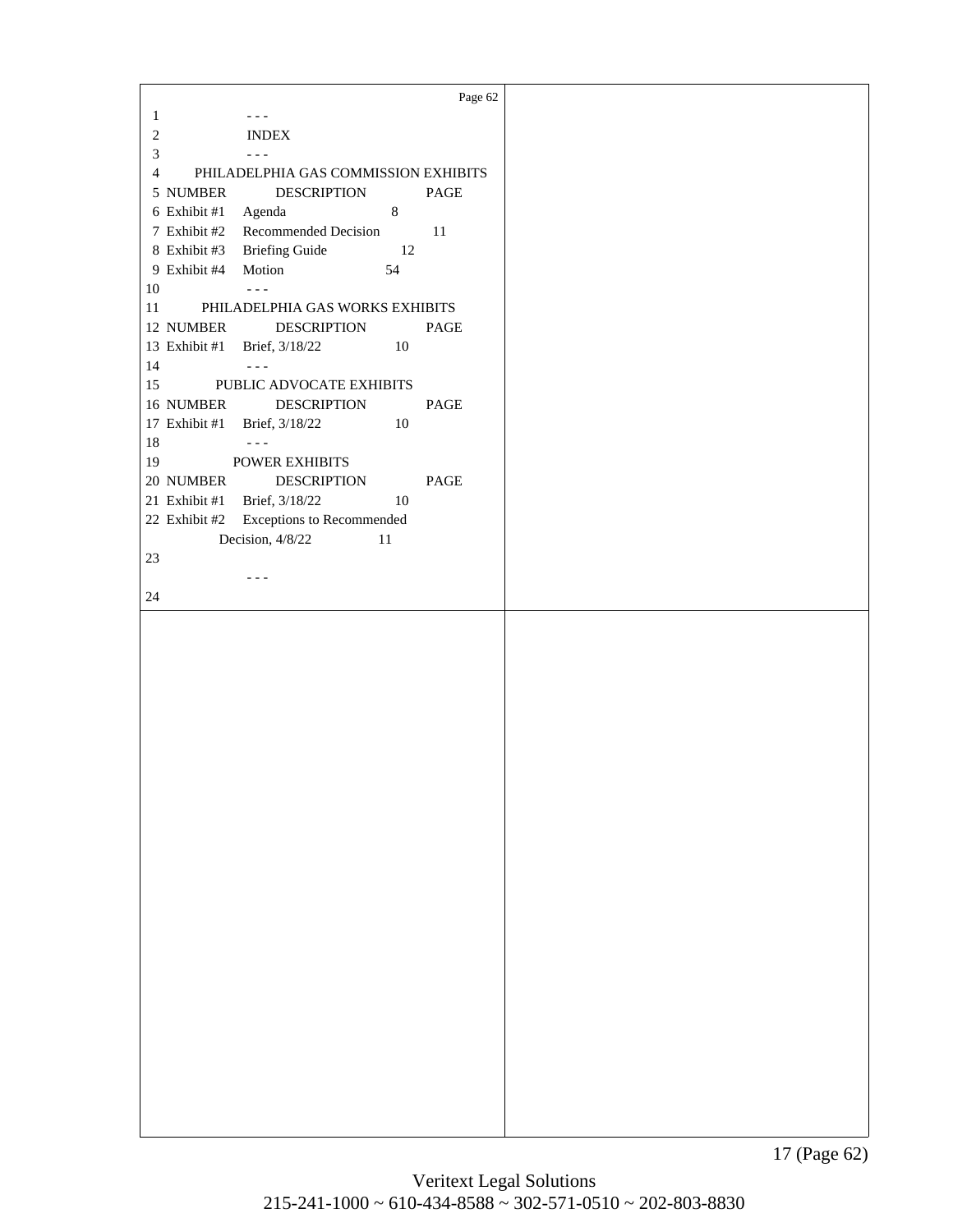### $\left[\text{\&}$  - agreement]

| $\boldsymbol{\&}$                 | 2022 1:7 8:7 10:3       | 29:15 33:6 35:4          | <b>added</b> 15:18        |
|-----------------------------------|-------------------------|--------------------------|---------------------------|
| $\&$ 19:13 27:16,18               | 11:17 50:17 57:3        | 36:23 44:21 50:2         | adding $20:23$            |
| 28:2 42:12                        | 2023 1:4 8:12 9:5       | 50:23 51:3,9             | <b>addition</b> 5:5 18:21 |
| $\mathbf{1}$                      | 10:4 13:18 50:8         | 55:20 56:12              | 47:17                     |
|                                   | 56:11 57:5,8,11,20      | 54 62:9                  | additional 14:4           |
| 1 8:4,23 10:18,19                 | 58:5                    | 6                        | 15:18 51:6 53:5,6         |
| 10:19,21,22,23                    | 2024 1:4 8:13 9:7       | 6 58:13                  | 53:15,16 59:16            |
| 50:16 56:18 57:1                  | 58:16 59:11,12          | 686 16:4,8               | address 50:23             |
| 57:7,15,20 58:24                  | 2028 1:4 8:13 9:7       | 7                        | 51:1,10                   |
| 59:22 62:6,13,17                  | 58:16                   |                          | addressed 42:18           |
| 62:21                             | 2030 20:22              | 7 58:18                  | 52:3                      |
| 10 59:13 62:13,17                 | 2050 20:24              | 77<br>60:1               | addressing 50:3           |
| 62:21                             | 22nd 12:10              | 8                        | adherence 58:6            |
| 10:05 $1:7$                       | 23 18:18 20:4           | 8 11:17 59:4 62:6        | adjusting $24:17$         |
| 11 59:17 62:7,22                  | 50:22                   | 800 59:23                | adjustment 47:18          |
| 12 35:21 59:19                    | $26$ 1:7 8:7            | 10:15 19:23<br>8th       | adjustments 11:6          |
| 62:8                              | <b>26th</b> 5:2         | 9                        | 12:8 55:6,16 57:4         |
| 12,415,000 57:22                  | 3                       |                          | 57:13 58:23               |
| 124 49:1                          | 12:12,1457:3,10<br>3    | 9 59:10                  | administrative 3:3        |
| 13 60:3                           | 60:1 62:8               | 92 49:1                  | adopt 56:23 58:2          |
| 15 33:3                           | 3/18/22 62:13,17        | a                        | advance 55:1              |
| 174,938,000 57:17                 | 62:21                   | <b>a.m.</b> 1:7 6:12 8:8 | advanced 13:19            |
| 1800 1:23                         | 30 17:12 19:19          | <b>able</b> 24:2 28:21   | 16:21 18:17 20:3          |
| 1801 1:23                         | 22:10 25:10 29:6        | 39:3,6                   | 34:24                     |
| 187,353,000<br>57:9<br>57:12      | 38:11 43:17 46:4        | academy 19:10            | advantage 43:6            |
|                                   | 32 28:10                | accept 57:4              | advocacy 27:22            |
| 18th 10:17<br>19 8:9              | 33 18:12                | acceptable 34:13         | 40:10                     |
|                                   | 34 36:21                | 35:24                    | advocate 2:5              |
| 190,228,000 57:2<br>190.228 55:13 | 36 59:17                | accomplish 34:21         | 10:12,16,19,22            |
| 19103 1:24                        | 3rd 10:3,12             | acknowledge 6:4          | 12:2 14:17,20,21          |
| <b>1st</b> 11:1 55:14             | $\overline{\mathbf{4}}$ | 7:16 14:17 58:14         | 15:9 56:1 62:15           |
|                                   | 4 54:19,21 58:2         | <b>action</b> 19:2 28:24 | advocates 15:9,10         |
| $\overline{2}$                    | 62:9                    | 54:12 58:21 59:8         | advocating 28:3           |
| 2 $11:12,14,20,22$                | $4/8/22$ 62:22          | <b>actions</b> 55:7 60:3 | affairs $2:21$            |
| 57:4 58:3,7 59:23                 | 43 20:22                | <b>actual</b> 24:9 34:15 | <b>afford</b> 15:17 43:5  |
| 62:7.22                           | 4th 10:13               | 35:1                     | 43:19 49:8                |
| 2.875 55:16                       |                         | adapt $28:21$            | affordable 37:6           |
| $20 \quad 6:1718:12$              | 5                       | add 11:8 13:17           | agenda $8:29:4$<br>62:6   |
| 37:19                             | 5 58:4                  | 41:22 42:2 48:17         |                           |
| 2021 59:20                        | 500,000 11:8 13:18      | 55:20                    | agreement 9:10            |
|                                   | 18:16 20:2 28:6         |                          |                           |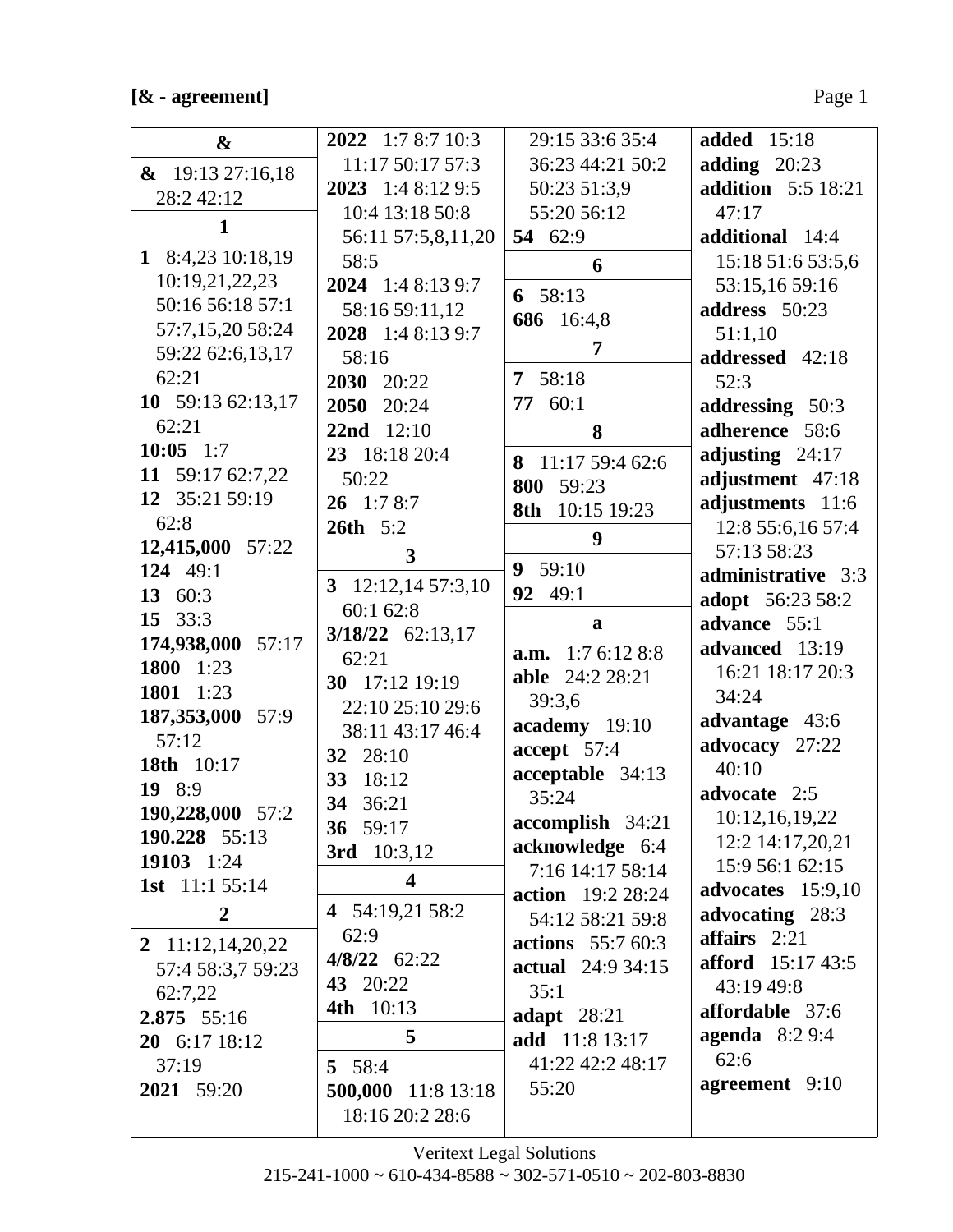| <b>ahead</b> 6:21 39:24 | applicable 9:20           | background 28:13            | <b>briefly</b> $10:241:20$ |
|-------------------------|---------------------------|-----------------------------|----------------------------|
| $\lim$ 15:15            | appreciate 16:15          | <b>bad</b> 38:3             | <b>briefs</b> 10:17 16:19  |
| air $19:2$              | 41:22 54:8                | $\text{bag}$ 43:15          | <b>bring</b> $32:223:39:3$ |
| airy 19:22 36:16        | appreciative 14:21        | baptist 29:11               | brought 8:16               |
| 42:10 44:18             | 15:1                      | <b>barrel</b> 22:23         | <b>brown</b> $1:127:20$    |
| <b>alike</b> 15:10      | appropriate 6:5           | <b>based</b> 25:13 27:19    | 53:14,18,19,21             |
| allen 3:6 36:4,15       | appropriately             | 51:13,16                    | 54:13,15,24 60:7           |
| allocate 28:6           | 52:3 59:1                 | basement 60:2               | 60:16                      |
| 29:15,17 35:14          | approval 57:24            | basically 31:18             | <b>budget</b> 1:4 2:18,24  |
| 36:23                   | 58:4,8                    | 47:24                       | 6:8,10 8:12 9:5,11         |
| allow 8:19 47:18        | approve $26:2$            | basis $40:15$               | 9:14 10:4 11:9             |
| allows $15:3$           | 57:11 59:17,19            | baughan 3:8                 | 12:7,19 13:10,19           |
| alternate 1:12          | approved 9:18             | began $40:16$               | 15:8 17:15 18:18           |
| 53:24 60:9,17           | april 1:7 5:2 8:7         | beginning $7:650:6$         | 20:2 21:9,15,17,22         |
| alternative 23:24       | $11:1,17$ $12:10$         | <b>behalf</b> $2:8,163:1,4$ | 22:1,3,14,18 24:11         |
| 24:6 25:12 34:11        | 18:12 20:17 55:14         | 4:1 14:20 18:10             | 25:24 26:4 35:5            |
| 35:3 36:1               | area 12:19 23:9,18        | 42:12 53:17,23              | 35:24 37:24 38:3           |
| alternatives 22:9       | areas 55:10               | <b>beings</b> $29:12,13$    | 44:20 47:18 50:4           |
| 24:4                    | <b>asked</b> 18:15 40:13  | <b>believe</b> 15:14 16:7   | 50:5,8,15,16,22            |
| amani 3:7 27:4,15       | 53:2                      | 16:23 29:12 34:22           | 51:3,12,21,22 52:4         |
| 42:13                   | asking 46:21 53:9         | 35:17 51:17                 | 52:11 54:9 55:10           |
| amendments 9:6          | aspect $42:16$            | berkowitz 3:11              | 55:12,17,20 56:11          |
| amount 34:22            | aspirations 33:7          | <b>berry</b> 2:22 14:8,9    | 56:17,17,19 57:2,6         |
| 35:14 37:12 57:9        | assets $52:4$             | 14:10 49:13,16,18           | 57:8,11,14,16,21           |
| 57:12                   | assistant 3:3             | 50:14,18 51:1,11            | 58:5,8,19,22 59:6          |
| analyst $2:13,15$       | associated 15:13          | 51:23 52:16                 | 59:9,12                    |
| andre $2:2$             | <b>atlantic</b> 1:23 29:4 | <b>best</b> $39:940:19$     | budgeting $52:10$          |
| anna $2:13$             | atmosphere 20:24          | <b>better</b> 23:2,2        | budgets $9:7,19$           |
| announcement $7:5$      | <b>attending</b> 5:6      | 28:16                       | 10:8 37:23 58:15           |
| annual $9:11$           | attention 22:21           | <b>bill</b> $15:11,1124:8$  | 59:3                       |
| anymore 22:6            | attorney 2:22             | 42:9 43:22                  | building $22:7$            |
| apologies 6:17          | auditor 2:15              | bills $15:19$               | 24:21 25:9 59:23           |
| 27:8 39:5               | authority 20:18           | <b>blah</b> $49:5,5,5$      | 60:1                       |
| apologize 39:5          | 57:17,23 58:11,23         | <b>board</b> $10:6$         | burden $43:20$             |
| appear 35:7             | available 57:17           | borne $25:14$               | buried $25:19$             |
| appearances 2:1         | avoid $44:1$              | box 59:18                   | business 8:15              |
| appeared 5:16           | aye 60:14,15,16,17        | brian $3:8$                 | 22:19 24:17 38:4           |
| appearing $14:19$       | $\mathbf b$               | <b>brief</b> 14:4 62:13     | 44:24 45:17                |
| appendices 54:17        | <b>back</b> $30:2431:1,3$ | 62:17,21                    | butz $3:13$                |
| appendix $57:7,15$      | 52:20                     | briefing $12:6,11$          | <b>buy</b> $24:10$         |
| 58:3,7,24               |                           | 62:8                        |                            |
|                         |                           |                             |                            |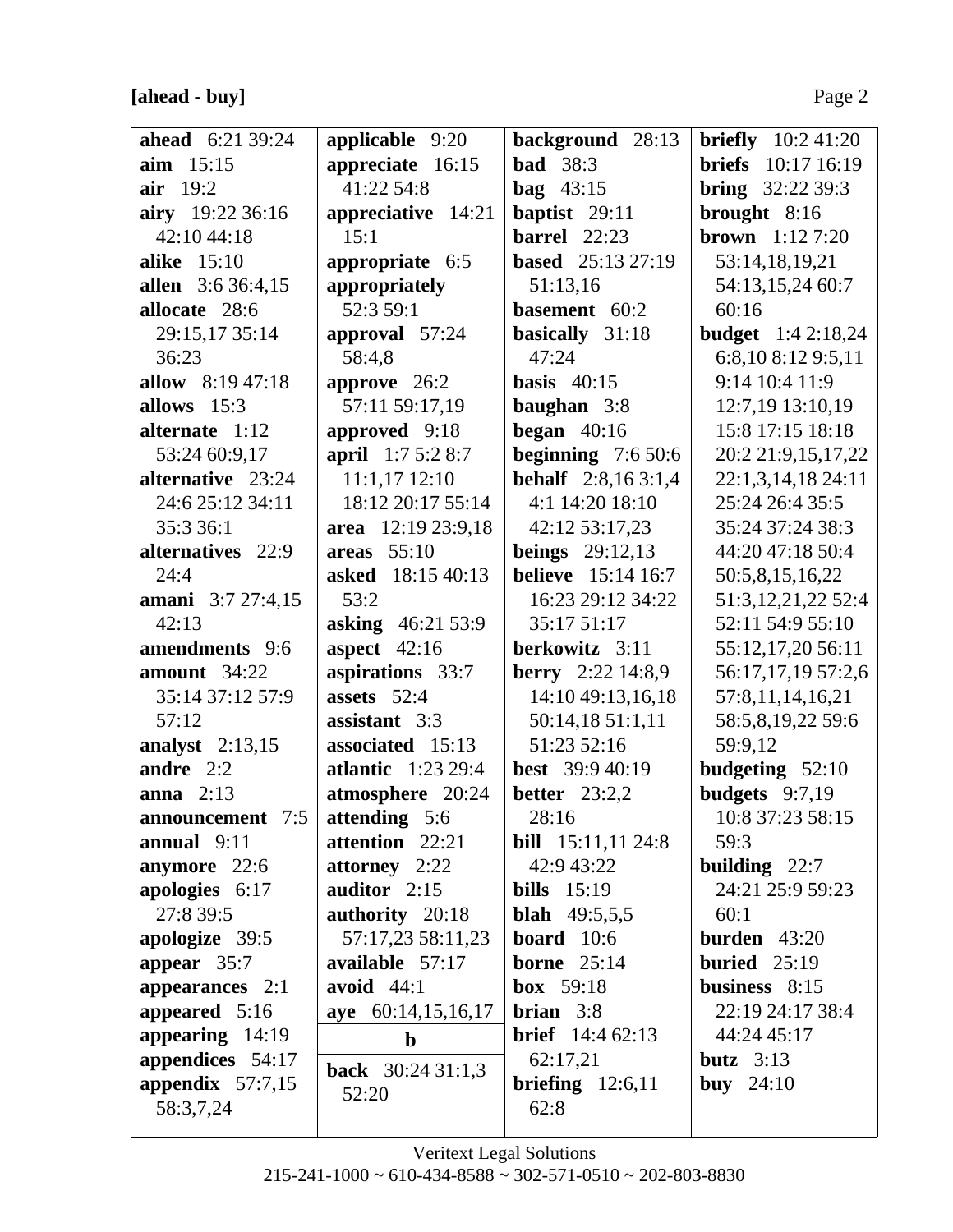# [c - concludes]

 $\lfloor$ 

| $\mathbf{c}$                  | 33:14 39:2,21     | civic $49:23$      | 50:21 51:13 52:19  |
|-------------------------------|-------------------|--------------------|--------------------|
| $c \t2:2$                     | 46:11,12,14,15,18 | claim $21:7$       | 53:9 54:19,21      |
| calendar 58:20                | 47:21 48:7 49:10  | clarify $50:15$    | 55:8 56:10 58:20   |
| 59:7                          | 49:13,18 50:14,19 | clean 19:1,2 28:1  | 59:7,14 62:4       |
| call 29:15 36:21              | 50:20 51:4,11,19  | 38:20              | commission's 7:15  |
| 47:2 54:13 60:11              | 52:13,15,18 53:22 | clear $20:20$      | 8:18 13:7,16       |
| called $45:18$                | 54:2 60:6,7,10,18 | clearly 14:1 30:12 | 57:24              |
| calls 21:19 47:1              | change 20:18 22:5 | climate 19:2 20:18 | commissioner       |
| canoe 45:2                    | 25:20 27:21 28:19 | 21:21 22:4 27:21   | 53:14,18,21,24     |
| capacity 32:10                | 32:9,24 37:11     | 28:19 29:1 36:18   | 54:13,15,24 60:9   |
| 33:1                          | 41:745:7,16       | 37:5,11,21 41:7    | 60:16,17           |
|                               | changing 32:8     | 45:7               | commissioners      |
| capital $1:48:12$             | chanin 3:20 33:16 | close 44:9         | 1:13 14:10 18:10   |
| 9:5,6,11,14 10:4              | 33:17,19,20,22    | clowney 3:10       | 54:6 55:1          |
| 11:9 13:18 18:18              | 34:2,3 35:22,23   | 41:20,21 42:3      | commit $51:24$     |
| 20:2 21:9,17                  | charge $24:10$    | 44:10,11,15,16     | commitment 22:2    |
| 37:24 50:8,15                 | charges $24:9$    | club 19:16         | 44:21 57:19 58:1   |
| 51:22 52:4 55:20              | chat $5:196:17:3$ | cold 59:18         | committee 6:10     |
| 56:17 57:2,5,8,11             | 39:17 41:22 47:3  | college 19:5 29:2  | committing 37:8    |
| 58:2,5,15,19 59:2             | check 30:14       | color 37:13        | common 28:18       |
| 59:12                         | chestnut 18:24    | come 28:12,12,13   | communications     |
| care 21:7 28:22               | child 29:11       | 28:17 30:24 31:1   | 2:20               |
| 29:2,13<br>career 19:23 40:16 | children 41:8     | 31:3 47:23         | communities        |
|                               | choice $24:19$    | comes 51:5,15      | 37:13              |
| carolyn 3:9                   | christian 18:22   | comfort 32:13      | community 2:4      |
| carried 60:23                 | 19:10 36:17       | coming $30:12$     | 18:13 19:5,7,9,24  |
| case 16:17 22:17              | church 18:23,24   | 37:17 38:5 41:1    | 27:19 36:19 44:20  |
| catastrophe 20:21             | 18:24 19:18,21,24 | comment 48:18      | company 14:23      |
| 21:10 22:24                   | 36:17 44:17       | 54:1               | 15:16,24 25:18     |
| caught $32:12$                | circle $19:4$     | comments $14:4,5$  | 38:14              |
| <b>cdc</b> 18:23              | circulated 55:1   | 16:5 39:7 53:15    | competitor 23:23   |
| cease $21:12$                 | cis $59:15$       | 53:16 54:4 56:2    | complained 49:2    |
| centennial 18:23              | citizen $23:19$   | commission 1:2     | complete $5:18,23$ |
| chair 5:37:18,20              | citizens $45:10$  | 5:3,4,22 7:9,19,21 | 35:10              |
| 53:8                          | city $6:87:229:9$ | 8:4,6,16,23 9:12   | compliance 58:18   |
| chairman $1:115:1$            | 9:16 17:14 18:14  | 11:12,14 12:5,12   | 59:6               |
| 6:16,24 8:21 9:2              | 18:15 21:6,8      | 12:14 13:5 14:13   | comprised 57:16    |
| $11:1,17$ $12:1,17$           | 22:23 29:5 33:8   | 14:22 15:20 16:16  | concerned 23:19    |
| 13:2,22 14:15                 | 36:22 38:21 49:4  | 16:20 18:15,20     | 35:9               |
| 16:3,10 17:3,14,21            | 53:17,23 57:10    | 21:5 34:4 40:13    | concludes 60:5     |
| 20:6 23:4 26:10               | 58:13             | 48:5 49:24 50:9    |                    |
| 26:17,21,24 29:20             |                   |                    |                    |

Veritext Legal Solutions  $215 - 241 - 1000 \sim 610 - 434 - 8588 \sim 302 - 571 - 0510 \sim 202 - 803 - 8830$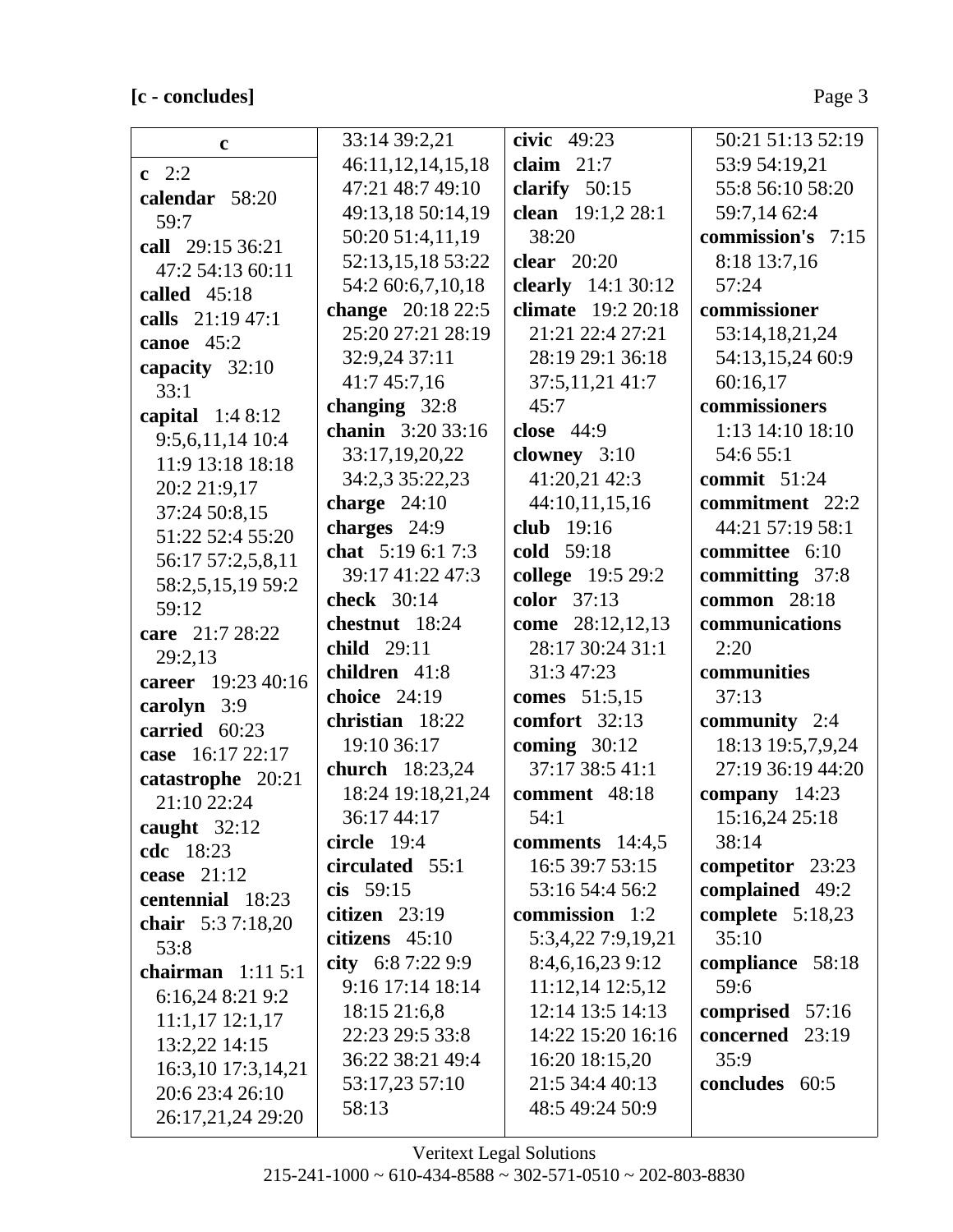# **[conclusions - disagreement]** Page 4

| conclusions 20:20   | corporate 2:20            | customer 23:21             | despite $21:19$                   |
|---------------------|---------------------------|----------------------------|-----------------------------------|
| concurrent 59:11    | corporation 19:8          | customers 15:16            | destroying 37:4                   |
| conditional 57:22   | corrado 2:13              | 25:15                      | detail $55:24$                    |
| conditioned 58:6    | correct 50:18             | $\mathbf d$                | <b>detailed</b> 9:21 10:1         |
| conditions 58:9     | cosigned 18:22            | $d = 3:19$                 | 56:22 58:9 60:4                   |
| conduct 34:24       | cost 25:12,14 51:7        |                            | determine 37:16                   |
| conferencing 1:9    | 51:15 52:2                | danger 40:24<br>dasent 2:2 | developed 12:5                    |
| 8:8                 | costs 15:18 43:8          |                            | development 2:19                  |
| congregation        | 43:10                     | <b>date</b> 50:7           | devices 43:3                      |
| 19:22               | council $5:26:8$          | david $3:1041:21$          | devin $2:6$                       |
| congregations       | 9:16 17:15 18:14          | 44:10,16                   | diabetic $31:20,22$               |
| 27:19               | 18:16 19:2 21:7           | dayenu 19:4                | different $28:14,23$              |
| connection 30:14    | 33:8 57:10 58:13          | days 58:20 59:7            | 34:9 35:6 45:20                   |
| 31:2                | council's 58:4,8          | dbe 59:5,11                | difficult 29:8                    |
| consensus 32:4      | counsel $2:3,5,7$         | decade 38:6                | 49:21                             |
| conservation        | countries 37:22           | decarbonize 21:3           | difficulties 40:2                 |
| 27:23               | country $21:1$            | deciding $23:1$            | $\text{dig}$ 16:16                |
| conservative        | courage $22:12$           | decision $9:22$ 10:1       | dir 6:15 8:5 12:21                |
| 45:17               | 45:16                     | 11:4,11,19 14:12           | 12:24 16:7 17:8                   |
| consideration 13:8  | course 14:24              | 51:2 55:5,14 56:3          | 17:19 18:4 19:19                  |
| 13:16 15:23         | 27:24                     | 56:5,24 62:7,22            | 20:7,11 22:10                     |
| considering 8:10    | court 12:22 18:1,3        | dedicated 28:3             | 23:5, 10, 12, 15                  |
| consistent 56:13    | 30:10,21 39:19            | deepen $22:2$              | 25:10 26:3,6 27:3                 |
| constraints 58:9    | 53:19                     | defined $35:19$            | 27:6,11 29:6,21                   |
| consulting 56:12    | cover $43:9$              | definitely 49:5            | 30:2,13,23 31:8                   |
| consumer 15:10      | covid 8:9                 | delaware 19:3              | 33:3,10,15,18,20                  |
| consumption 43:7    | cozzens 4:7 39:11         | delay 56:20                | 33:23 35:21 36:3                  |
| cont'd $4:1$        | 39:12,18,20,22            | delays 59:15               | 36:9,12 38:11,23                  |
| content 30:12       |                           | deliberate 54:9            |                                   |
| continue 15:21      | 41:19 42:4,5,8,9          | delinquency 43:22          | 39:4,16,23 40:5<br>41:16 42:1,4,6 |
|                     | 43:18 44:5,7 46:5         | deliver 39:14              |                                   |
| continued 3:1       | craig $2:22\,14:10$       | delivery $43:11$           | 43:17 44:5,8,13                   |
| contrary $22:148:1$ | creating $25:137:7$       | demand $45:19$             | 46:4,10 47:10                     |
| controller 7:22     | creation 28:23            | departmental 10:7          | 48:10,14,19 49:12                 |
| 53:17,23            | credits 42:22 43:6        | depending $52:12$          | <b>direct</b> 58:18 59:4          |
| conversation        | crises $45:19$            | <b>derek</b> 1:11 5:3      | 59:13                             |
| 47:22 51:6          | crisis 21:21 44:23        | 7:18 8:21                  | direction 34:9                    |
| cooktops $43:1$     | $\operatorname{err}$ 61:1 | described 58:11            | 35:18 37:10                       |
| <b>cool</b> 46:1    | curious $26:22$           | description 62:5           | director $2:105:22$               |
| cooling 37:3 38:14  | current $6:147:4,8$       | 62:12,16,20                | 8:1 11:2 40:10                    |
| 43:1                | currently $7:10$          | deserve $23:246:8$         | disagreement                      |
|                     | 26:8,12                   | 49:7                       | 55:10                             |
|                     |                           |                            |                                   |

Veritext Legal Solutions  $215-241-1000 \approx 610-434-8588 \approx 302-571-0510 \approx 202-803-8830$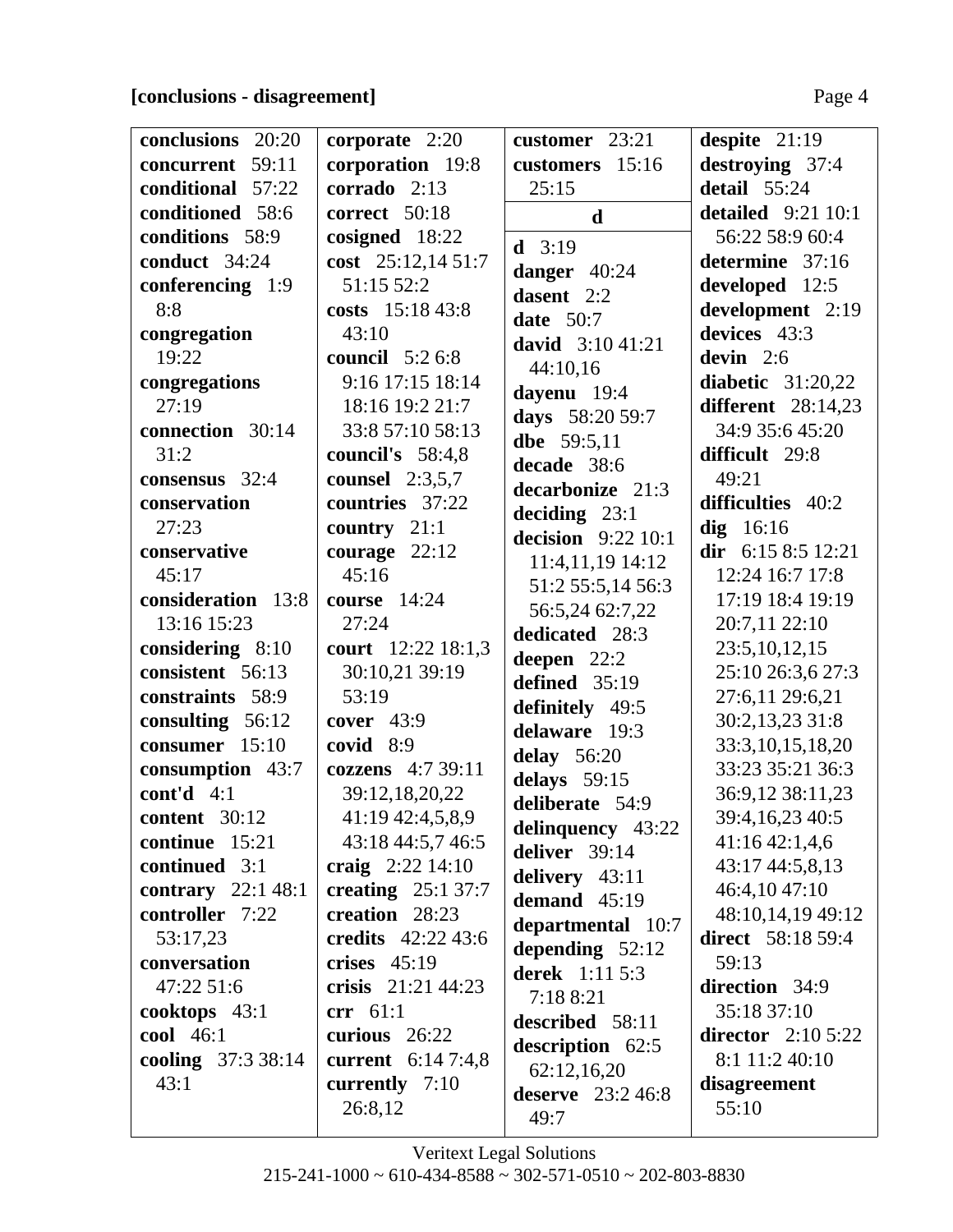**[disaster - fantasies]** Page 5

| disaster $21:18$                    | effort $28:21$      | especially 37:13      | executive $2:10$                      |
|-------------------------------------|---------------------|-----------------------|---------------------------------------|
| disasters $45:1,6$                  | efforts $14:22$     | 45:23                 | 5:21 8:1 11:2                         |
| disclosure 23:20                    | elected 45:11,13    | esq 2:2,4,6,10,11     | exhibit $8:4,23$                      |
| $discovery$ 10:9,10                 | electrification     | 2:22                  | 10:18,19,19,21,22                     |
| discussed 55:23                     | 42:24               | esquire $5:218:2$     | 10:22 11:12,14,20                     |
| dispute $12:20$                     | electrify 43:19     | essentially 47:16     | 11:22 12:12,14                        |
| distributed 55:2                    | electronically 55:3 | established 37:22     | 54:19,21 62:6,7,8                     |
| distribution 23:21                  | emergency 7:9       | ethical 27:21         | 62:9,13,17,21,22                      |
| 24:9                                | 37:11               | everybody 31:19       | exhibits 54:10                        |
| diversification                     | emily 3:11,12       | 32:5,15 47:15         | 62:4,11,15,19                         |
| 15:4,7,22 34:20                     | emissions 20:22     | everybody's 32:21     | expanding 25:6                        |
| 51:5,7 56:14                        | emitted 21:1        | examiner $2:12$       | expands 37:24                         |
| diversify 15:15                     | emitting 46:1       | 11:3                  | expect $23:2$                         |
| division 1:23                       | employees 25:2      | examiners 5:17        | expenditure 57:18                     |
| doable $38:19$                      | enable $44:1$       | 12:7 13:10 15:2,5     | 58:1                                  |
| document 10:1                       | endorse 57:7        | 34:13 55:15,18        | expenses 56:12                        |
| 12:6,9 22:15,18,19                  | enemies $32:16$     | 56:9                  | expensive 24:7                        |
| 38:3 54:17                          | enemy 32:21         | <b>exceed</b> 57:9,12 | experiment 24:14                      |
| documents 37:23                     | energy 21:14 22:8   | exception 55:22       | expert 16:23 18:19                    |
| doing $6:7$                         | 24:6,15,18 25:6,12  | 56:5,6                | 35:15                                 |
| double 6:7                          | 25:17,21,22,24      | exceptions 11:18      | expertise 24:22                       |
| downward 55:16                      | 26:23 27:23,23      | 11:19 12:2,3          | explain 50:1                          |
| draft $12:954:24$                   | 28:1,4 34:17        | 16:19 56:2 62:22      | explained 57:6                        |
| drew $3:636:4,7,9$                  | 37:16 38:21 41:3    | <b>excuse</b> 24:5,21 | exploration 15:3                      |
| 36:11,14,15 38:12                   | 42:17 43:20 46:6    | 39:11 43:15 46:12     | 35:20                                 |
| drexel 19:4                         | 49:2 50:12          | exec 6:15 8:5         | explore 15:21 35:5                    |
| $drop$ 43:7                         | engagement 52:20    | 12:21,24 16:7         | 56:13                                 |
| dsa $19:1420:16$                    | engineering 13:19   | 17:8,19 18:4          | external 2:21                         |
| due 7:8 8:8                         | 16:22 18:17 20:3    | 19:19 20:7,11         | f                                     |
| 6:7 29:12<br>duty                   | 35:1                | 22:10 23:5,10,12      | facilitate 12:4                       |
| e                                   | ensure 37:5         | 23:15 25:10 26:3      | fact 40:15                            |
| <b>e</b> 1:12                       | entered 8:3 54:11   | 26:6 27:3,6,11        | faculty 19:4                          |
| earlier 40:6 46:20                  | 54:18               | 29:6,21 30:2,13,23    | fails $21:22$                         |
| 47:4 49:13 52:24                    | enthusiasm 50:11    | 31:8 33:3, 10, 15, 18 | failure 38:7                          |
| earthjustice 2:6                    | entirely 20:24      | 33:20,23 35:21        | faith $27:19,20$                      |
| eat 31:22                           | environmental       | 36:3,9,12 38:11,23    | 28:13,14                              |
|                                     | 44:23               | 39:4, 16, 23 40: 5    | faiths $28:23$                        |
| economy $46:6,7$<br>education 27:22 | episcopal 19:1      | $41:16\,42:1,4,6$     |                                       |
|                                     | 44:17               | 43:17 44:5,8,13       | <b>false</b> 32:22,23                 |
| effective 50:7                      | equipment 59:22     | 46:4,10 47:10         | family $29:1040:16$<br>fantasies 22:6 |
| efficiency 27:23                    |                     | 48:10,14,19 49:12     |                                       |
|                                     |                     |                       |                                       |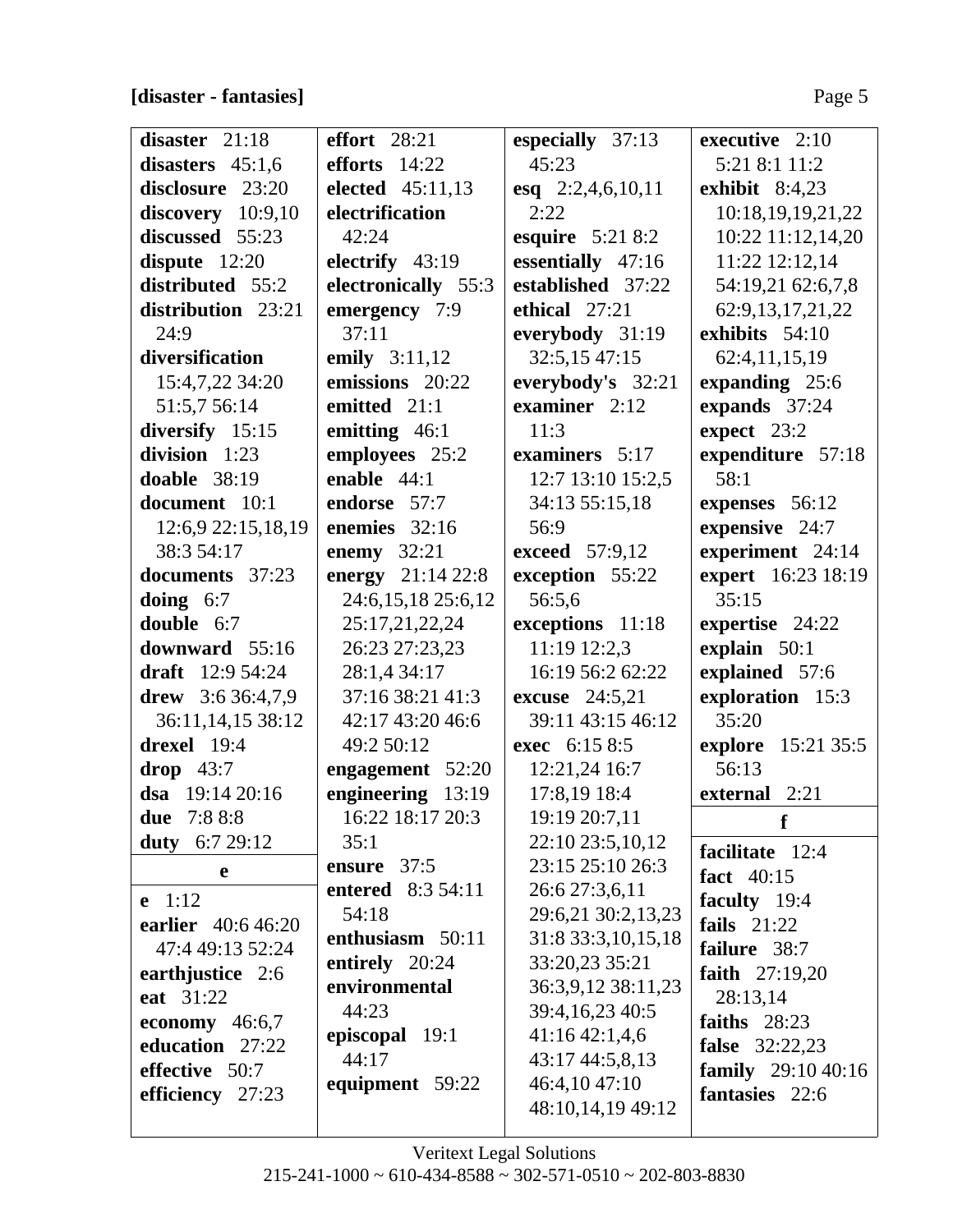$\frac{1}{2}$ 

| fantasy $22:4$             | floods $45:4$      | funds $21:2237:8$            | gene 7:20 54:13            |
|----------------------------|--------------------|------------------------------|----------------------------|
| far $14:23\,47:15$         | focus $42:16$      | 38:1 50:7 56:19              | generally 50:5             |
| faster $21:3$              | following 7:5      | <b>furcht</b> 3:23 23:6,7    | generations 28:17          |
| favor 15:10 60:13          | 35:12 59:20        | 23:8, 10, 11, 14, 16         | 29:4                       |
| favorably 16:22            | follows 7:7        | 23:17 25:11 26:3             | geneva $3:13$              |
| feasibility 35:19          | forecast $1:48:12$ | 26:4,8,11,17,19,23           | geodelphia 19:7            |
| 56:20                      | 9:6 10:5 58:15     | 27:2                         | geothermal 3:12            |
| <b>feature</b> 5:19 6:1    | 59:2,5,11          | <b>further</b> 14:14 15:3    | 13:20 21:23 28:7           |
| 7:347:4                    | foremost 13:4      | 15:15                        | 29:16 34:18 35:11          |
| federal 42:21              | forever $32:1$     | <b>future</b> 28:17 29:3     | 38:18 43:24 44:22          |
| federation 19:5            | formal 10:9        | 33:7 38:13,21                | 45:22 47:19 50:3           |
| fellowship 19:18           | forth 14:1 16:18   | 41:4 42:21 51:18             | 52:7                       |
| fields $19:1$              | 17:1 52:20 57:6    | fy 1:4,4 9:5 10:4            | getting 44:9 50:11         |
| <b>filed</b> $10:3,12,16$  | 58:3,7             | 13:18 18:18 20:4             | give 5:13 17:11            |
| 11:18 12:2 14:13           | forward 34:14      | 50:22 59:20                  | 31:18                      |
| 50:6 56:2 57:3,5           | 38:17,19 41:11,14  | g                            | $glad$ 31:13               |
| 57:14                      | 47:5,1952:1        | gabriel's 44:17              | glimpse $31:19$            |
| <b>filing</b> $11:658:17$  | 53:13              | gallagher 2:18               | go 6:21 34:8 39:22         |
| 59:12                      | fossil $21:2422:2$ | games 33:6,8,9               | 39:24 41:14 47:19          |
| filings $17:2$             | 25:13 28:5 31:16   | gas 1:2 2:3 5:3,4            | 49:2                       |
| final 12:11 58:21          | 32:1 34:16 37:4    | 5:22 7:9,15,18,20            | <b>goal</b> 34:21          |
| 59:8                       | 37:15,24 38:2,10   | 8:3,6,11,23 9:12             | goals 37:21                |
| finally $41:18$            | 40:22 41:5 42:20   | 10:18,21 11:12,14            | god 29:11                  |
| financial $2:15$           | 42:23              | 12:12,14 13:5                | going 5:13 6:21            |
| financially 15:16          | <b>found</b> 7:15  | 14:13,22 18:10,15            | 39:24 41:5 47:5,7          |
| financing $15:11,11$       | free 28:5          | 18:20 19:11 20:22            | 53:12                      |
| 15:12 59:1                 | friends 19:6       | 20:23 21:12 23:1             | good 5:1 14:9,18           |
| find $21:932:2$            | fuel 31:17 37:24   | 23:21,22,23 24:1,6           | 23:7,16 27:14              |
| fires $45:6$               | 40:22 42:23        | 24:8,9,10,18 25:13           | 31:13 37:9 42:9            |
| <b>first</b> $3:215:206:1$ | fuels $22:1,232:1$ | 25:14 26:13,13,20            | governance 9:21            |
| 9:4 13:4 14:7 17:8         | 34:16 37:4,16      | 38:13 42:20 43:7             | government 42:22           |
| 17:24 45:20                | 38:2,1041:6        | 43:9,9,13,13 44:3            | grace 18:22                |
| fiscal $8:12,139:7$        | full $23:2031:3$   | 46:2 48:4 49:7,14            | graduate 29:2              |
| 28:8 29:18 35:12           | 56:24              | 49:24 50:21 51:12            | great 33:17,19             |
| 50:7 56:11 57:1,5          | fully $50:1$       | 54:19,21 57:23               | 36:7,14                    |
| 57:8,11,19 58:5,15         | functions 49:23    | 62:4,11                      | greater $55:24$            |
| 58:16 59:10,12             | fund $3:12$        |                              | <b>green</b> $1:11\ 5:1,3$ |
| $fix$ 31:2                 | funding $9:13$     | gases $21:2$<br>gavin $3:18$ | 6:24 7:18 8:21 9:2         |
| <b>fixed</b> $15:1843:8$   | 43:23 51:21 56:12  |                              | $11:1,17$ $12:1,17$        |
| 43:10                      | 59:16              | <b>gemela</b> 2:10 5:20      | 13:2,22 14:15              |
|                            |                    | 8:1 11:2 12:22               | 16:3,10 17:3,14,21         |
|                            |                    |                              |                            |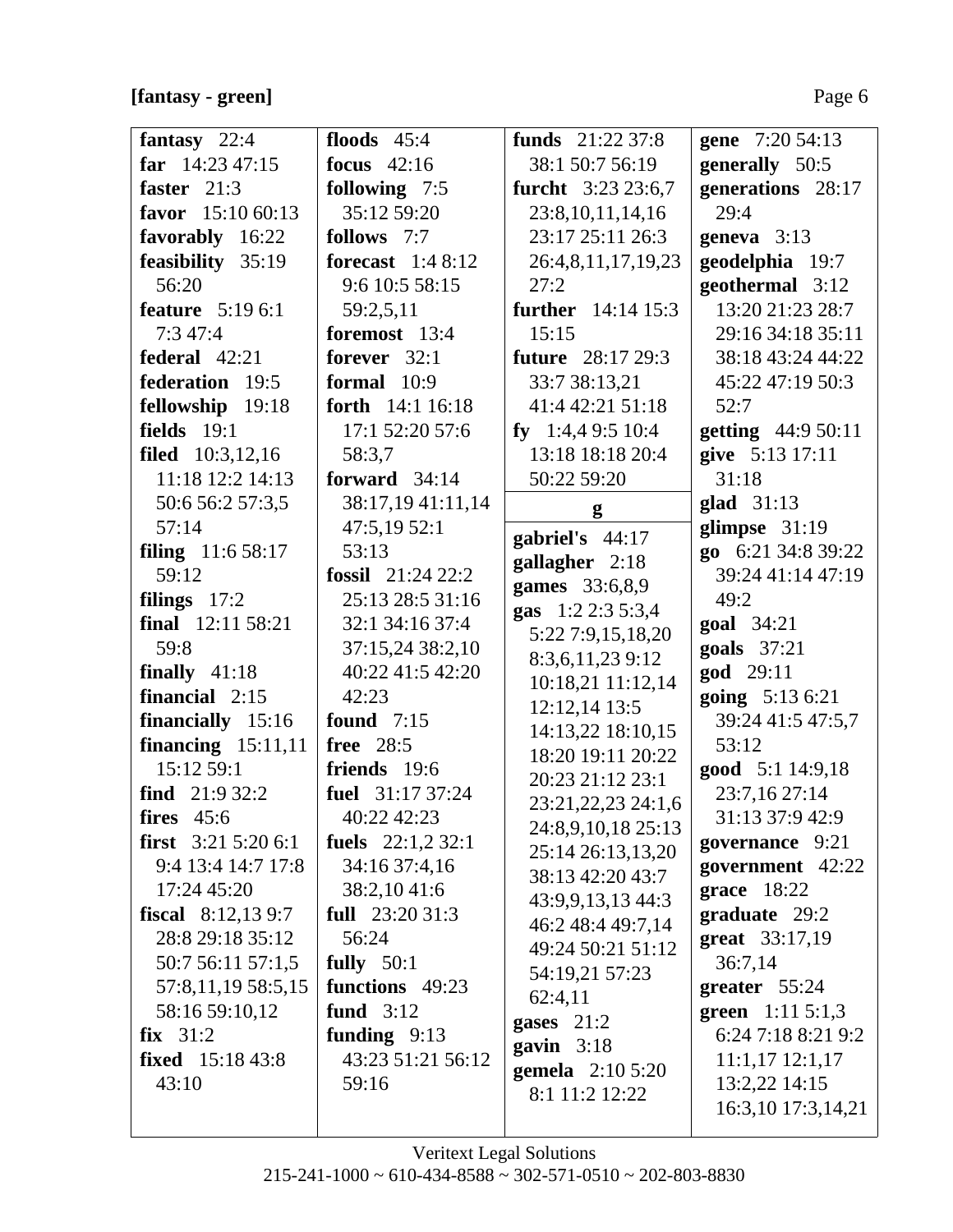# [green - investigate]

| 20:6 23:4 24:1,4,6       | <b>heard</b> $46:1748:1$   | hubbard 3:14               | incorporating          |
|--------------------------|----------------------------|----------------------------|------------------------|
| 24:10,21,23 25:2,3       | hearing $2:125:4$          | <b>human</b> 29:12,13      | 57:13 58:10            |
| 26:10,13,17,21,24        | 5:10,16 6:10 7:7           | humanitarian               | increase $43:10$       |
| 29:20 33:14 39:2         | 10:14 11:3 12:7            | 20:21 21:10 22:24          | index $62:2$           |
| 39:21 46:6,6,13,14       | 13:10 15:2,5               | humanity 28:18             | indicated 38:24        |
| 46:15,18 48:7            | 30:11,22 34:12             | hundreds 47:23             | individuals 6:18       |
| 49:10,13 50:14,20        | 47:9 52:19,21              | hunting $19:7,8,9$         | 21:20 27:20            |
| 51:4,19 52:13,15         | 53:13 55:15,18             | 36:19 38:9                 | induction 43:1         |
| 52:18 53:22 54:2         | 56:9                       | i.                         | industries 24:23       |
| 60:6,10,18               | hearings $6:87:11$         | <b>identification</b> 8:24 | 25:3                   |
| greenberg 3:15           | 17:15 53:11                | 10:23 11:15,23             | industry $40:22,23$    |
| 52:14,17,18              | <b>heat</b> $42:24\,43:2$  | 12:15 54:22                | inevitably 25:13       |
| greenhouse 20:22         | 46:1                       | identified 35:15           | informal 10:9          |
| 20:23 21:2 46:2          | heaters 43:2               | 54:10                      | information 5:12       |
| greenspan 4:4,6          | <b>heating</b> $37:338:14$ | immediately 59:14          | 6:3 7:2 46:23          |
| 17:9, 17, 18 18:5, 6     | 43:1 44:3                  | immoral 22:18              | 50:21 51:16            |
| 18:7 19:20               | <b>heidi</b> $2:11$ 11:3   | 38:3                       | informational          |
| grew 40:15               | <b>held</b> 10:14          | impact $42:19$             | 58:17                  |
| <b>ground</b> $35:252:2$ | help 21:24 22:11           | impacts 28:19              | infrastructure         |
| $group$ 19:17            | 38:20                      | implement 13:14            | 35:2 38:1 52:1,5       |
| groups 28:10             | hi $29:2431:11$            | implementation             | inhouse 24:21          |
| guidance 46:21           | high $19:23$               | 59:15                      | initial $55:12$        |
| guide 12:6,11 62:8       | higher 43:4,12,19          | implemented 52:7           | initiative 19:9        |
| $\mathbf{h}$             | 43:22 44:3,3               | implore 15:21              | 36:20                  |
| <b>hall</b> 22:23        | highlight $56:8,16$        | important 35:14            | instruct 18:16         |
| hang $40:23$             | highlights 10:2            | 49:23 50:12                | 20:1                   |
| hanging $40:21,22$       | <b>hill</b> 18:24          | <b>inability</b> 43:21     | instructed 47:4        |
| happen $32:18$           | historically 21:1          | inaudible 12:21            | instructions 7:12      |
| 38:15 45:5,12            | history 9:23               | 30:9 39:18 53:18           | interest $3:44:1$      |
| happened $45:3,4$        | hogan $4:3$                | <b>include</b> 9:13 15:6   | interested 5:8         |
| happening $22:5,22$      | <b>hold</b> $8:617:21$     | 18:16 20:2 21:22           | interfaith 18:11       |
| <b>hard</b> 13:6 51:18   | 36:3 46:18,19,19           | 38:1 51:20 56:10           | 19:13 27:16,18         |
| hardest 45:20            | holding $43:14$            | included 7:13              | 28:242:12              |
| harm $37:17$             | homeowner 23:8             | includes 28:4              | interfaith's 13:17     |
| harmed $37:14$           | homes $46:1$               | including 56:18            | internal $2:15$        |
| head $25:19$             | honored $34:10$            | 59:1                       | interrupt $41:20$      |
| <b>health</b> $7:822:20$ | hope 39:10 45:14           | inclusion 50:23            | intervenor 14:23       |
| <b>hear</b> $14:731:6$   | hoping $25:19$             | <b>income</b> 15:9,17      | <b>introduce</b> 48:20 |
| 33:17 39:10 40:3         | hour $44:9$                | 38:7 43:4,12 44:2          | introduced 42:14       |
| 44:12,14                 | households 42:23           | 45:23 48:24                | investigate 24:13      |
|                          | 43:4, 12, 15 44:2          |                            |                        |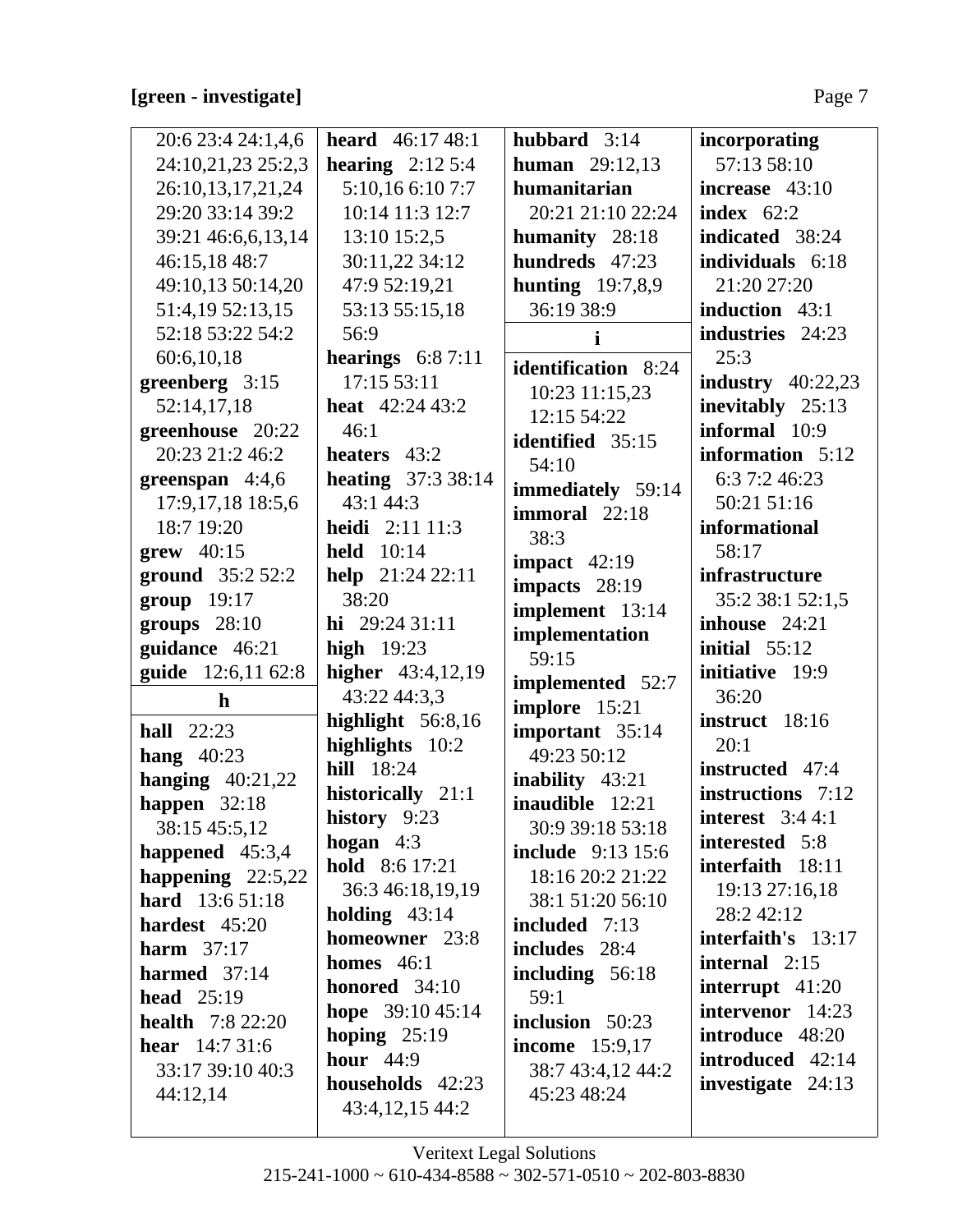# **[investigation - meeting]** Page 8

| investigation 51:8        | <b>kind</b> $41:3$             | limits $49:5$           | market $1:23$                        |
|---------------------------|--------------------------------|-------------------------|--------------------------------------|
| 56:20                     | kintéshia 2:4                  | line $11:5 13:18$       | marshall $3:16$                      |
| investment 16:21          | 14:19                          | 55:6 57:4,13            | martin $19:1$                        |
| involved 50:11            | klepser 3:9                    | 58:10,22 59:18,21       | mary $3:2$                           |
| <b>ipcc</b> 20:19         | knar $3:18$                    | link $8:17$             | <b>matter</b> 9:23 13:7              |
| isolate $60:1$            | <b>know</b> $5:521:16$         | little $48:23$          | 54:12                                |
| issuance 9:24             | 22:8 30:15 31:16               | livable $37:5$          | <b>matters</b> 1:5 8:14              |
| <b>issue</b> 12:19 13:15  | 33:1,2,4 45:4,7                | live $27:1536:15$       | 9:8                                  |
| 16:24 27:22 47:16         | 46:20 49:21 51:4               | 44:23 48:21             | mcclendon 2:10                       |
| 51:10,15,18 52:10         | 51:11                          | lives $28:2045:6$       | 5:21 6:2,15 7:3                      |
| <b>issued</b> 11:3 20:19  | knows $32:5$                   | 49:22                   | 8:1,5 9:3 11:2                       |
| <b>issues</b> $16:1729:9$ | $\mathbf{l}$                   | living $29:7$           | 12:18,21,24 13:23                    |
| 30:17 39:7 50:12          |                                | $\ln g$ 59:18           | 16:7,11 17:5,8,19                    |
| 50:24                     | $1 \t2:11$<br>landfill $26:20$ | <b>local</b> 16:4       | 17:22 18:4 19:19                     |
| <b>item</b> $9:411:5$     | landlords 43:15                | longer 28:9             | 20:7,11 22:10                        |
| 13:18 25:24 55:6          | largest $24:7$                 | looks $6:17$            | 23:5, 10, 12, 15                     |
| 57:4,13 58:10,23          | latest $20:19$                 | <b>lose</b> $30:16,20$  | 25:10 26:3,6,10                      |
| 59:18                     | <b>law</b> $6:147:4$           | lost $45:7$             | 27:3,6,11 29:6,21                    |
| items $59:21$             | laws $45:12$                   | love $29:10$            | 30:2,13,23 31:8                      |
| iv.2.b. $9:9$             | leader $25:17$                 | <b>loved</b> 31:21      | 33:3,10,15,18,20                     |
| iv.2.c. $9:17$            | <b>leaders</b> 21:5 22:22      | low $15:9,1638:7$       | 33:23 35:21 36:3                     |
| ${\bf j}$                 | leading $20:17$                | 44:2 45:23              | 36:9,12 38:11,23                     |
| $i \t2:18$                | learning $28:15$               | $lymn \quad 3:2$        | 39:2,4,12,16,21,23                   |
| jamir $3:14$              | learns $59:14$                 | $\mathbf{m}$            | 40:5 41:16 42:1,4                    |
| <b>january</b> 10:3 57:3  | <b>leave</b> 6:9 32:13         | $m$ 2:13 3:21,21        | 42:6 43:17 44:5,8                    |
| <b>jobs</b> $21:1425:2,3$ | 38:7                           | ma'am 31:6              | 44:13 46:4,10                        |
| 32:17,18 37:7             | <b>left</b> $17:12\,43:14$     | main $45:2$             | 47:6,10 48:8,10,14                   |
| 38:19 40:20               | <b>legal</b> $1:22$ 2:4 9:20   | <b>making</b> 5:9 28:16 | 48:19 49:12                          |
| <b>john</b> $3:16$        | <b>letter</b> 18:13,15,21      | 40:19                   | $\text{mccottry}$ 2:20               |
| <b>joined</b> 29:14       | 40:12 41:14                    | management 9:10         | mcdougall 2:6                        |
| joining $36:21$           | libbey $3:22,46:22$            | manager 2:24            | 16:12,14 17:4                        |
| <b>jordan</b> $3:1720:8$  | 47:8 48:9,11,12,14             | manayunk 45:3           | meaning $43:9$                       |
| 20:14                     | 48:17,21,21 49:11              | <b>map</b> 21:11        | meaningful 28:24                     |
| journal 19:7              | life $31:21$                   | march 10:12,13,15       | 34:21                                |
| julie $3:15$              | lifespan $59:17$               | 10:17                   | mechanisms 15:14                     |
| justice $42:19$           | light $15:5 19:13$             | marie $61:1$            | medical 40:10                        |
| justly $32:20$            | 27:17,18 28:2                  | <b>marked</b> 8:2,24    | meet 37:20 44:20                     |
| $\bf k$                   | 40:2 42:13                     | 10:17,23 11:12,15       | meeting $6:18,23$                    |
| <b>kellan</b> $1:127:21$  | limit $17:11$                  | 11:19,22 12:12,15       | 7:14 8:7,17 12:5<br>16:9 22:12 54:11 |
|                           | limitations 57:21              | 54:18,22                | 55:2,4 58:21 59:7                    |
|                           |                                |                         |                                      |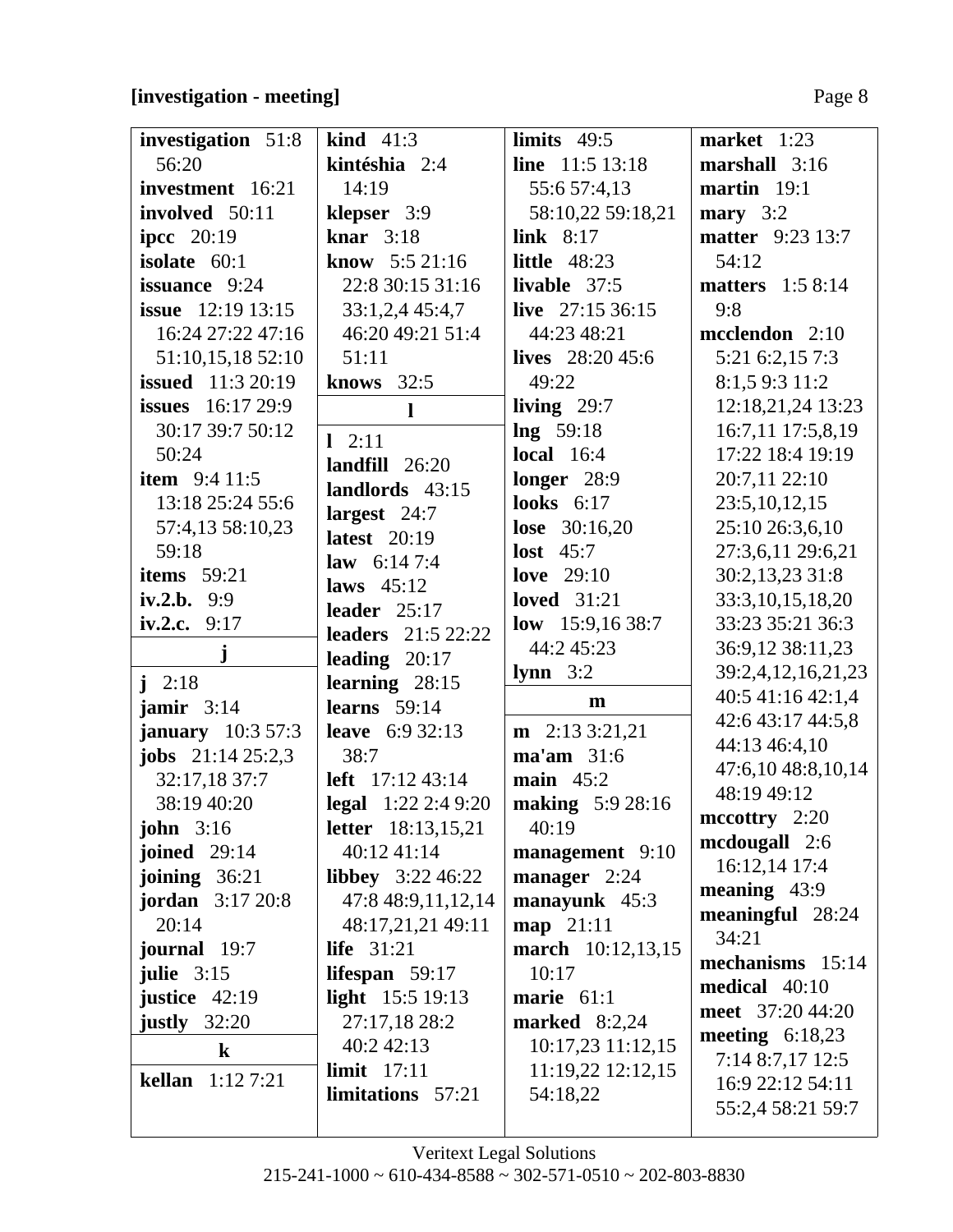### [meetings - opportunity]

|--|--|

| meetings 7:9,13         | <b>month</b> 49:1 59:17  | narrow 55:9              | notification 17:12      |
|-------------------------|--------------------------|--------------------------|-------------------------|
| melanie 2:20            | monthly 24:8             | natural 24:18            | <b>notify</b> 59:13     |
| melissa $3:19$          | <b>moral</b> 22:15 27:22 | 25:13,14 26:13           | novel 15:12             |
| <b>member</b> 5:2 20:16 | 37:23                    | 38:13                    | <b>number</b> 34:4 62:5 |
| 31:12 40:18 44:16       | morning $5:16:11$        | near $42:21$             | 62:12,16,20             |
| 53:8                    | 14:9,18 23:7,16          | need 21:3 22:7,11        | $\bf{0}$                |
| members 8:19            | 27:14 42:9,18            | 28:6,11 29:17            | $o'boyle$ 3:2           |
| 18:14 21:5 28:18        | <b>motion</b> 54:14,16   | 34:14 37:1,5             | observation 47:14       |
| 49:19                   | 55:2,24 56:22            | 38:15,17 41:2,7,8        | occurring 7:10          |
| <b>men</b> 41:9         | 57:7 58:24 60:4,5        | 41:10 45:8 46:7          | offer 17:6 39:7         |
| mentioned 17:14         | 60:8,13,22 62:9          | <b>needed</b> 34:24      | 42:22                   |
| 45:24                   | move 34:14 47:5          | 35:16                    | offerings 25:6          |
| message 36:6            | 53:13 56:23              | <b>needs</b> 20:21 34:10 | offers 28:22            |
| 41:21                   | <b>moved</b> 60:10       | 44:20                    | oh 36:3 39:4 49:3       |
| methods $24:14$         | moving $51:24$           | neighborhood             | okay 6:24 14:15         |
| microphone 47:24        | mt 19:22 36:16           | 19:14                    | 16:10 17:3,19           |
| $mid$ 1:23              | 42:10 44:18              | neighbors 19:11          | 18:4 23:14 26:21        |
| middle $43:4$           | multiple 35:23           | 38:8                     | 26:24 27:1,11           |
| migatz $61:1$           | 47:1                     | <b>neither</b> 12:1 24:1 | 30:6,19 31:2            |
| <b>million</b> 55:13,16 | <b>murphy</b> $4:529:22$ | 56:1                     | 33:22 34:1 36:11        |
| $mindful$ 17:16         | 29:23,24 30:2,6,7        | $network$ 11:10          | 38:23 39:16 40:3        |
| $minute$ 17:11          | 30:11,23 39:3,6,9        | 18:17 19:4 20:3          | 40:8 41:18 42:1         |
| minutes 5:15            | 39:22,24 40:3,8,9        | 21:23 28:7 29:16         | 44:15 47:10 50:20       |
| 17:13 30:20 31:3        | 41:17                    | 34:18 35:11 36:24        | 52:13 54:2              |
| 40:2                    | murtha $2:14$            | 38:18 43:24 45:22        | once 5:23 7:1 23:1      |
| mispronounce            | mute 12:23 17:13         | 47:19 55:21 56:15        | 29:14 32:19             |
| 20:8                    | 39:19                    | networking 13:20         | ones 32:9 43:5          |
| missed 24:12,13         | <b>muted</b> 26:19 53:20 | networks 16:22           | op 26:23 49:2           |
| 24:16,20 25:1,5,8       | n                        | 19:14                    | <b>open</b> 5:4         |
| 25:16                   | $n \quad 2:10$           | new 22:8 24:14,17        | operating 15:8          |
| <b>mitch</b> 3:20 33:16 | <b>name</b> 3:12,19,21   | 25:1,9,11 41:3           | 35:5,24 50:4,5,16       |
| 34:3                    | 5:20,20 6:2 14:10        | 46:6,6                   | 50:22 51:3 52:3         |
| mobile $59:22$          | 14:19 18:1,7 20:9        | nonrenewable             | 56:11,17,19             |
| moderate 15:17          | 20:14 27:14 30:1         | 41:6                     | operations 51:21        |
| modification            | 30:7 31:11 33:19         | <b>north</b> 27:15       | opportunities           |
| 51:15                   | 34:3 36:15 39:17         | northeast 34:6           | 15:12 24:12,13,16       |
| <b>moment</b> 6:9 46:17 | 40:9                     | 44:18                    | 24:20 25:1,5,8,16       |
| <b>money</b> 34:23      | named $34:19$            | northwest 47:13          | opportunity 5:13        |
| 35:15                   | <b>names</b> 17:5        | <b>notes</b> 15:9        | 13:3 14:3 18:9          |
| monologue 48:2          | narrative 32:23          | notices $7:14$           | 28:22 32:6,11           |
|                         |                          |                          | 34:5 52:22 53:1,3       |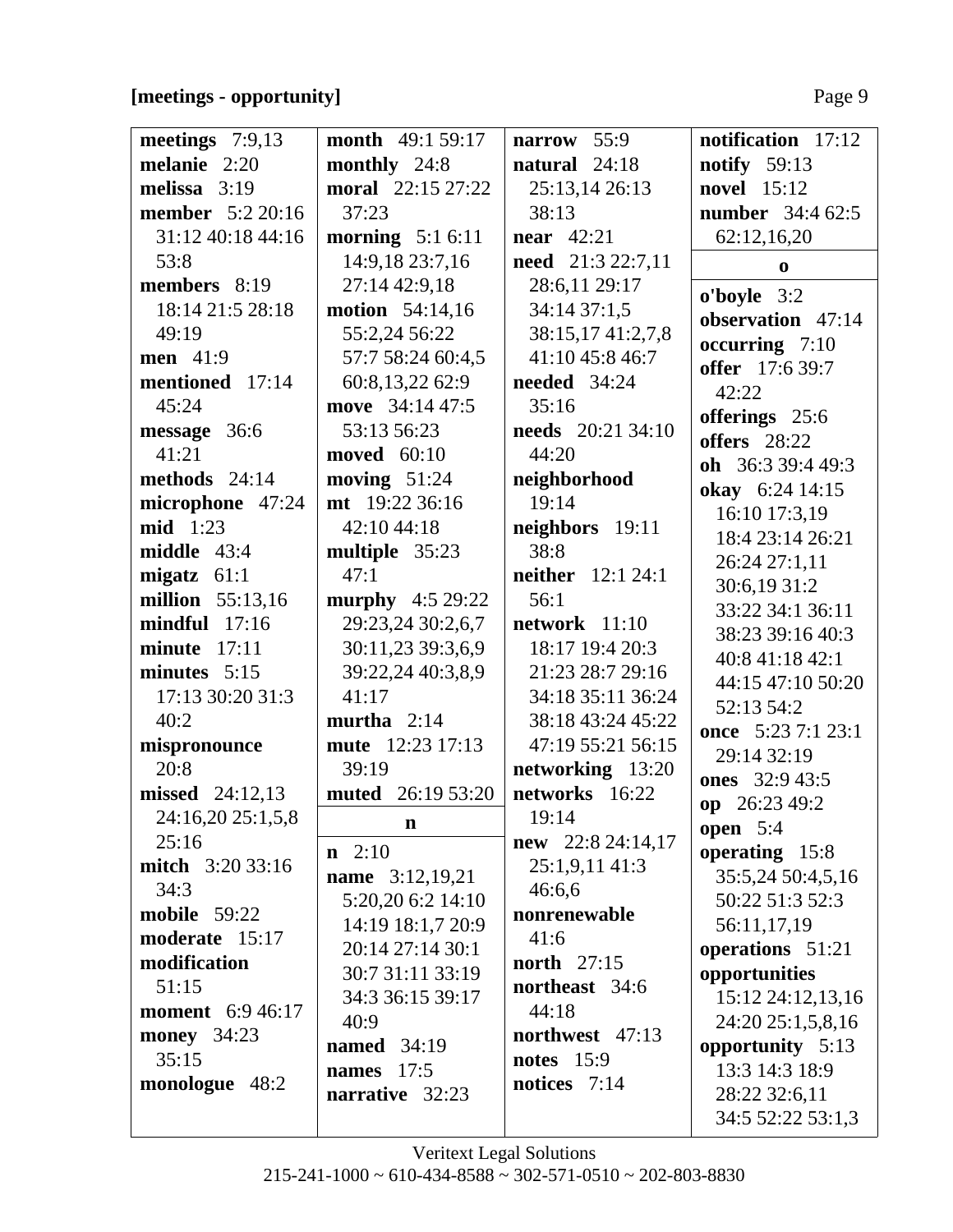# **[opposed - power]** Page 10

|                                  |                            |                                      | <b>pilots</b> 34:19 51:8                   |
|----------------------------------|----------------------------|--------------------------------------|--------------------------------------------|
| opposed 51:22<br>60:18           | participation 54:8<br>59:5 | 21:11,20 22:22<br>23:21,22,23 24:1,3 |                                            |
|                                  | particular 35:16           | 24:8,11 25:15,16                     | piping $60:1$<br><b>pitts</b> 4:2 31:4,5,6 |
| <b>options</b> 15:22,23<br>35:23 | parties 5:15 16:16         | 25:23 28:4,6                         | 31:10,11 33:4,10                           |
|                                  |                            |                                      |                                            |
| ordained 36:16                   | partnered 28:9             | 29:15 32:10 35:18                    | 33:12                                      |
| order 34:24 41:3                 | pass 32:12 45:12           | 36:22 37:1,24                        | place 10:10 37:17                          |
| 59:10                            | pastor $36:16$             | 38:5,13,20 43:10                     | plan 9:13 21:9,13                          |
| ordinance 57:21                  | <b>path</b> 34:18          | 44:18 45:15 46:3                     | 21:16,17,17 35:1                           |
| organization                     | patricia 3:22              | 47:21 48:4 50:1                      | 43:23 59:2                                 |
| 42:14                            | 48:21                      | 51:9,12 56:1,10                      | planet 29:3                                |
| organizations                    | paused 30:15               | 57:18 58:18 59:4                     | planetary 44:20                            |
| 18:13 21:20 27:20                | pay 43:22                  | 59:10,13                             | planning 28:7                              |
| 36:22                            | paying $22:21$             | <b>pgw's</b> 1:4 9:4,14              | 29:16 35:10 36:23                          |
| organizer 36:19                  | 48:24                      | 11:9 13:18 21:8                      | 44:22                                      |
| outcomes 52:12                   | peace $19:6$               | 24:21 26:4 38:7                      | <b>plants</b> 19:11                        |
| outlines 12:6                    | pennenvironment            | 43:7 44:19 51:23                     | playing $33:5,8,9$                         |
| outstanding 13:15                | 19:12                      | 54:9 55:12,17,20                     | please 5:12,18,23                          |
| overnight 25:22                  | pennfuture 19:12           | 56:17 57:1,5 58:6                    | 17:24 26:2 30:3                            |
| overview 12:18                   | pennsylvania 1:24          | 58:14 59:18,19                       | 48:19 60:14                                |
| $\mathbf{p}$                     | 19:12 27:16,18             | philadelphia 1:2                     | plenty $32:18$                             |
| pa 19:10,16,17                   | 28:2 42:12                 | 1:24 2:3 8:6,11                      | point 6:22,23 7:24                         |
| paddle 45:2                      | <b>people</b> $5:66:17,19$ | 18:8 19:6,13,16                      | 14:16 39:8 51:17                           |
| page 62:5,12,16,20               | 21:7 31:13 37:12           | 20:15 23:18 25:17                    | 52:10 53:5,12                              |
| pandemic 8:9                     | 41:1 43:13 46:21           | 27:15 30:8 31:12                     | 54:5                                       |
| paradigm 24:18                   | 47:2,23 48:3               | 34:7 42:11 43:14                     | <b>poll</b> 5:7,13,18,24                   |
| pardon 20:8                      | people's 32:17             | 43:21 47:14 49:14                    | 6:20,22 36:5                               |
| park 19:7,8,9                    | <b>period</b> 38:12        | 62:4,11                              | 39:13                                      |
| 36:19 38:9                       | personal $48:13,18$        | philadelphia's                       | poor 43:13                                 |
| parkside 18:23                   | perspective 35:13          | 22:8                                 | portion 24:7                               |
| part 18:14 27:16                 | 38:4 51:20                 | philadelphians                       | position 51:24                             |
| 28:21 37:7 41:9                  | persuaded 56:6             | 22:20 24:15 25:7                     | positioning 13:6                           |
| 46:5 50:22 51:3,4                | <b>peter</b> 3:23,24 23:6  | 37:3 46:7                            | positions 14:1                             |
| 51:21 52:5                       | 23:7,16 46:16              | <b>philly</b> 19:14,14,20            | possible 7:11                              |
| participant 24:22                | 47:13                      | 20:16 31:12 37:20                    | 34:15 37:2 39:15                           |
| participants 6:22                | <b>pfmc</b> 9:9,10 10:6    | physicians 19:15                     | 49:6 52:14                                 |
| 12:10 13:5,24                    | <b>pgc</b> 2:8 26:2        | 40:10                                | posted 8:18                                |
| 55:3,9                           | pgw $2:163:19:17$          | <b>pilot</b> 15:6 28:7               | potential 11:9                             |
| participate 7:13                 | 10:3,16 12:1               | 29:16 34:15 35:1                     | 55:21                                      |
| 8:20 36:5 49:21                  | 13:11 14:7,11,12           | 35:6,11 36:24                        | poverty $43:20$                            |
| 49:23                            | 15:4,6,15,19,21            | 43:24 44:22 52:6                     | <b>power</b> 2:7 10:11                     |
|                                  | 18:16 20:1 21:6            | 56:13,21                             | 10:16,19,22 11:18                          |
|                                  |                            |                                      |                                            |

Veritext Legal Solutions  $215-241-1000 \sim 610-434-8588 \sim 302-571-0510 \sim 202-803-8830$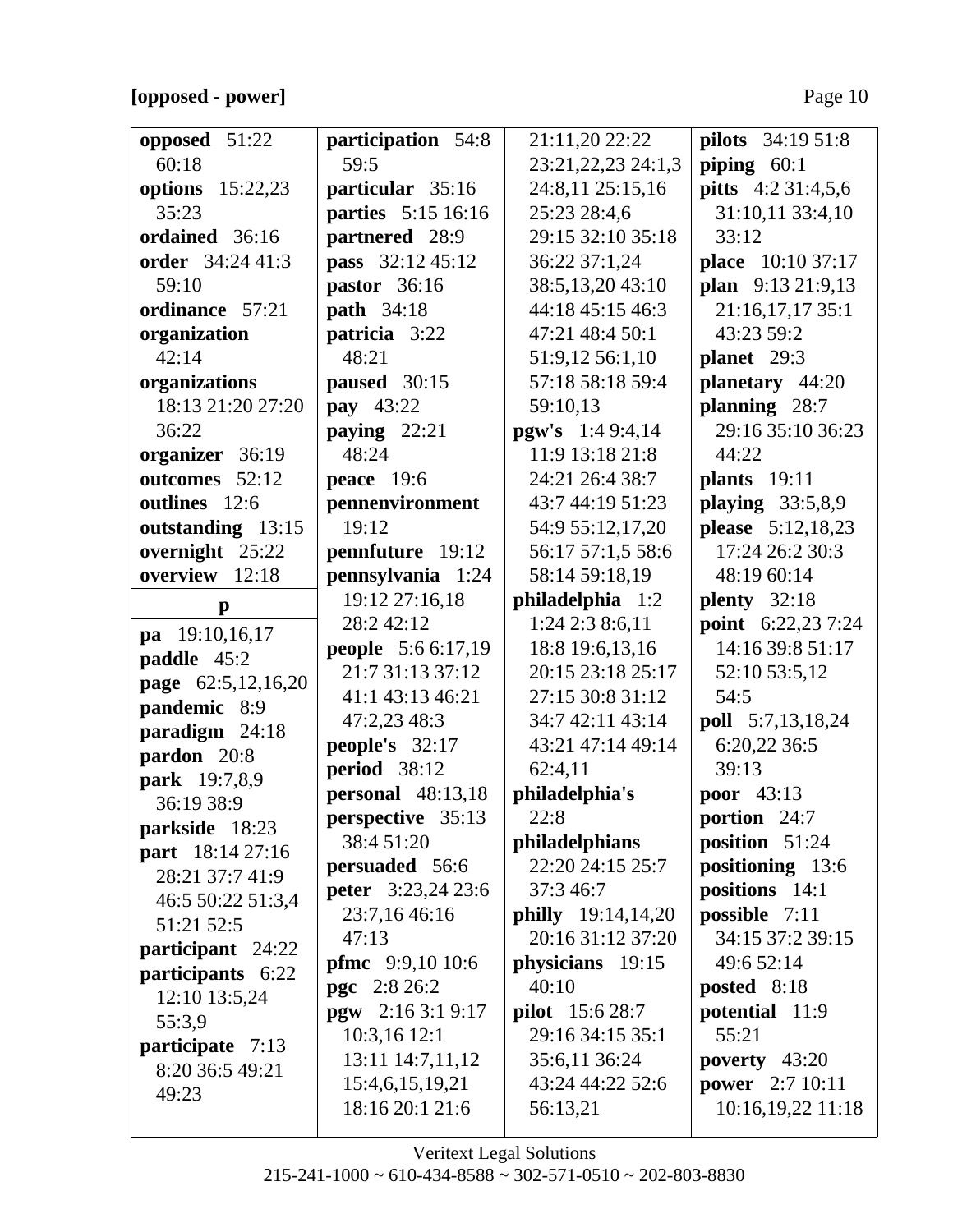# **[power - reformed]** Page 11

| 11:20,22 13:16            | processes 24:24            | providing $24:4,14$       | reading $22:3,3$          |
|---------------------------|----------------------------|---------------------------|---------------------------|
| 14:23 18:10,12,19         | producing 44:24            | 43:23                     | ready 17:17 20:12         |
| 18:21 19:13 27:16         | program 58:2               | <b>public</b> 2:5 3:4 4:1 | 27:7,9 31:5 48:8          |
| 27:18 28:2,10             | programs $15:7,13$         | 5:6 7:6,8,12,14           | 49:16                     |
| 29:14 37:13 40:13         | 56:13                      | 8:19 10:11,14,18          | <b>really</b> 34:13,14    |
| 40:19 41:13 42:12         | progress 24:3              | 10:22 14:17,20            | <b>reasons</b> 16:18 17:1 |
| 55:22 62:19               | project 11:10 19:3         | 40:17 49:20 54:6          | reauthorization           |
| power's 11:8,19           | 35:6,16 36:18              | 56:1 62:15                | 59:19                     |
| 34:10 55:19 56:5          | 55:21                      | publicly 5:9              | rebecca $7:22$            |
| 56:6                      | projects 28:7              | pump $43:2$               | receipt 58:14             |
| practical 38:19           | 29:17 34:16 35:1           | <b>pumps</b> 42:24        | receive $51:14$           |
| predict 51:18             | 35:11 36:24 43:24          | purchase 23:22            | receiving $26:12$         |
| <b>prep</b> 19:23         | 44:22 52:5,6               | purpose 8:9               | reclaim $19:16$           |
| preparation 12:4          | 56:21                      | purposes 8:24             | recognize 28:19           |
| prepare 9:11              | promising 35:17            | 10:23 11:15,23            | recognized 5:11           |
| 21:13                     | promotion 28:1             | 12:15 54:22 57:18         | recommend 57:10           |
| prepared 39:14            | properly 8:15              | put 28:23 35:2            | 58:4,13                   |
| 41:24                     | 60:11                      | 46:20,23 47:3             | recommendation            |
| presbyterian              | proposal 11:8              | 48:12                     | 13:17 50:2 51:2           |
| 19:18                     | 55:19 57:2,6,14            | <b>puts</b> 40:24         | 54:14                     |
| presence 7:17             | 58:19                      | $\mathbf{q}$              | recommendations           |
| <b>present</b> 2:8,16 3:1 | proposals 9:15             | question 16:21            | 9:15 12:8 13:9,13         |
| 3:44:116:5                | 13:11 35:7                 | 26:11 47:15 51:20         | 15:2,6                    |
| presentation 5:17         | proposed $1:48:11$         | 52:17 60:12               | recommended               |
| presentations 54:7        | 9:5 10:4 18:19             | questions 53:9            | 9:22,24 11:4,5,11         |
| presented 26:8            | 34:12 35:3 55:17           | quick 26:11               | 11:18 12:7,19             |
| president 2:18,20         | 56:21 58:22 59:9           | quickly 37:1              | 14:12 15:7 16:23          |
| pretending 38:15          | protect 29:13              | quo 40:24                 | 51:2 55:5,14,15,19        |
| prevent 20:20             | 40:19                      | quorum 6:10 7:17          | 56:3,4,9,24 62:7          |
| 21:10                     | protecting 37:6            |                           | 62:22                     |
| <b>prices</b> 24:6 49:7   | protocols 58:3,7           | r                         | <b>record</b> 8:3 18:1    |
| <b>prior</b> $9:2455:3$   | 58:12                      | racial $42:19$            | 54:11,18                  |
| 57:24                     | <b>provide</b> $5:146:1,9$ | rate $44:3$               | reduce $20:22$            |
| priorities 22:16          | 12:18 14:3 23:24           | ratepayer 15:24           | 42:23 49:7                |
| procedural 9:23           | 38:18 45:22 52:23          | 18:8 20:15 30:8           | reference 46:21           |
| proceed 47:9              |                            | 44:19                     | referenced 58:24          |
|                           | 52:23,24                   |                           |                           |
| 49:16                     | provided $3:12,19$         | ratepayers 15:17          | reflecting 58:22          |
| proceeding $14:24$        | 3:21 14:6 50:21            | <b>rates</b> 37:6 43:11   | 59:5                      |
| 17:155:11                 | provider 26:22             | 43:19                     | reflection 22:15          |
| <b>process</b> 24:17 37:7 | provides $9:1737:2$        | read $8:2$                | reformed 18:23            |
| 51:12 52:19 53:10         |                            |                           | 36:17                     |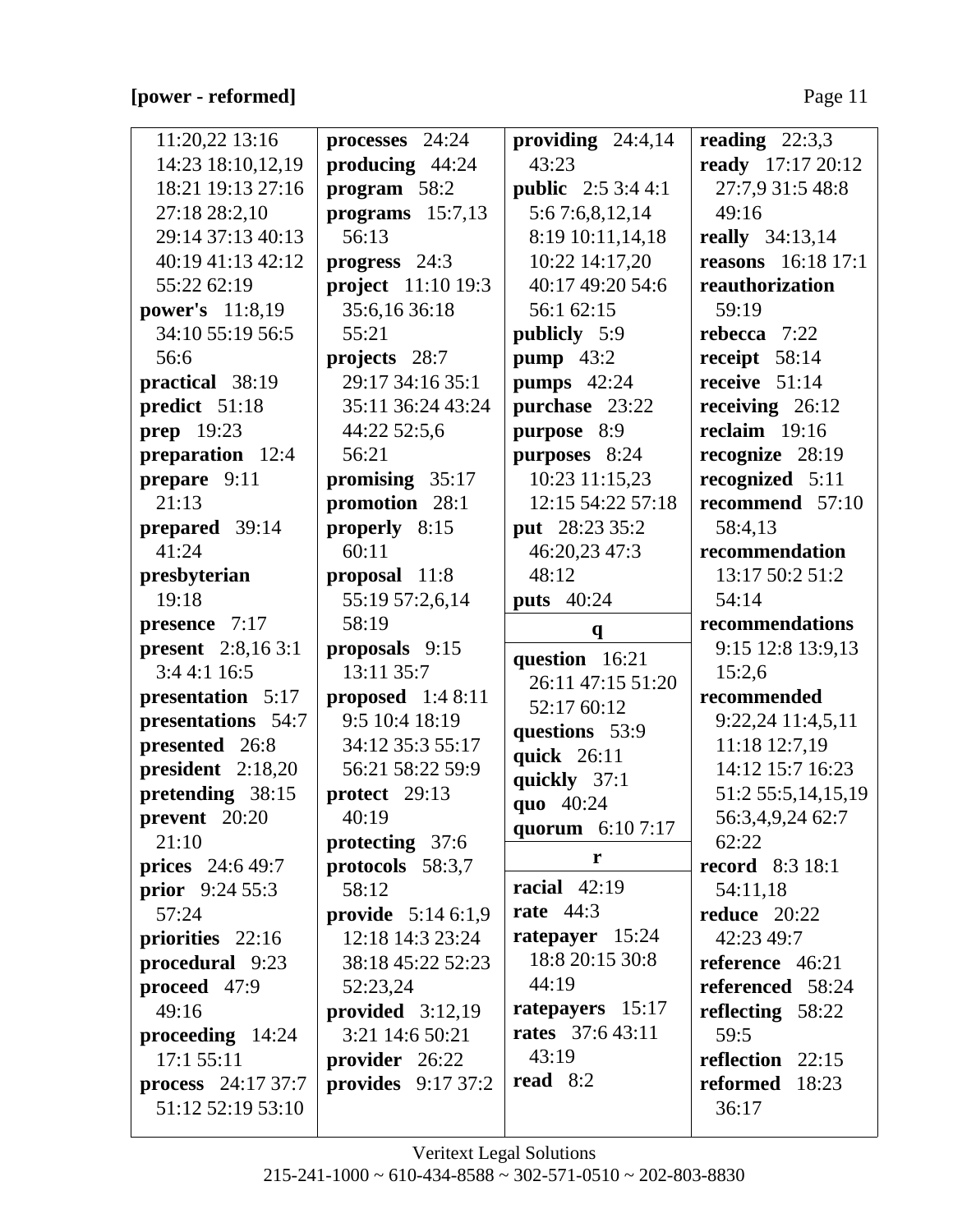# **[regarding - service]** Page 12

 $\frac{1}{2}$ 

| regarding $13:13$         | representation            | responding $27:21$        | sanctuary 19:6          |
|---------------------------|---------------------------|---------------------------|-------------------------|
| 14:4 51:6                 | 16:8                      | response 26:15            | sand $25:19$            |
| regular $8:7$             | representative            | 48:4 60:20                | satisfactory 9:12       |
| reid 3:7 27:4,5,6,8       | 7:22                      | responsibility            | saying 22:14 30:16      |
| 27:10,13,15 29:7          | representatives           | 19:15 40:11               | 32:16 60:14             |
| 42:13                     | 21:6 45:11,13             | <b>rest</b> 53:13         | scale $21:11$           |
| reinforce 43:20           | representing              | restarting $40:1$         | scare $24:5$            |
| reiterate 31:14           | 14:11                     | restroom 59:23            | schedules 10:7          |
| reject $57:1$             | request $34:10$           | result $52:8$             | school 19:23 40:17      |
| rejected 56:7             | 40:12,18 41:12,13         | resume $30:19$            | schools 41:2            |
| rejection 11:7            | 47:20 48:3 49:6           | revenue $25:9,11$         | schummer 2:23           |
| 55:19,23                  | 55:13,23                  | reverend $36:4,7,9$       | scientific 20:18        |
| related $1:58:13$         | requested 34:23           | 36:11,14 38:12            | scott 2:4 14:17,18      |
| 9:8 10:4 13:10,19         | 37:9                      | review $9:14$             | 14:19 16:3              |
| 25:3,24                   | requesting 46:23          | reviewing 56:4            | second 23:12 30:3       |
| release $57:24$           | 47:17                     | revise $20:1$             | 36:10 48:15 60:8        |
| remarks 39:14             | requests 53:5             | <b>revised</b> 58:14 59:1 | 60:9                    |
| 41:24                     | 59:20                     | 59:2,4                    | seconded 60:11          |
| reminder 17:10            | require 36:22             | revitalization 19:8       | seconds 17:12           |
| remote $7:6,11$           | 57:23                     | revolution 24:24          | 19:19 22:10 25:10       |
| remotely 7:10             | requirements 11:7         | rfps $51:14$              | 29:6 33:3 35:22         |
| renewable 22:9            | 55:7                      | rhynhart 7:23             | 38:11 43:17 46:4        |
| 26:13 28:1,3              | requires $7:59:10$        | 53:23                     | secret 31:15 32:4       |
| 34:17 37:16               | requiring $44:21$         | right $32:337:10$         | section 9:9,14,17       |
| renovations 59:24         | 59:16                     | 39:23 45:19 54:3          | 42:10                   |
| <b>repeat</b> 42:15 45:9  | resident 18:8             | rises $25:13$             | see 22:22 24:11         |
| repeated 21:19            | 20:15 23:8,17             | rising $43:21$            | 43:21 44:11 46:22       |
| replace 34:16             | 30:8 34:6 42:10           | riverkeeper 19:3          | seek 51:14              |
| 37:15                     | 44:18 47:13               | rmr $61:1$                | seen 21:15              |
| replacement 59:22         | residents 38:8            | road $19:1021:11$         | seize $32:11$           |
| reply $12:2$              | 45:23,24                  | 39:10                     | <b>send</b> 5:19 7:2    |
| <b>report</b> 20:19 34:20 | resolution 10:6           | room $8:17$               | 39:17 41:21             |
| reported 61:1             | <b>resolve</b> 16:20 33:5 | rowe $2:13$               | <b>senior</b> $2:13,22$ |
| reporter $12:22$          | 39:6                      | roxborough 48:22          | sent 18:13              |
| 18:2,3 30:10,21           | resolved 16:24            | royal $1:12$              | september $50:16$       |
| 39:19 53:19               | resource 41:6             | S                         | 56:18 57:20             |
| reporting $2:24$          | respectively 10:13        | $s$ 8:21                  | seriously $21:21$       |
| 11:6 55:6                 | 10:18                     | saddling $44:2$           | serve $15:23$           |
| reports 45:8              | respond $47:21$           | safety $22:20$            | serves $16:1$           |
| represent $23:19$         | responded $6:19,23$       | sales 43:9                | service $21:12$         |
|                           | 39:13                     |                           |                         |
|                           |                           |                           |                         |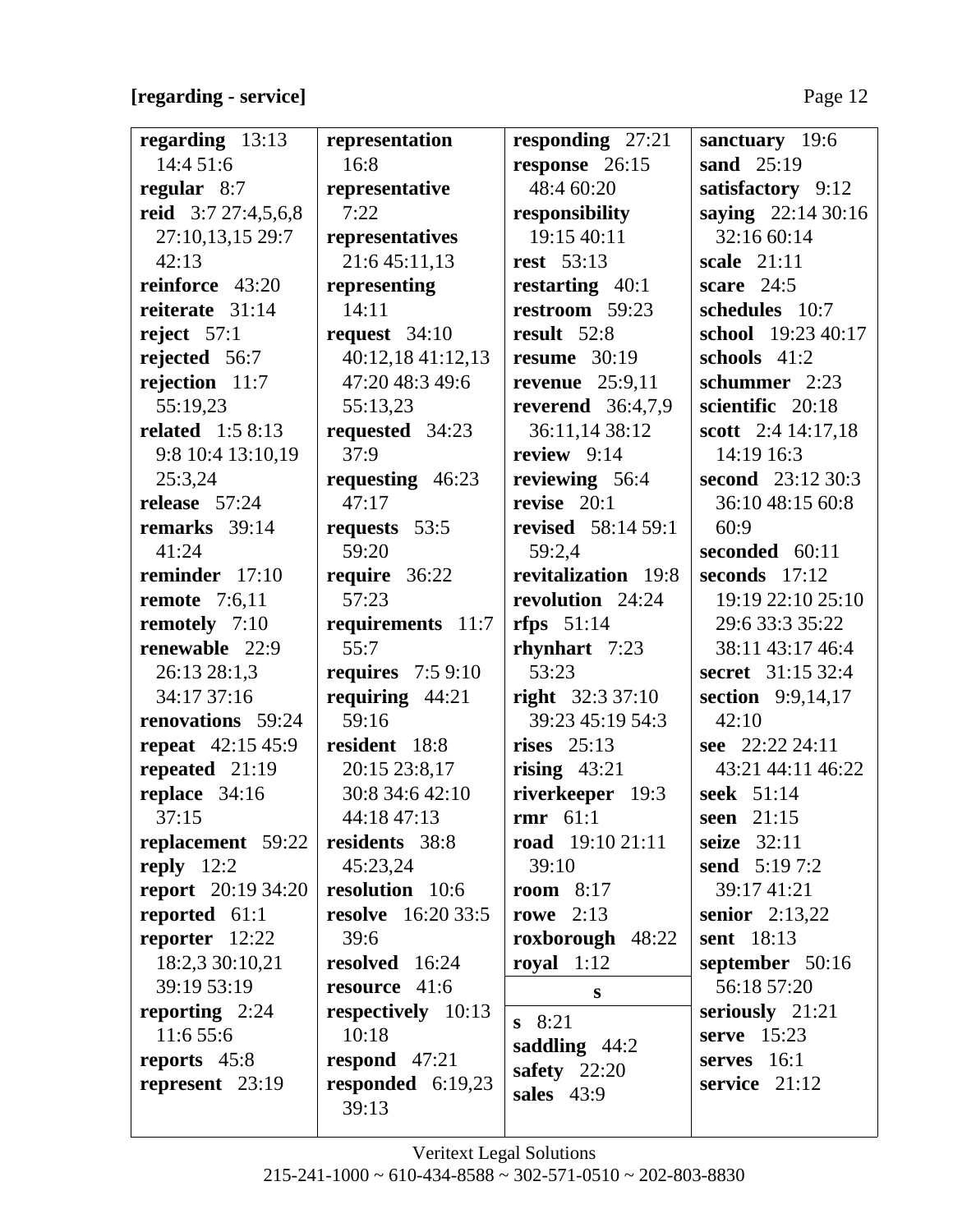**[services - thank]** Page 13

| services 2:4        | <b>speak</b> $6:207:2$      | 53:2,4              | supports 14:12            |
|---------------------|-----------------------------|---------------------|---------------------------|
| serving $7:21$      | 13:3 18:9 34:6              | statements 53:7     | 50:2                      |
| set 5:7 14:1 16:18  | 39:1 46:16,22,24            | states $21:3$       | sure $6:47:2,20$          |
| 17:1 22:1 47:6      | 47:2                        | status $40:23$      | 30:18                     |
| 54:16 57:6,14       | speaking $30:22$            | step 23:1 37:10     | survive 38:5              |
| 58:3,7              | 42:11                       | 45:20               | susan $61:1$              |
| seven 58:20 59:6    | <b>specific</b> $28:1052:1$ | stephen $2:23$      | sustainability 29:3       |
| shape $44:19$       | specifically 29:5           | steps $51:9$        | sweets 31:21,23           |
| shared 12:9         | speculative 52:9            | steve 4:4 17:9      | switch $25:22$            |
| shawmar $4:231:4$   | speed 37:15                 | steven 18:7         | system 22:8 23:21         |
| 31:11               | spend $9:18$                | stewardship 27:24   | 52:7                      |
| shawn $4:3$         | spending $57:17,22$         | stop 20:23 33:5,8   | t                         |
| shift $38:2$        | 58:23                       | 33:9 38:15,17       | tabernacle 19:21          |
| shocking $45:1$     | spirit $19:17$              | strategic $2:18$    | tactic 24:5               |
| <b>shore</b> 29:4   | spiritualities              | streams $25:11$     | take 21:21 32:6,17        |
| shot $49:1$         | 28:14                       | street 1:23 19:24   | 43:5 49:22 51:10          |
| shrinking 43:8      | spoken 34:3 47:15           | 45:2                | 60:3                      |
| sierra 19:16        | 47:16                       | strongly 56:10      | taken 58:21 59:8          |
| signed $40:11$      | spread $43:8$               | studies 52:2        | takes 37:17 45:16         |
| significant 25:23   | square 23:9,17              | study 15:8 51:5,7   | talk $40:14$              |
| signify $60:14$     | st $19:144:17$              | 52:8,12 56:14       | talking $25:21$           |
| simply $22:5,5$     | staff $12:5 13:6$           | subject 57:20 58:8  | tammy $4:529:22$          |
| sincerely 39:5      | 14:13,22 19:5               | submissions 14:2    | 30:7 40:9                 |
| situation 31:24     | 55:8                        | 14:6                | tariff $15:11$            |
| $six$ 6:19          | staff's $55:22$             | submit 5:12 9:15    | $\textbf{tax}$ 42:22 43:6 |
| slightly $34:8$     | stand $22:12\,32:9$         | 58:18 59:4,10       | teacher 40:17             |
| small 37:9 41:12    | standards 9:21              | subsequent 14:5     | <b>tech</b> 30:17         |
| social 19:15 40:11  | staring $22:23$             | 52:5                | technologies 21:23        |
| 42:18               | start $17:22,23$            | sudden 31:20 32:2   | 24:23 25:4                |
| solar 19:9 36:20    | 20:10 22:7 23:13            | suggested 55:5      | teicher 3:17 20:9         |
| solutions 1:22      | 24:23 30:3 33:21            | suite $1:23$        | 20:10,13,14 22:11         |
| somebody 26:19      | 33:23 36:10 40:1            | summarize 10:2      | testify $5:14,246:5$      |
| soon 34:15          | 48:15 50:16 55:4            | 55:12               | testimony $10:5,12$       |
| sorry 6:15 26:19    | 57:19                       | summer $48:24$      | 16:19 17:7,24             |
| 30:10               | started 6:16                | summit 19:18        | 18:20 52:23,24            |
| <b>source</b> 23:23 | starting 6:11               | sunrise<br>19:20    | 54:7                      |
| 24:19               | state $6:147:4$             | support $40:12$     | <b>thank</b> $6:249:2$    |
| sources $25:12$     | 17:24 49:4                  | 47:24               | 13:2,5,22 16:2,3          |
| south 31:12         | stated $57:21$              | supporting $10:6,7$ | 16:10,14 17:3             |
| southeastern        | statement 5:9               | supportive<br>28:16 | 18:3,6,9 20:5,6,10        |
| 19:17               | 16:13 49:15,17              |                     | 20:13 23:3,4 26:9         |
|                     |                             |                     |                           |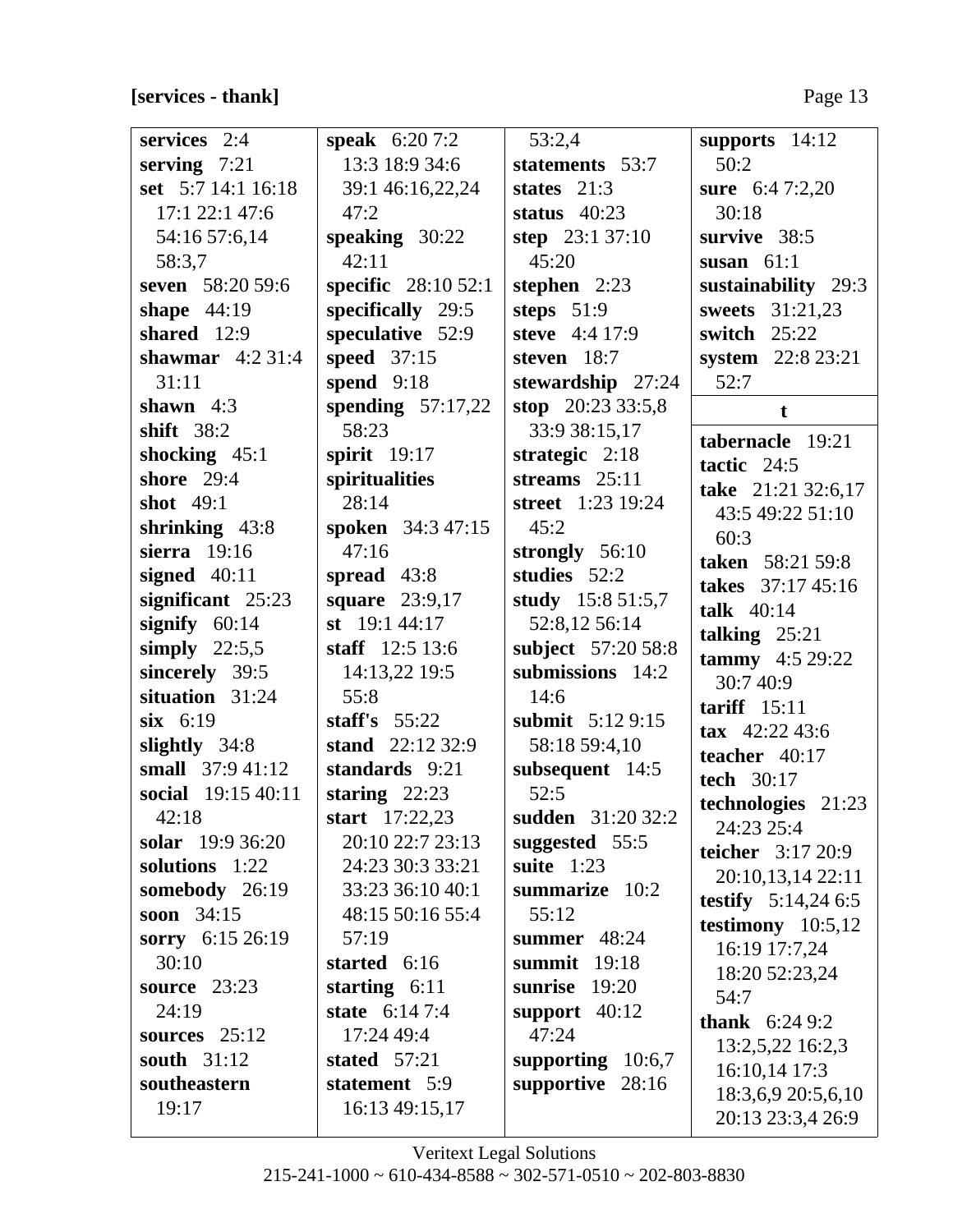| 27:1,5,10,13 29:19        | <b>today's</b> $5:412:5$        | uncontested 13:12           | 8:17<br>virtual    |
|---------------------------|---------------------------------|-----------------------------|--------------------|
| 29:20,24 30:3,6           | 16:8                            | 13:14                       | vocatio<br>19:23   |
| 31:10 33:12,12,14         | $tomorrow$ 21:14                | undefined 35:6              | 43:9<br>volume     |
| 36:2,7,14 38:22           | touching 28:20                  | understand 6:13             | $\mathbf{W}$       |
| 39:15 40:8 41:15          | traditions 28:15                | 7:4 41:23                   | $w$ 2:22           |
| 41:16 42:3,8              | trailblazers 32:7               | union 21:13 32:17           | wait 28:8 29:1,18  |
| 43:18 44:7,11,15          | training $25:2$                 | 32:21 37:7 38:19            | 46:18              |
| 46:5,9,10 47:12           | transfer 58:11                  | 40:15,17,20 41:1            | waiting $32:18$    |
| 48:6,7 49:9,10,12         | transform $37:1$                | 41:10                       | walk 45:16         |
| 49:18,19 50:10,13         | 38:6                            | unitarian 19:21             | want 5:14 17:16    |
| 52:15 54:3,5,15           | transformation                  | united 18:24 19:21          | 30:13,15,16 31:18  |
| 55:8 60:6                 | 25:18                           | 21:2                        | 32:13 37:20 46:7   |
| thanks $34:2,5$           | transforming 28:4               | universalists               | 49:19 50:1,10      |
| thereto 9:6               | transition $21:24$              | 19:22                       | wanted 30:9 34:8   |
| thermal $11:9$            | 25:22 26:1 31:16                | unmute 30:1                 | 38:24 40:14 48:12  |
| 16:22 18:17 20:3          | 32:19,20,22 33:7                | upcoming $15:8$             | 48:17 49:14 52:23  |
| 36:23 55:21 56:15         | 37:20 38:9,20                   | 50:4                        | 53:1               |
| things $32:8$             | 41:3,8,10 42:17                 | urge 16:20 20:1             | wants $32:21$      |
| think 12:24 34:9          | 44:1 52:11                      | 44:19 56:10                 | washington 23:9    |
| 34:11 40:18               | transitioning                   | use 27:24 31:17             | 23:17              |
| thoroughly 56:22          | 42:20 46:3                      | 32:3 42:23                  | water 19:2 43:2    |
| thought $45:1$            | true $25:14$                    | useful 35:8                 | way 5:10 6:3       |
| threatening $41:7$        | truth $19:17$                   | uses $24:544:4$             | 28:24 34:21 35:6   |
| <b>three</b> 34:19 35:6   | $try$ 17:16 31:1                | usual $22:19\,44:24$        | 38:17,19 40:19,23  |
| 56:13 59:20               | 32:15,17                        | 45:17                       | 41:11,14 45:5,22   |
| <b>thrive</b> 19:15 31:13 | trying $30:1$                   | <b>utilities</b> 29:9 45:15 | 46:2 47:22 52:19   |
| throw $5:19$              | tuesday $5:28:7$                | utility 28:5 37:2           | we've 16:18 28:9   |
| tie 15:15                 | turn $32:15$                    | $\boldsymbol{\mathrm{v}}$   | 32:1 48:1          |
| time 6:6 13:21            | two $5:14$ 13:1                 | vague 35:5                  | wealth $37:12$     |
| 16:6 17:11,15             | 17:11,13 30:20                  | vaguely 35:19               | weatherization     |
| 22:6 26:7 30:15           | 31:3 35:7 40:2                  | <b>value</b> 22:16          | 15:13              |
| 30:16 33:11 40:1          | 54:17                           | <b>values</b> 22:15,19      | website 7:15 8:18  |
| 44:6 48:15 49:22          | type $5:9$                      | various 5:5 10:6            | welcome 27:2       |
| 50:11 53:3                | types $53:11$                   | 11:5 51:8                   | wendy $4:6$        |
| timer $23:133:24$         | u                               | veritext 1:22               | went 31:13         |
| 36:10 47:7                | u.n. 45:8                       | version $12:11$             | west 20:15 23:8,18 |
| <b>times</b> 29:8 34:4    | $\mathbf{u}.\mathbf{s}$ . 37:21 | viable $34:17$              | white 1:12 7:21    |
| timothy $2:14$            | ultimately 21:12                | vice $2:18,207:20$          | 53:16,22,24 60:9   |
| today 13:8,16             | unanimously                     | 60:6                        | 60:17              |
| 14:20 34:6,11             | 60:22                           | <b>video</b> 1:9 8:8        | william $2:184:7$  |
| 42:11 49:20 50:9          |                                 |                             | 39:12 41:18        |